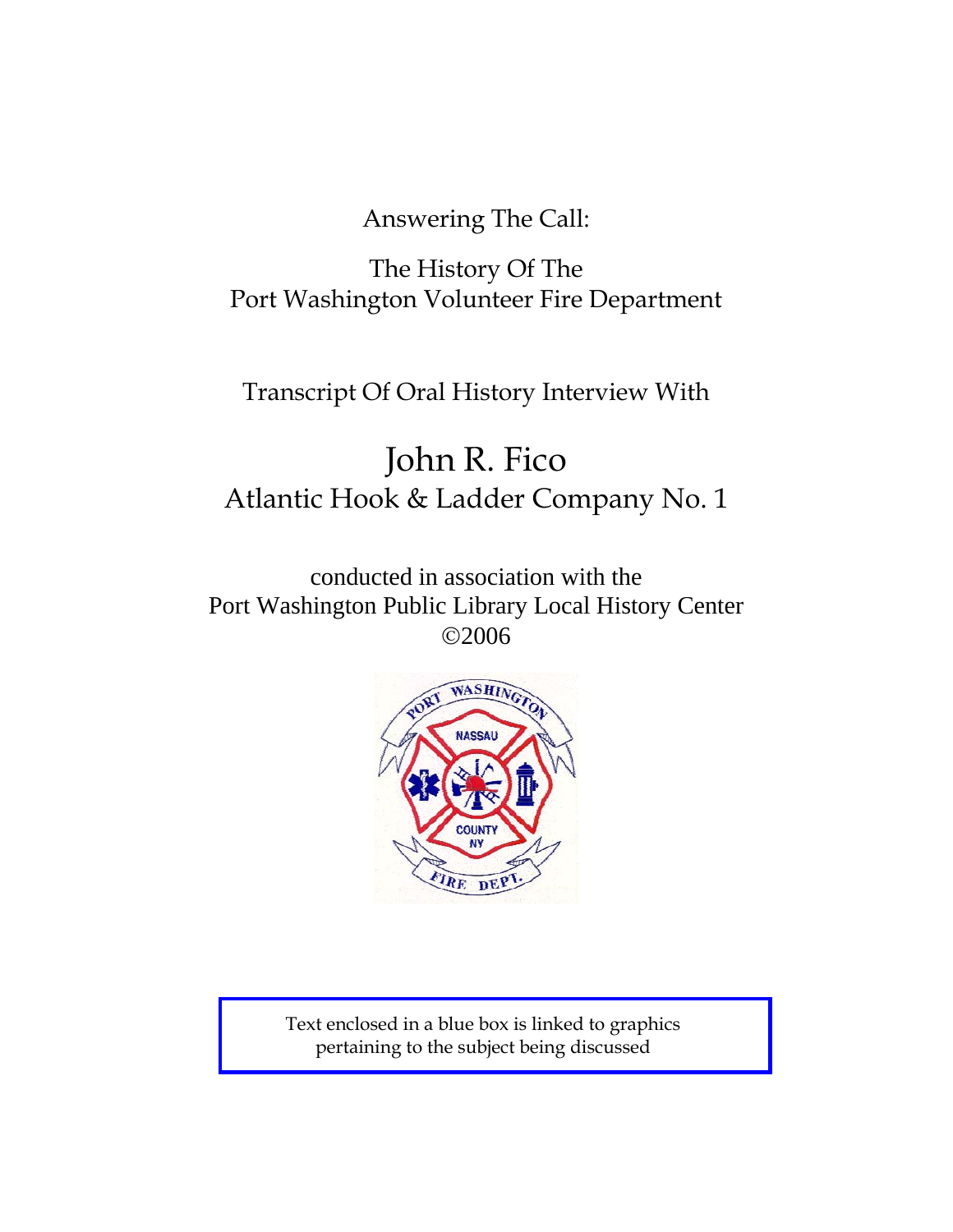Interview with John R. Fico by Margaret Dildilian pk October 8, 2004

Q: Today is October the 8th, 2004. This is an interview with John Fico. My name is Margaret Dildilian. The interview is taking place at the Port Washington Public Library. Mr. Fico. Please pronounce your whole name.

John R. Fico: John R.--R stands for Richard--Fico. F-I-C-O.

Q: Which fire company are you associated with?

JRF: Atlantic Hook and Ladder Company Number One.

Q: And do you have a nickname?

JRF: No.

Q: Let me ask you first, when did your family come to Port?

JRF: Well, my grandfather is from Italy.

Q: Where--where from Italy?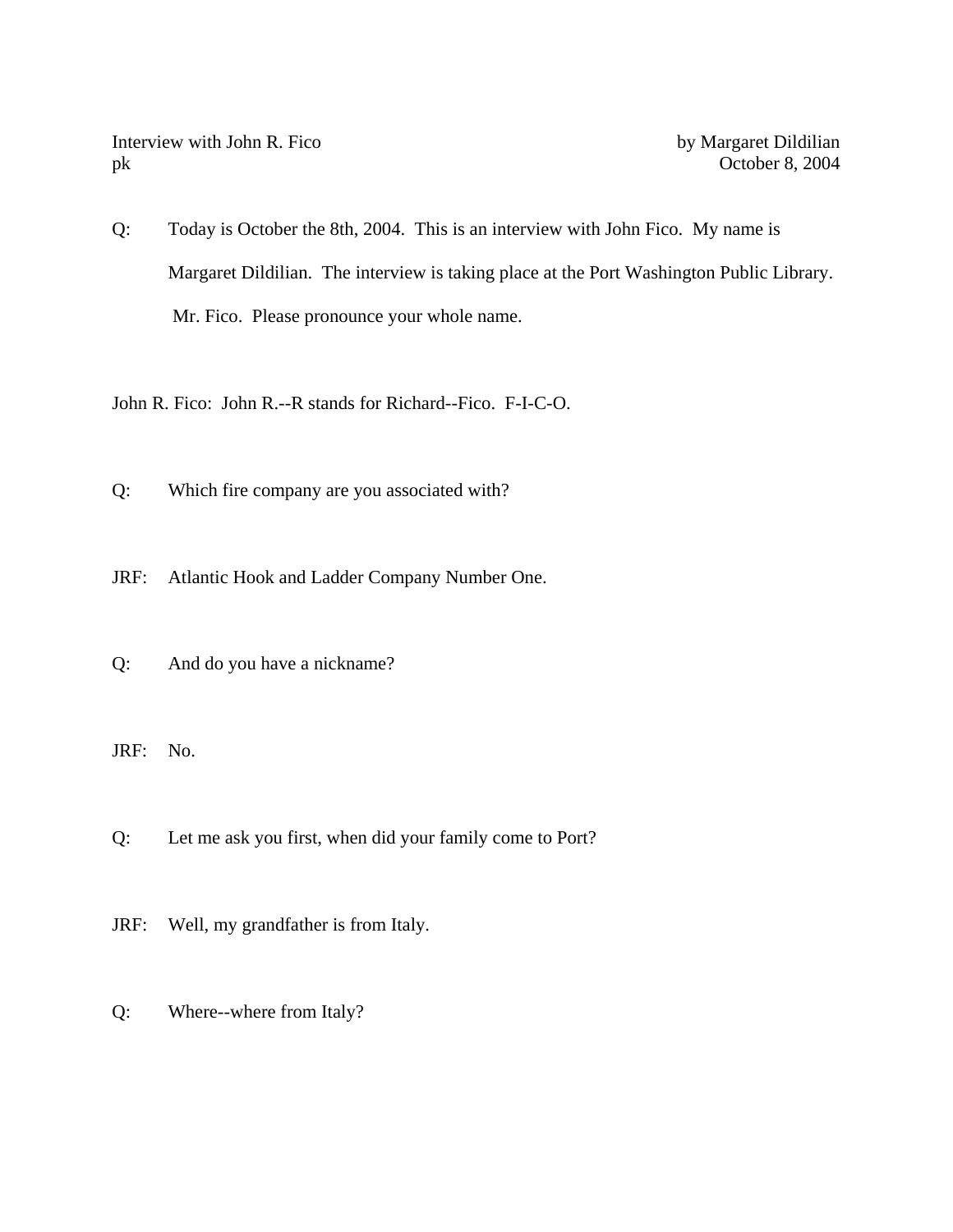- JRF: In the Rome area. Nap--I think Rome. And my father was born here.
- Q: Why did your father--do you know why your father chose Port?
- JRF: He was born in Port Washington. I think my grandparents came from the Chicago area, I think. And then my father was born in Port Washington. My mother was born out on the East End, out in Southold, and she was Polish; my father was Italian.
- Q: And were they--was he--was your father in the Fire Department?
- JRF: Yes, he was. He was a twenty-five year member in Atlantic Hook and Ladder.
- Q: Do you have any childhood memories of your dad in the Fire Department?
- JRF: Yes. My father, he was in his own tree business. And he--he went to these fires. But mainly I remember him when he dressed up in his red shirt and white pants--uniform. And I remember him telling me that when they used to go out in parades, they used to win all the awards. And he was very proud of that, and he wore that uniform until--until they did away with it and then they went to--everybody went into, you know, dark blue uniforms.
- Q: What were your feelings about your dad when he marched in the parade?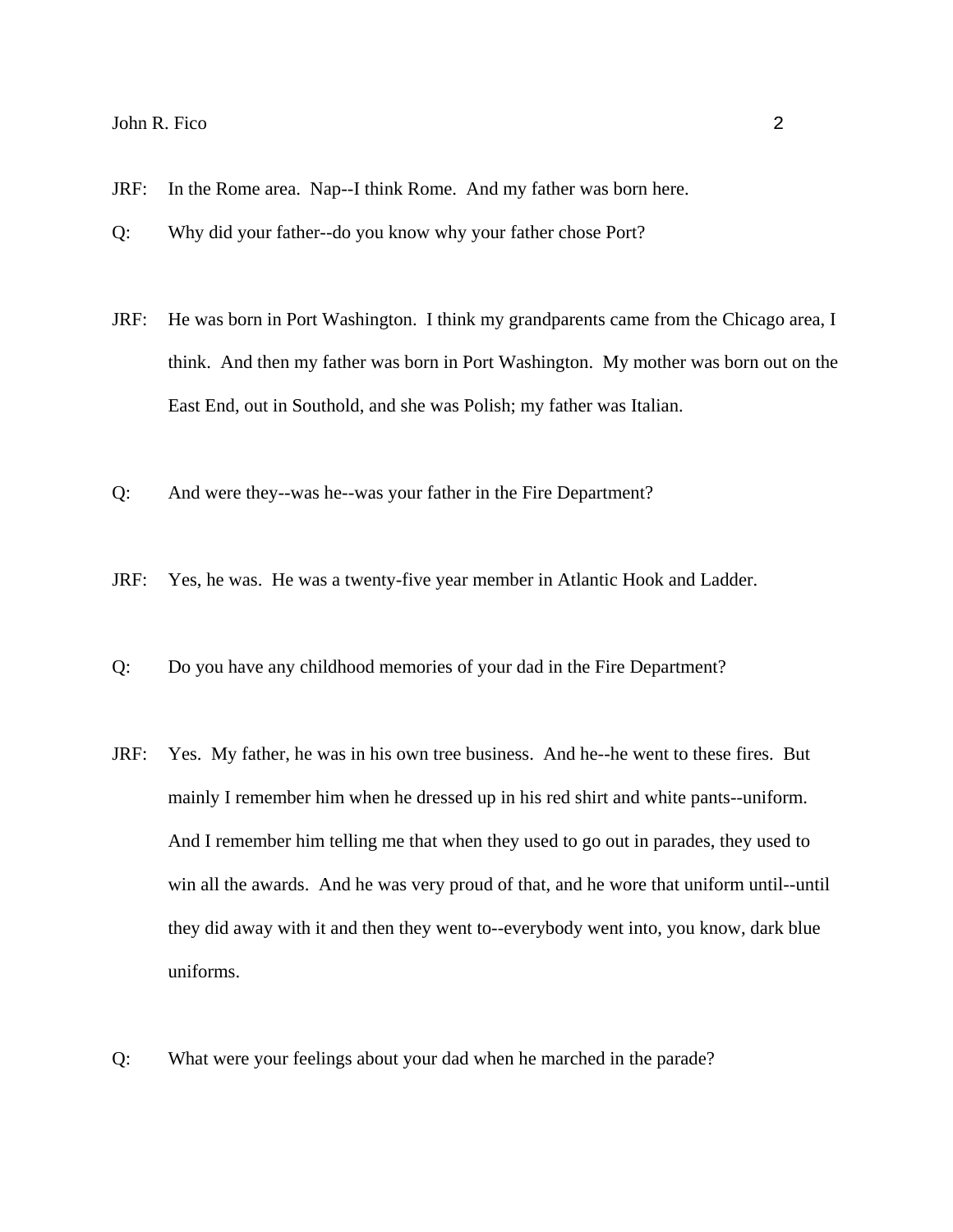- JRF: Oh, I was very happy to see him marching and was very proud of him. And I--I myself now, I march in every parade I can think of (laughs).
- Q: What other members of your family were in the Fire Department?
- JRF: My uncle--my father's brother--his name was Joe, Joseph A. Fico, and he was a Captain in Atlantic Hook and Ladder. But his nickname was "Chief." His nickname was "Chief." He--he got that nickname as a kid, because he always--I think it was because he liked the Fire Department and they nicknamed him "Chief." My father's name was "Doc," because he used to fix all the trees. They all had nicknames.
- Q: But was he ever the real Chief in the Fire Department?
- JRF: No, he never went for Chief, but he was a Captain in Atlantic Hook and Ladder.
- Q: And his name was ...

JRF: Joseph A. Fico.

Q: You don't know why they called him Chief?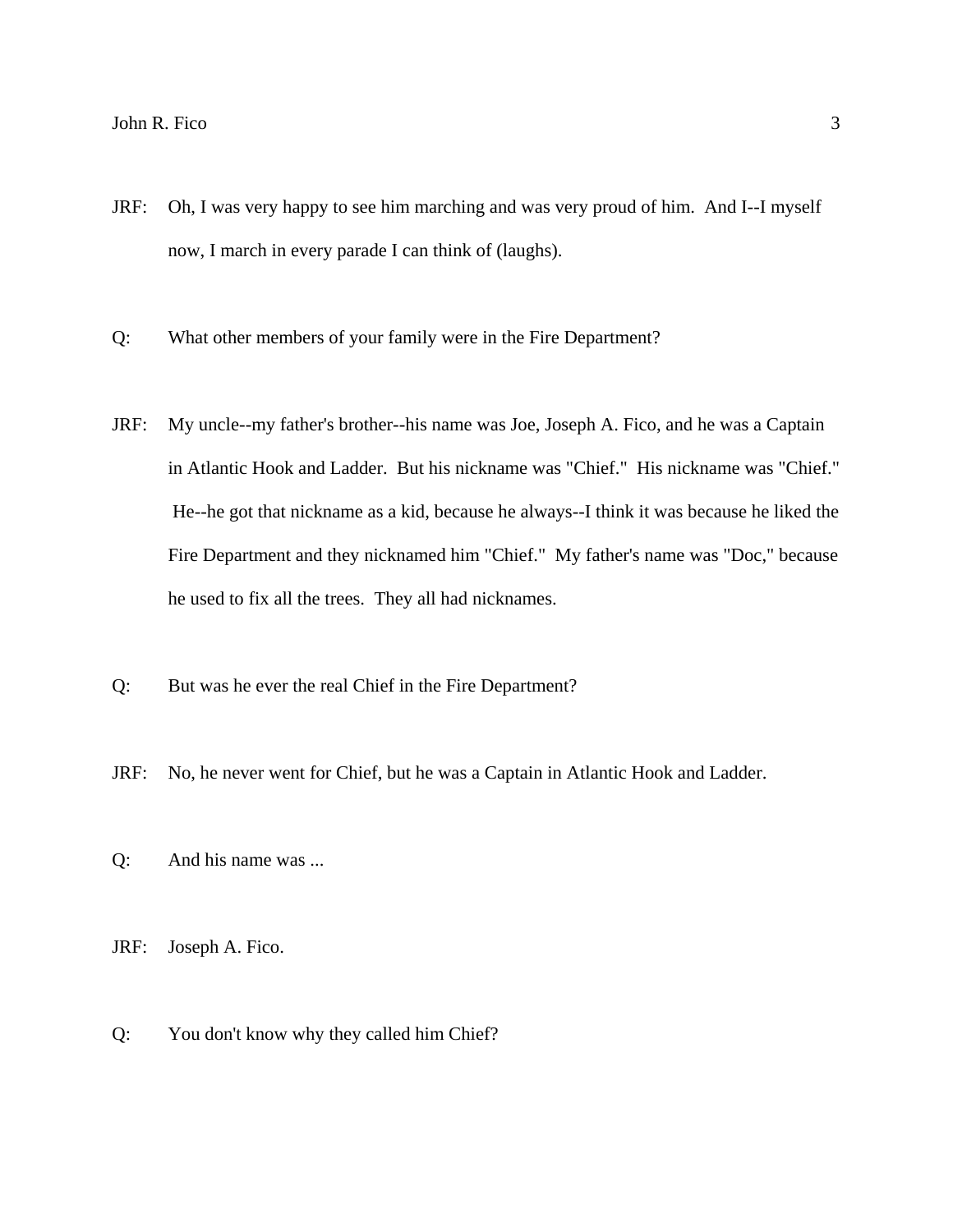- JRF: No, I don't know. His son probably knows. And you're probably going to get him here.
- Q: What--there were basically Italians in Atlantic Hook and Ladder in the early days?
- JRF: There was a lot of--there was a lot of Italian in there. When I went in? Yes, there was a lot of Italian people in there, yes.
- Q: Why do you think that was?
- JRF: I don't know. I have no idea. It just seems like only Italians went to Atlantic Hook and Ladder.
- Q: Did you ever, when you became a firefighter, did you accompany your father to any fires?
- JRF: No, my--when I--I went in in 1960, and by that time, my father was almost finished going to fires. I went to a few meetings when we had our monthly meetings, but I never really went to a fire with my father.
- Q: What most surprised you when you joined the Fire Department?
- JRF: Well, there wasn't too much that was a surprise, because growing up with my father in the Fire Department and going to like [picnics and small affairs and stuff,](http://www.pwfdhistory.com/trans/ficoj_trans/ahlco_members02.jpg) you get to know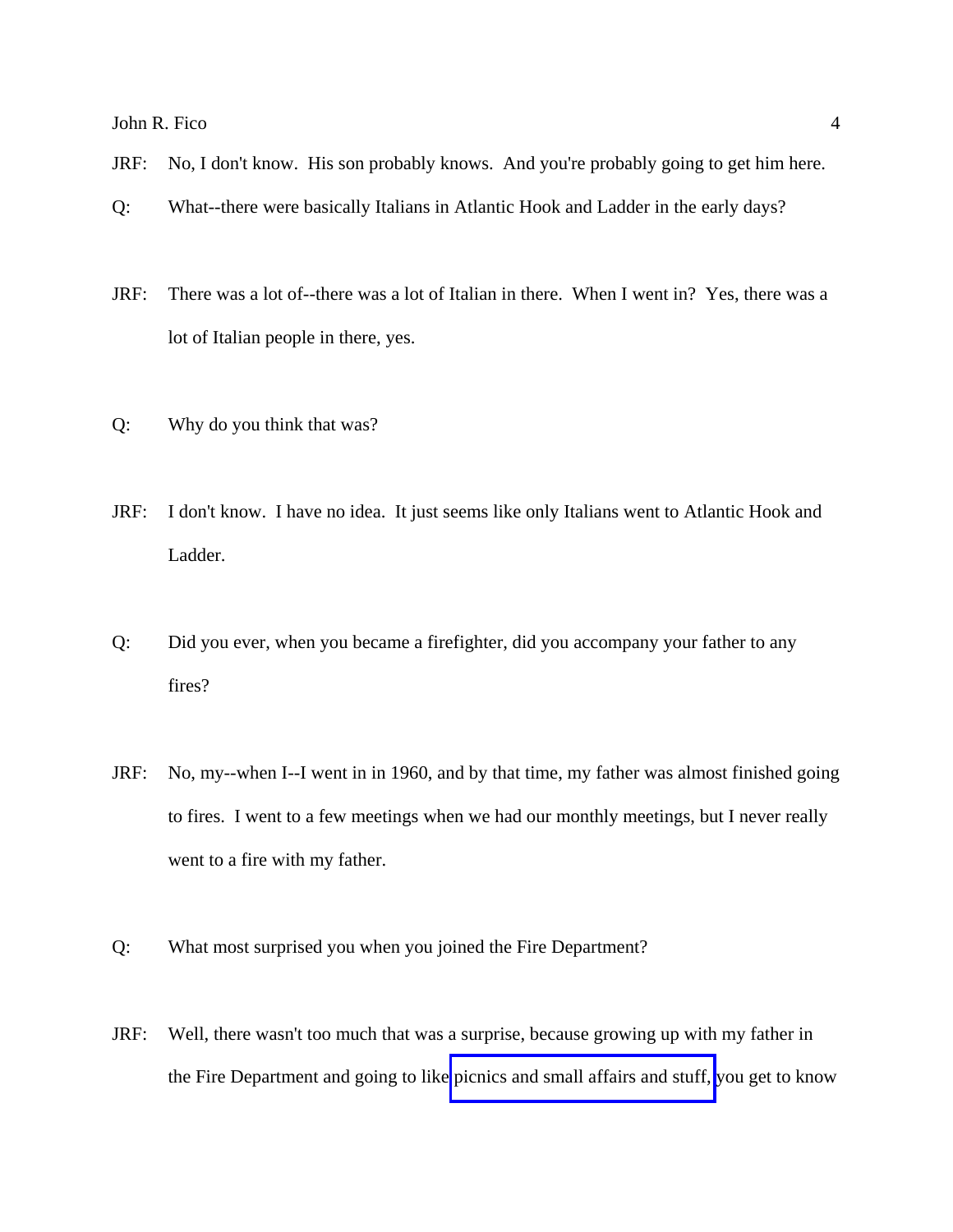almost all the other people. And in Atlantic Hook and Ladder there were a lot of people that were related. I mean, it's like unbelievable with that. It's not like that anymore, but there's still a lot of people that are still related. And when I went into the Fire Department, it's just almost like being in with, or working with all the men with the Police Department that I belong to. And it was like that.

Q: We'll get to the police side in a moment.

JRF: Okay.

Q: Did you ever consider going to college?

- JRF: No. When I got out of high school, I wanted to go into printing. But at that time, you had to know someone to get into the printers' union. I wanted to be--I wanted to get into lithographing. And I took extra print shop classes after high school from Mr. Young. And that's what I wanted to do, but if you didn't know anybody in that union--it was a father and son type of deal--you didn't get in. That's it. So, I worked for Republic Aviation down at--in Manhasset Isle where the--they knocked that building down now. I worked there for about eight or nine months when I got out of high school. And then I--I put my name in for the draft and then went into the Army.
- Q: And how long were you in the military?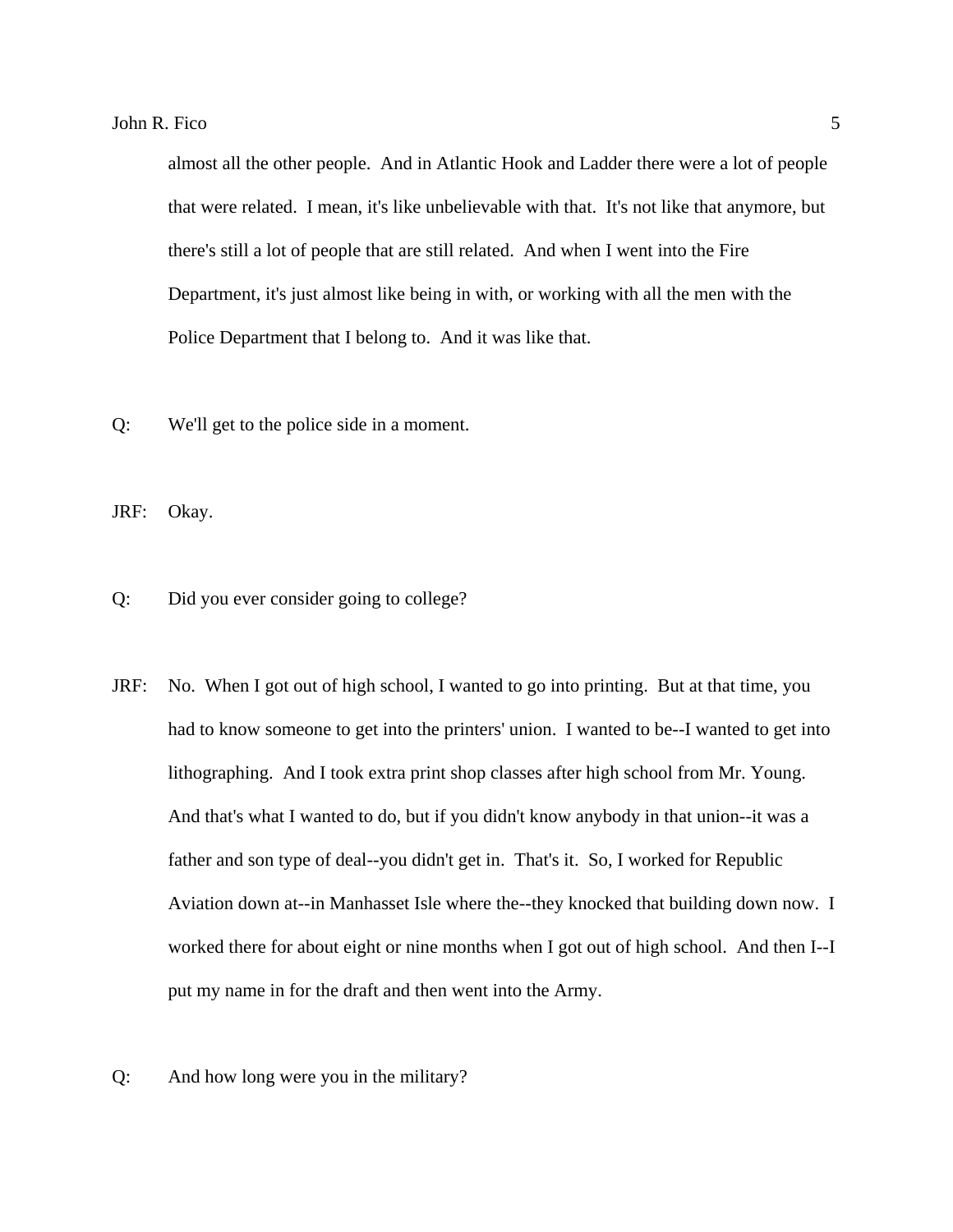- JRF: Two years. And I served--I went to a lot of places. And I went to Fort Dix where I started my basic training. From Fort Dix, they sent me to San Antonio, Texas to be an aid man, which is a medic. And, like we have now. And then, we had training--eight weeks of training there. And, from there, I went to Fort Benning, Georgia and drove an ambulance there for, oh, I don't know how many months. And then from Fort Benning, they sent me to Korea. But Korea had just ended. I was there from 1955, yeah, '55 to fifty--let's see, I was there nine months in Korea. But it was--there was still sporadic outbursts, and people would come in like over the mountains at night and steal--try to steal stuff. We used to call them "slicky" boys. But, I was in the medics, so it wasn't too bad. And then I had my own first aid station, and men used to come to me. And I would like given them pills (laughs), and, you know, try to treat them. And if not, I couldn't treat them, then I'd send them down the road to the hospital where the "MASH" unit was. Just like in "MASH," right now, on TV.
- Q: It must have been ...
- JRF: It was an experience. Then, from there, I--actually, when I went over to Korea, I stopped in Yokohama, Tokyo. I was there for a couple of days. Then got back on the ship, went to--went to Korea. And in Korea, there was--being I was already in the Army almost two years, they send you to have R&R, which is called rest and recuperation--rest and relaxation. So I went back to Tokyo. They sent me back to Tokyo. So I was there for a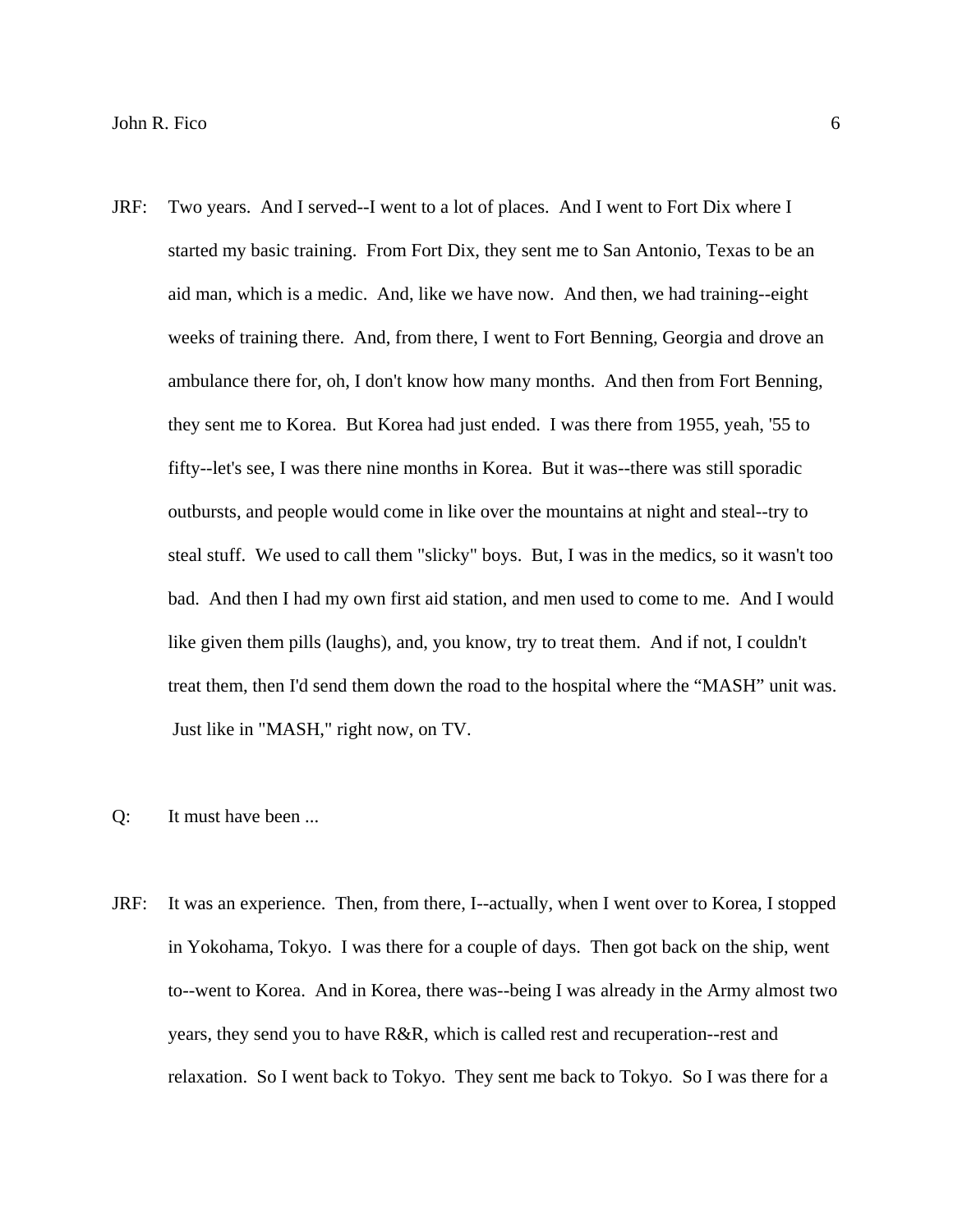week, in Tokyo. I went to see Mt. Fujiama. It was beautiful. I always wanted to go back to Tokyo, really. But then I came home. And then, from there, I was out of work for a year. I was on unemployment--the government gives you unemployment. And then, when that ran out, then I started looking for a job. My mother was yelling, "You've got to go to work." I went to work for a car dealer in Manhasset. And then, from there, there was an old sergeant--a Nassau County police guy. He was a school guard. I'm sorry. He wasn't a sergeant; he was a school guard. And he--he talked to me every day to tell me, "You don't want to be working on these cars. You don't want to be a grease monkey. Take the test for Nassau County Police Department." So I listened to him, and I did. And then, I--I got the--I passed the test. And the police Chief of the Port Washington Police Department was buddies with my father. His name was James Salerno. And he came down to my house, and he said, "We want you to be a police officer." And I said, "Well, I don't know if I want to be a police officer. I took the test to take it, but I don't know if ..." He said, "Well, come on up and talk to us." So I did and then ended up taking the job, and I stayed there twenty-eight years (laughs).

Q: Now, is this the James Salerno that was in Germany, that--during the Second World War?

JRF: No, James Salerno, he lived on Hilltop.

Q: Was he with the Fire Department?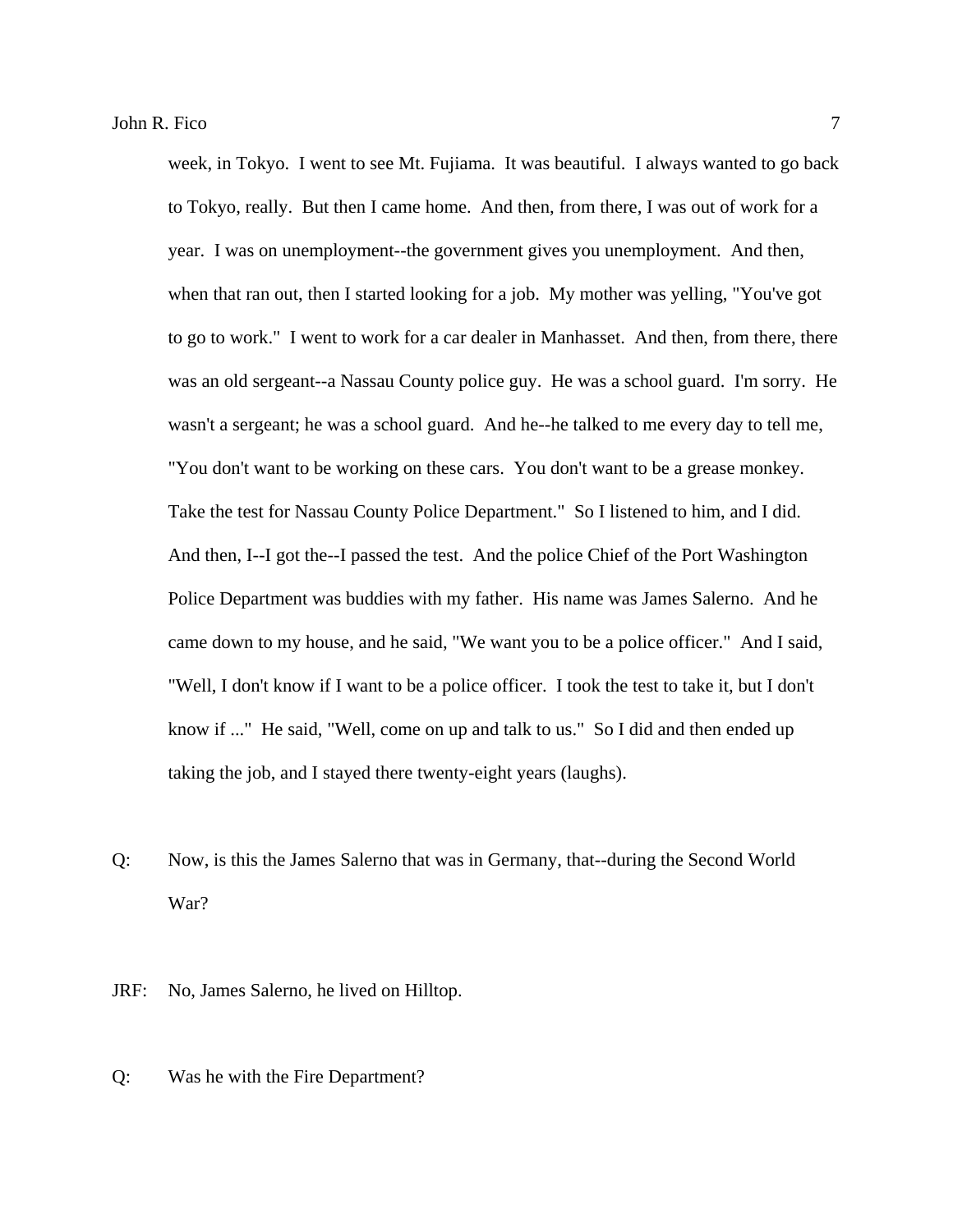- JRF: No. He was just ...
- Q: Oh, it's another James Salerno.
- JRF: ... he was just--it was just the Police Department. Yeah. This--that was--that was John Salerno. John "Bubba." That was his uncle.
- Q: Boy, this is really quite a family.
- JRF: There's a lot of Salernos, and they're all related.
- Q: They're all somehow related.
- JRF: Yeah.
- Q: And when you were saying you were in the printing business and you didn't know anybody, you know, you had to almost be related to get in ...
- JRF: Right.
- Q: It was somewhat like what the Atlantic Hook and Ladder, isn't it, at that time?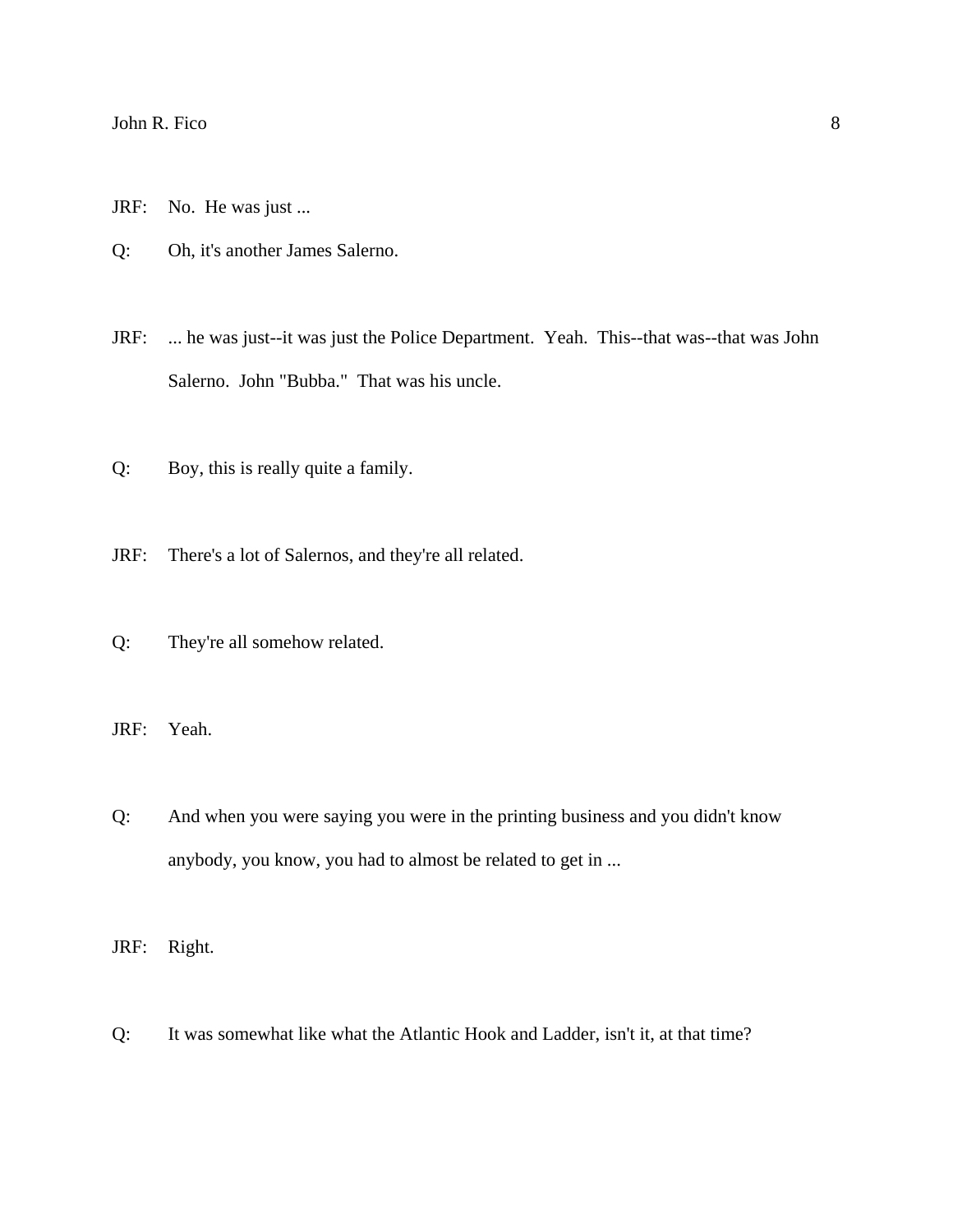JRF: Yeah.

- Q: You had to know someone to get in?
- JRF: I--when I first got in, they had a--that was before I got in. I'm sorry. Before I got in, they had a system that they called it the blackball system.
- Q: Could you tell me about that?
- JRF: I don't really know too much about it. There was a box, and it had black balls and it had white balls in it. And then, as the guys voted on members coming in--this is what I was always told--is if there was a black ball in there, the guy didn't get in. But now, it's- when I got in, it was all different. It was paperwork--ballots. And you had to present yourself to them, show them who you are. You know, you had to go before the meeting, show them who you are, and then they would ...
- Q: What meeting was it that you went before?
- JRF: You went before a board of governors, and they would be like Captains and Trustees and Treasurer and Secretary, and stuff like that. You would go before them, and they would ask you questions, if they had any. Naturally, my father was already there, so they knew I was a police officer, so they asked me a few things. And they said, "Okay, come on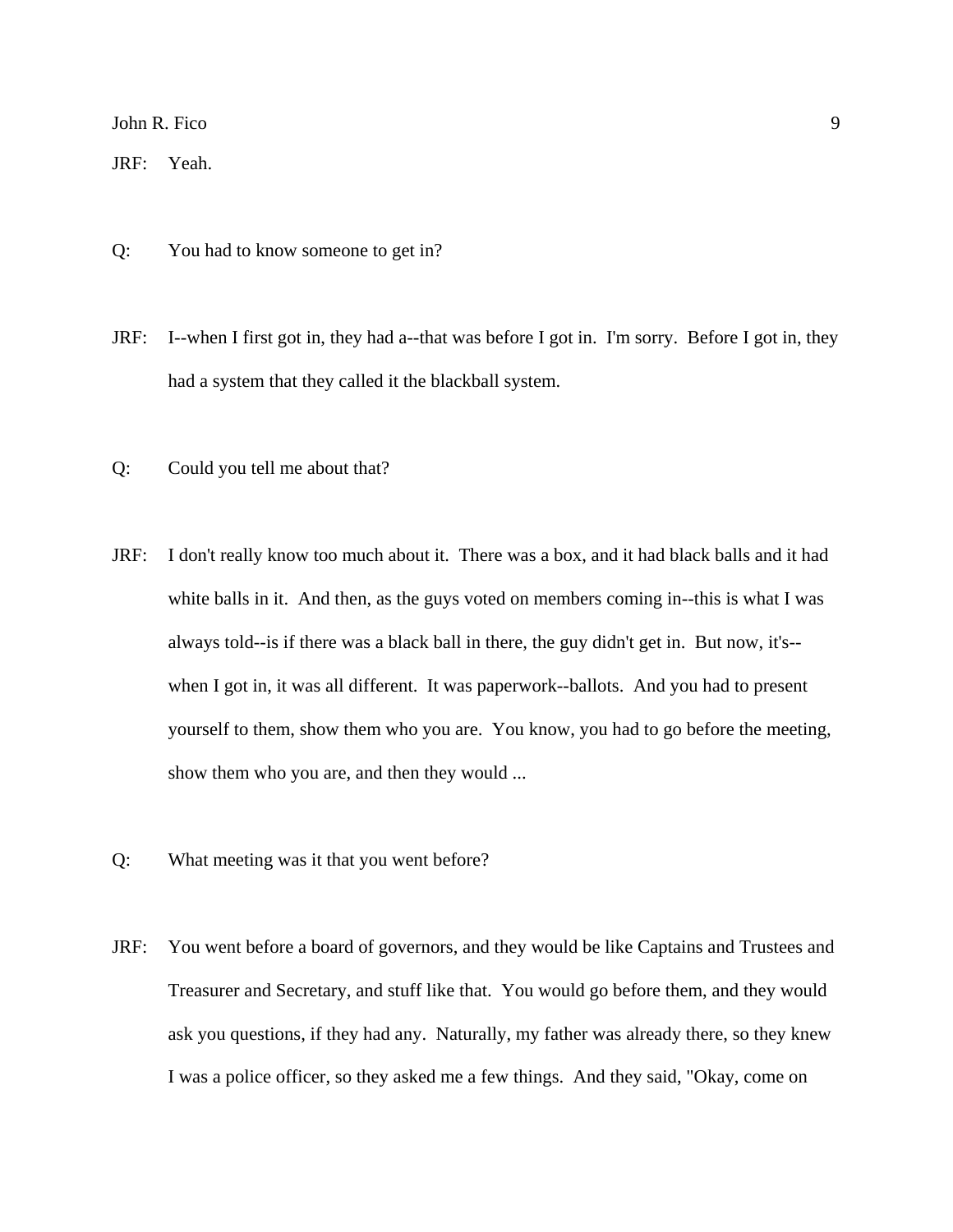back, and then they'll vote on you at the next board--the next monthly meeting." And I did, and I got in right away. But the blackball system, I don't know too much about that.

Q: When you got in, what was your training like in 1960?

JRF: In the Fire Department?

Q: In the Fire Department first ...

JRF: Yes, okay.

- Q: ... and then we'll get to ...
- JRF: Training. It wasn't like it is today. You went by the company. The company members taught you different things what to do. They had ladder schools. They had different things to do in the fire. You didn't--today, it's many, many, many schools to go to. It's hard for a guy--young guy today. Then, it was just like once a week you went there and made sure--work night. Every work night was Thursday nights. If you needed points, they would have extra work nights for you. And you learned from the other guys that already knew what to do, you know.
- Q: That's what I want to ask you. How did you get your knowledge then? Was it through a buddy? A mentor? A ...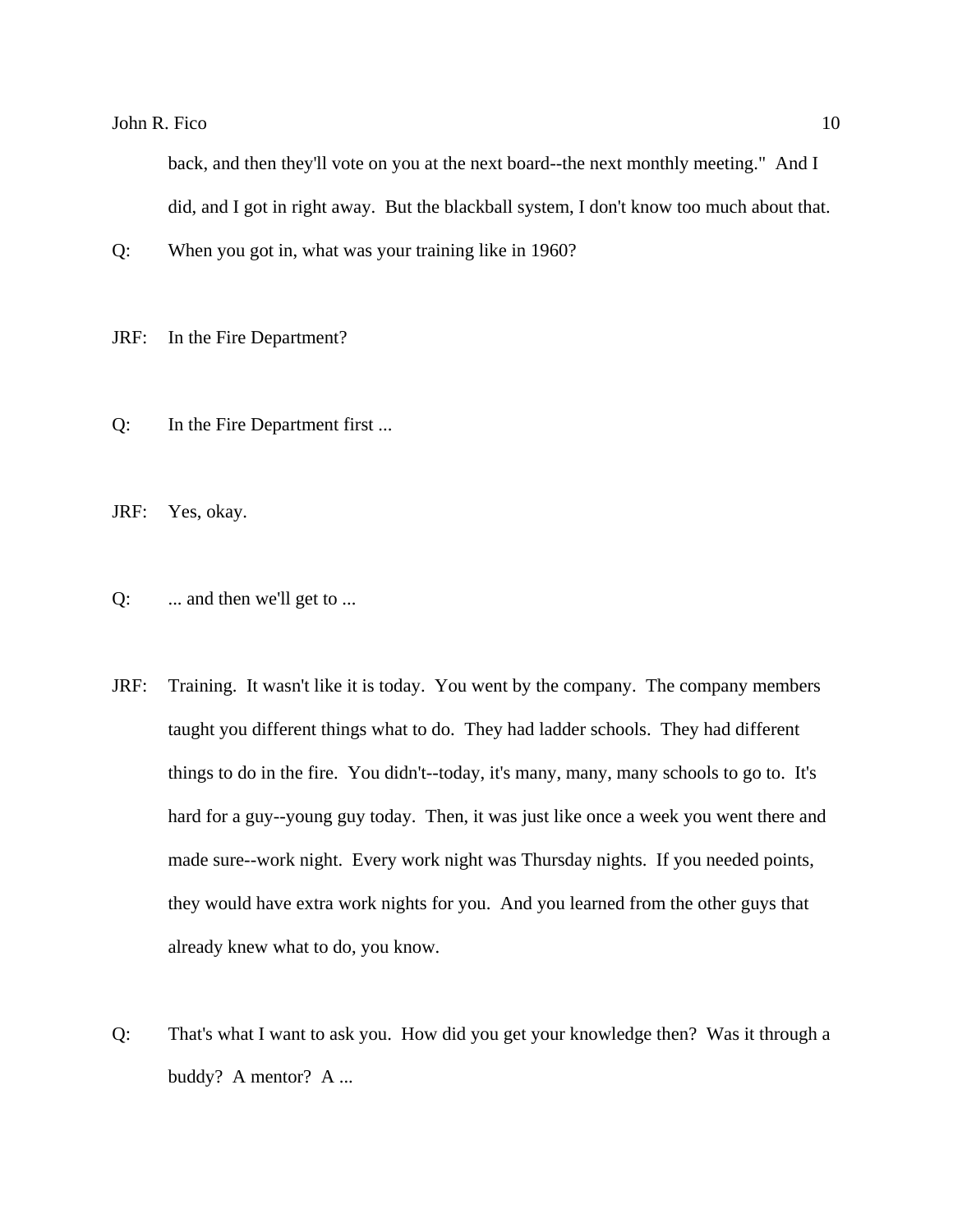- JRF: Yes, you would go with somebody that knew what they were doing, and they would show you. Like we--we had--in our company, we had the lights. So we would have to take lights and fans into the--into the building. First of all, when we first got to the place, we had the ladder—we have the ladders, too. So we had to ladder the house or the building--whatever was on fire. We had to get the ladders off the trucks, and you worked with another person that knew what they were doing. And you learned on the job training; that's how you did it. And we ...
- Q: So, when you first handled that ladder, what did you think of it?
- JRF: You had to know what to do. So you had to watch what the other buys were doing. They'd tell you what to do. Because there's like three or four guys, or maybe more. Some of the ladders were really big, and you had to learn how to put them up and properly, you know, put them up so they wouldn't fall off and somebody'd get hurt. But ...
- Q: Did that ever happen?
- JRF: Not that I remember. No. The ladders--then we would take, from the truck, next thing then would be--you'd ladder the building first. That was first. So, the pumper guys could get up there and put holes--or our guys would go up and chop holes in the roof to get the-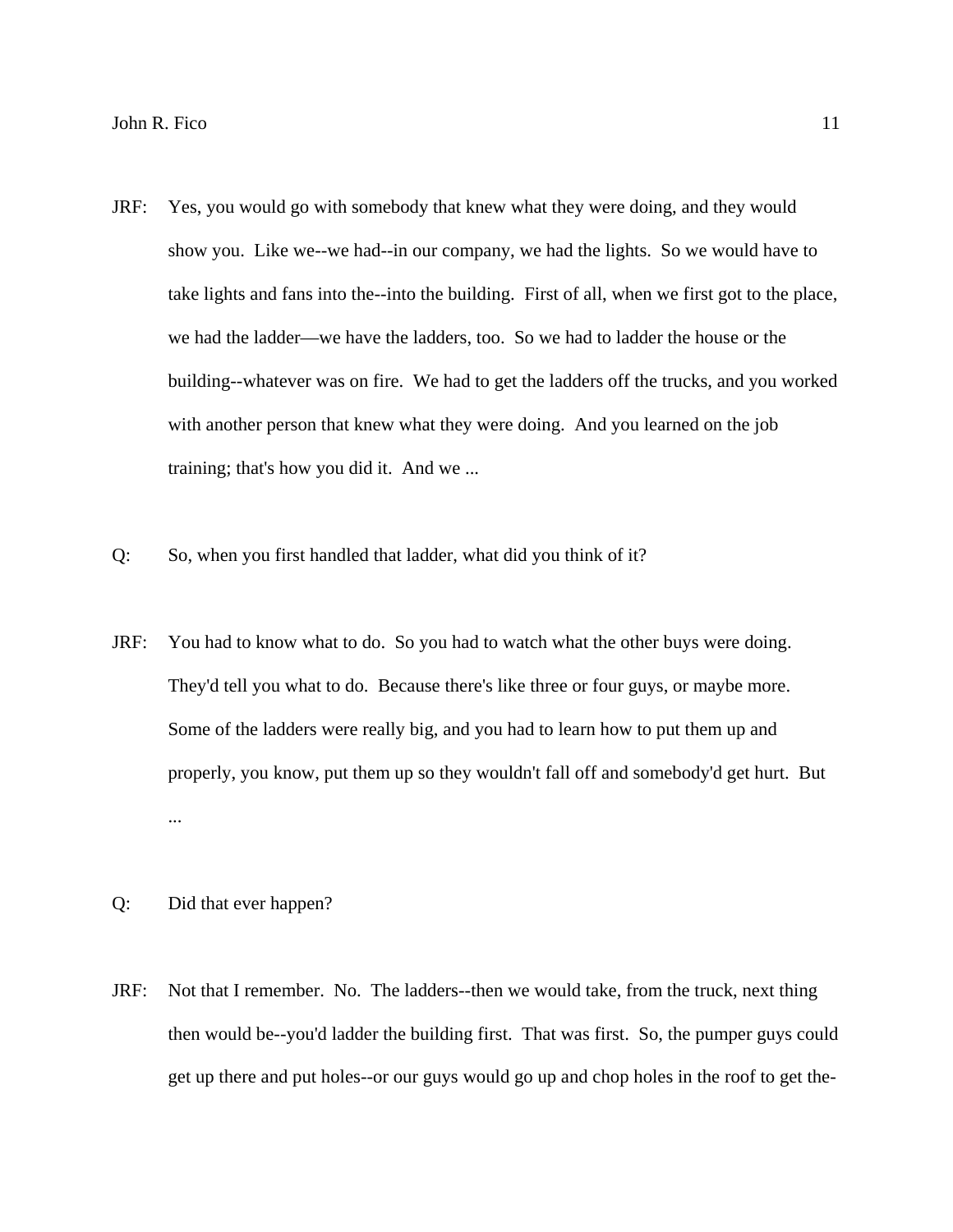-to vent, to get the smoke out. Then, we would have to run back to the truck and get the lights, and we had lights on reels, on wire. And you would bring the boxes in with the- with the wire, and you would hook up lights for the work--guys working inside. And then we would hook up exhaust fans to get the smoke out. And then, the next thing we would have to do, when the fire was down, then we would have to go in and rip walls apart and stuff, with the pike poles and axes and we did this--we did the destruction part (laughs). That's how we--and you learned on the job. It's a lot of common sense.

- Q: So did you have to sort of read your knowledge and what you learned by talking with your elders at the time, compared to what the young people today do....
- JRF: You ...
- Q: ... what they do in class?
- JRF: Oh, yeah, well, today they go to fire school, and they learn from--where they have the masks on and they go to fire school. And they go through the smoke. They go through the real--it's like, you know, simulated, but it's ...
- Q: And you didn't do any of that?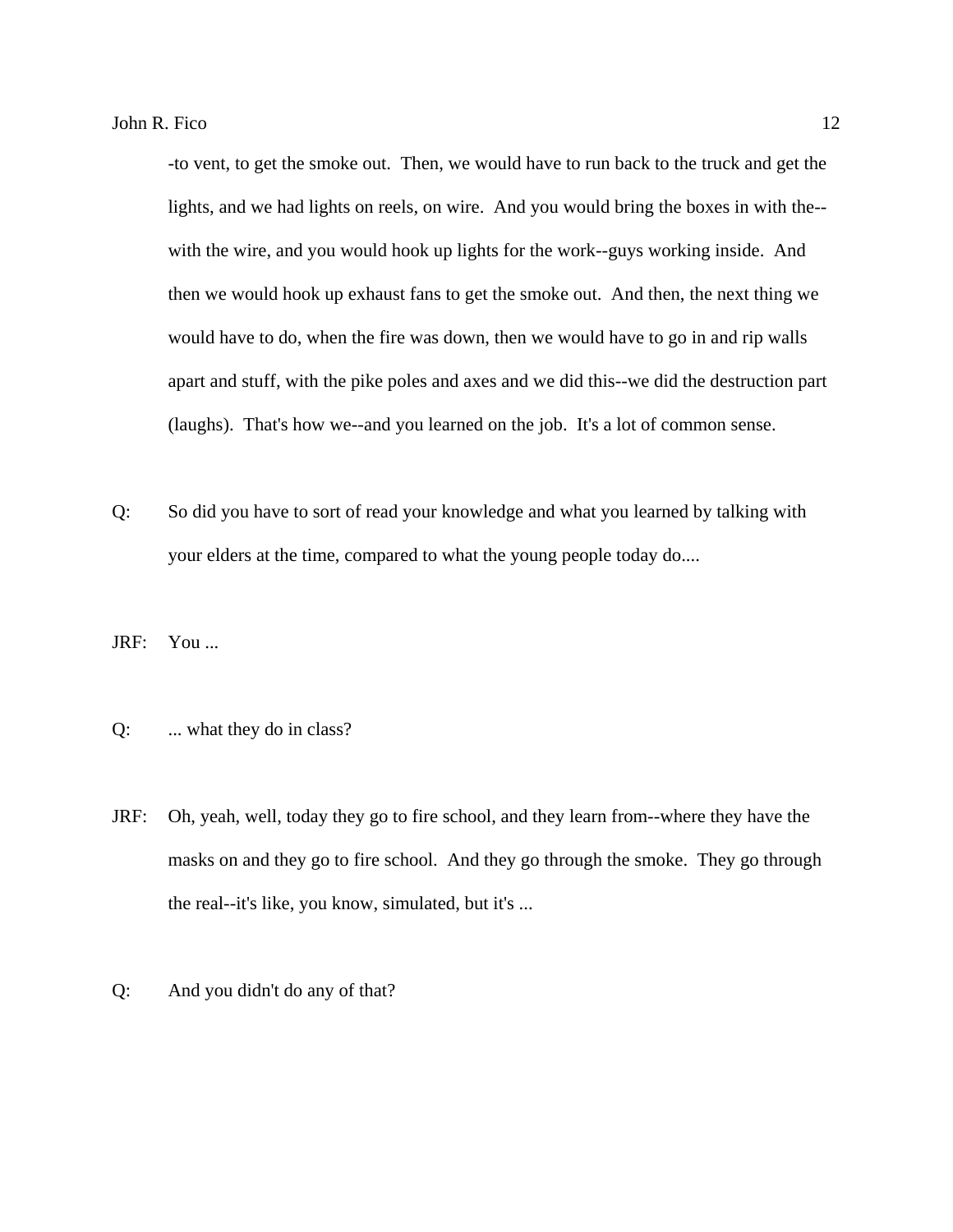- JRF: ... we didn't, no. I didn't do any of that. No. We just--we never even had masks. We had no masks.
- Q: How did you ...
- JRF: [We had what they called M.S.--MSA masks. They were charcoal filtered masks that you](http://www.pwfdhistory.com/trans/ficoj_trans/news_hewitt_1941-20a.jpg)  could wear. And we had them in the police cars, too. And if you had a fire, you would put one of them on. Now, and then they had, it was like charcoal, but it turned a color, I think, that, when it was used up, then you would have to get rid of it or get new charcoal. But ...
- Q: So that was a signal that it was all used up.
- JRF: Yeah. It was just a--it was just a canister. That's all it was. With a mask. And most of the time, we went into the fires, we had nothing to--no breathing apparatus at all. So, if you had a smoky fire and you had a--the Styrofoam or the--or the, you know, that kind of a pillow would make black smoke, and when you came out, you would be, all around your face would be all black, or your nose, and you would be coughing and blowing your nose. There'd be all that--that color black would be coming out of you. And actually you were breathing all of this stuff.
- Q: Were your lungs ever damaged?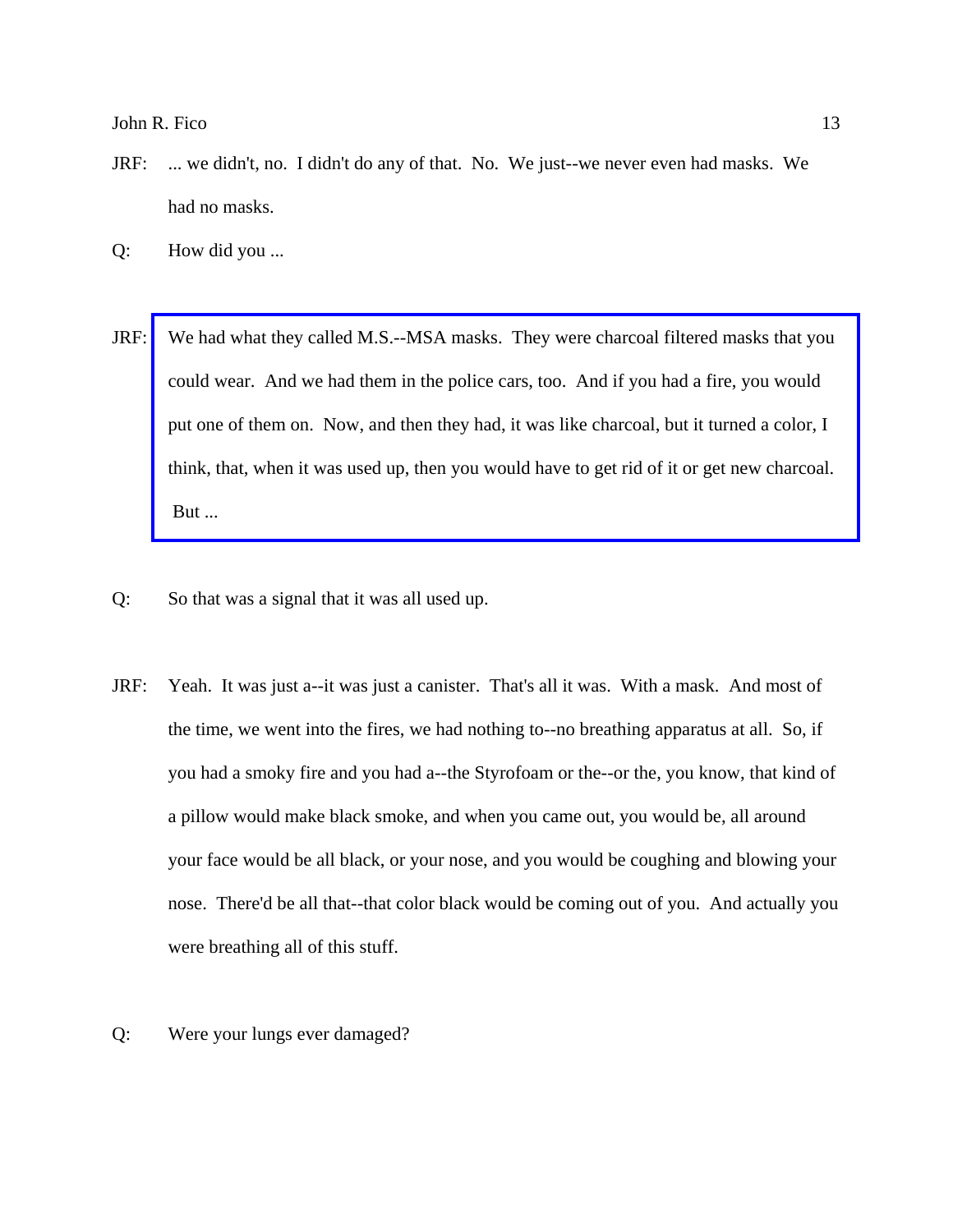JRF: Not that I know of. I'm still here (laughs).

- Q: What was the hardest part of that training for you?
- JRF: The hardest part of the training was--well, actually, you know, when you see a big fire, you know, your heart is pumping. I--I was also a driver on some of the big trucks, and naturally, your adrenalin, when you know there's a fire, and if it's a signal ten, you know you've got a working fire. You know, you want to get there, but you want to get there safely, of course. You've got a lot of guys on the truck, and when you get there and you see the--you see the--like, from down the road and you see the smoke, it was--your heart really starts pumping and racing. And you get there, and then you try to--try to like get everything straight and try to do what you're supposed to do. And then you--like, if you didn't really experience--you know, know too much about it, you know, there's always guys that are older than you that knew what to do. And you follow them.
- Q: Why do you do such a dangerous job? What's inside of you? ...
- JRF: I don't know. You just--just like being a police officer. I just go--I--I don't know. I just do it. I love doing it. I love being a fireman, and I love being a police officer. I--I go every night. I became a trustee in 1987. When I retired from the Police Department, I became a trustee, and I've been doing it ever since. And I can't wait to go--I go to the firehouse every day. I'm retired, so I can do that. And I check things out. And we're--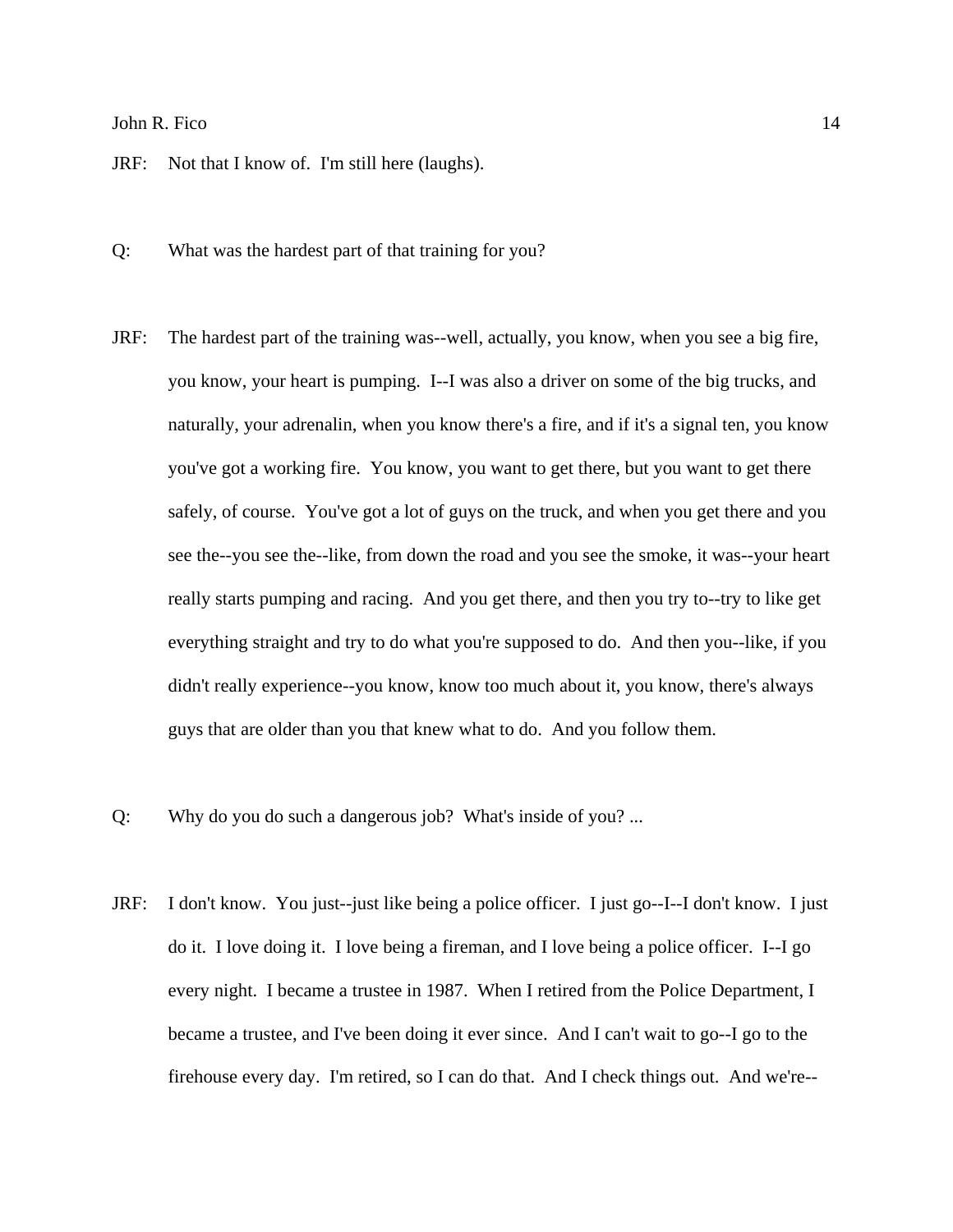the trustees are in charge of all the company--everything that the company owns. We're in charge of that.

- Q: We'll get to the trustee in a minute. Did you have any goals as a rookie, when you were a rookie in the Fire Department? Did you want to move up the line at all?
- JRF: Not really. Because, being on the Police Department and working eight-to-fours, four-totwelves, and twelve-to-eights, at that time, I had five children, too. I had five daughters. So, on my days off, I had to work extra jobs. There was no time off.
- Q: What were the jobs that you did?
- JRF: I worked--I worked for Mrs. Knowles--the funeral director--for--I worked there for thirty-five years.
- Q: That must have been ...
- JRF: That was tough. I mean, but it was a good job, but it was tough.
- Q: What was tough about it?
- JRF: Well, the tough part was the house removals, and that was tough. So I stopped doing that, and I just did pall bearing and driving.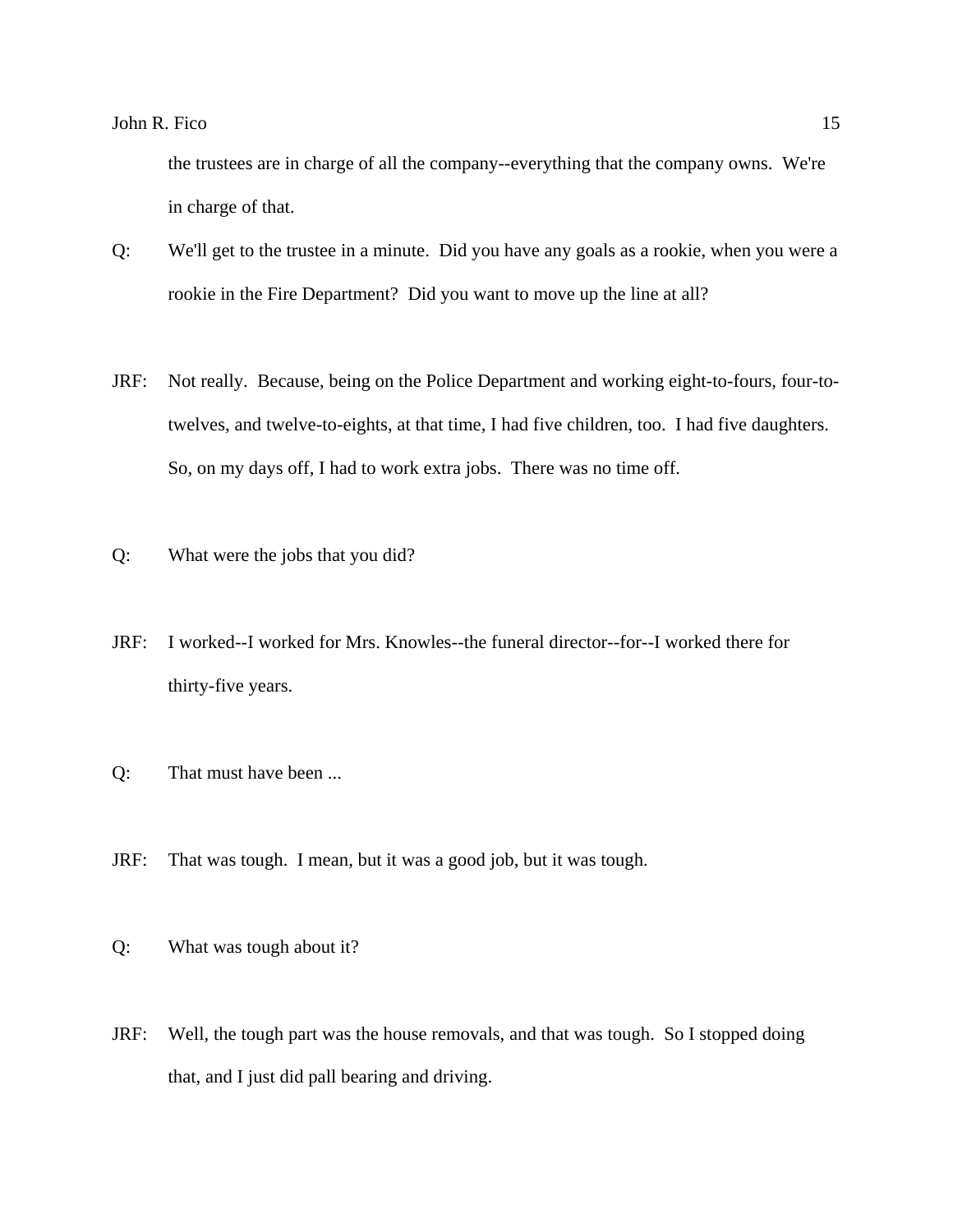- Q: Why were the house removals so hard?
- JRF: Because you have to deal with family, too. And it's--it's very sad, you know. The people are there, and you have to make the removal, and it's tough. It's really tough. You've got to be strong. I mean, I could do it, but I said, "You know what? I'm not going to do it." (Laughs)
- Q: And how would you compare that now with your police, because you deal with the same types of things?
- JRF: Same thing. Same thing. Deaths. We dealt with a lot of accidents and death, and with the--it was the same--it's the same feeling, but you--the Police Department, you just do it. It's your job. You do it. And that--the funeral was a job also, but I could elect not to do it. And so I didn't, and I--I changed what I was doing.
- Q: Did you join the Police Department at practically the same time you were in the Fire Department?
- JRF: Yes, I joined the Police Department in 1959, and I had to get permission from the Police Department to join the Fire Department. Because there was rules there, at the time, that you couldn't belong. But ...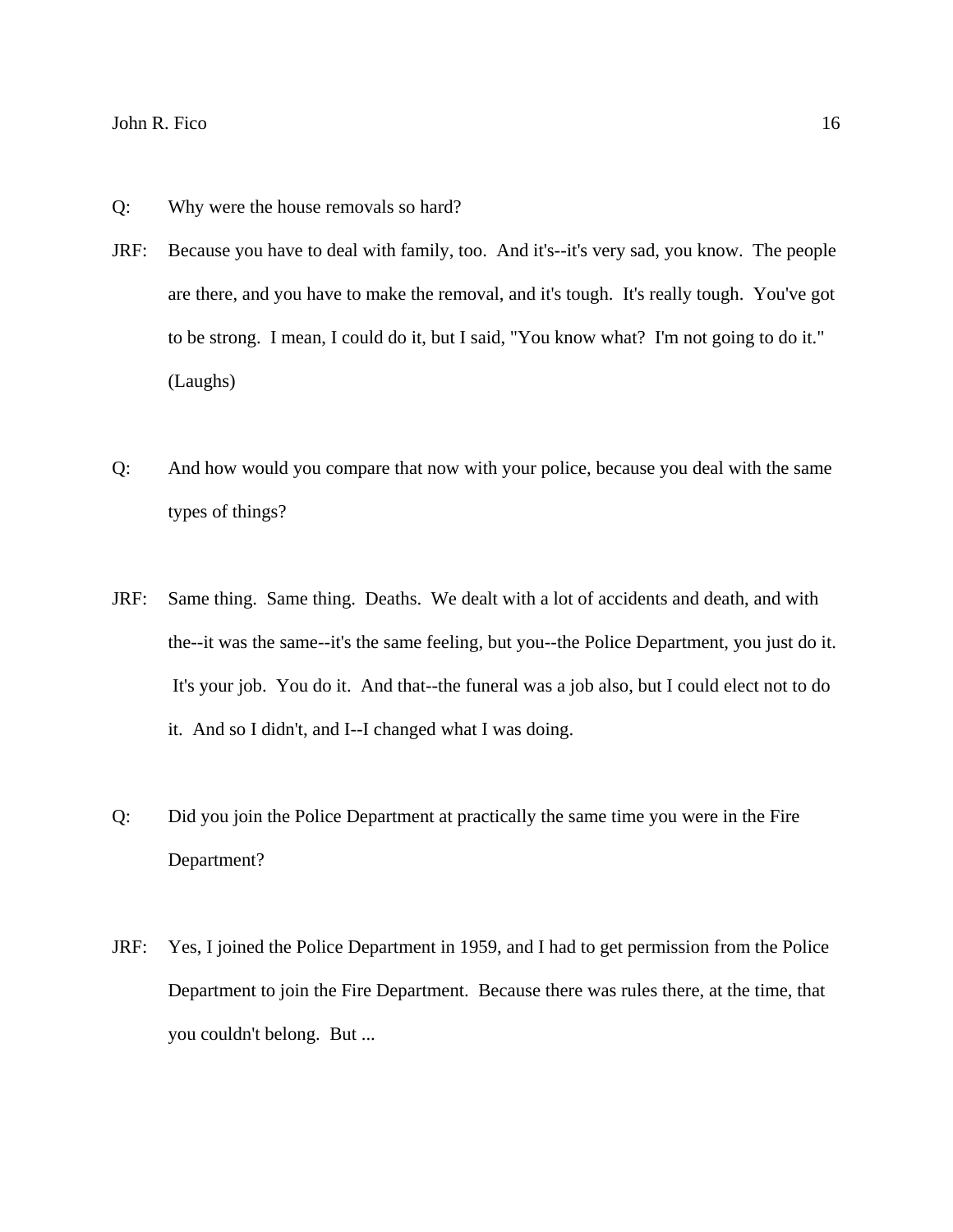Q: Why was that?

- JRF: Just some kind of rules that they had up there in the rules and regulations, that you couldn't belong to a volunteer company. But, I had special permission from Acting Chief Smith, his name. Percy Smith. And nobody said that I couldn't do it. So I went down, and I put my application in, and I got in. Because it was, at that time, there was other police officers that were firemen also, but nobody said nothing to them, too, so I used that as my crutch, saying, you know, if anybody said anything. But they didn't say--nobody said anything.
- Q: Now, how was the police training different from the firefighting training?
- JRF: At that time, we didn't have an Academy like they do now. I was a police officer one whole year before I went to Nassau County training.
- Q: How could you be an officer ...
- JRF: I was trained by--he was a Lieutenant at the time. His name was Jim Rankin, who became--later became the Chief of the Police--Port Washington Police Department. He taught me. I had to go to work every day at a table downstairs (laughs), and he read me the penal law word by word (laughs). And then I had to take notes and what I could do. Then, he gave me rules and regulations of the Police Department, and ...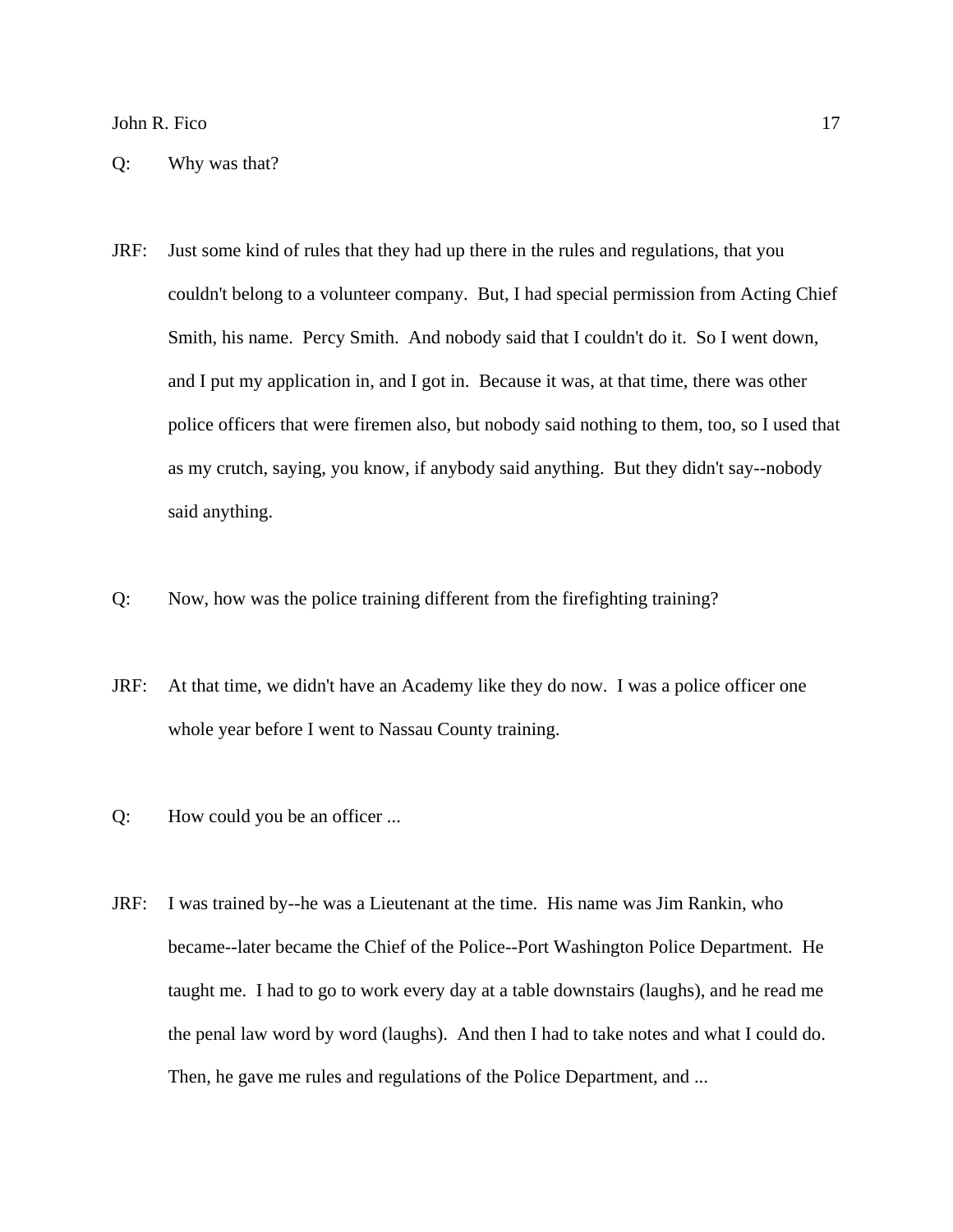- Q: When you said that you read it ...
- JRF: ... it was one-on-one training.
- Q: So, how long did that take for him to read it?
- JRF: Took a long time. Because the textbook is--the book has a lot of laws (laughs) in it. Finally, they turned me loose outside, but they didn't really turn me loose all the way. They made me go with a sergeant, John McKelsey. And I rode with him, because he was in charge of his squad. I was on his squad. And then, I stayed with him a while. In a couple of weeks, they said, "We want you to learn the people of Port Washington," even though I lived here. "Get used to the people in Port Washington; let them get used to you." I said, "Okay." So it was about--it was a long time. Maybe, oh, months after that before I got my first summons book.
- Q: What's a summons book?
- JRF: Parking summons book (laughs). They didn't give me a moving summons book yet. They gave me the parking summons book. They wanted to make sure (laughs) that I didn't go crazy out there, you know. And that's how--that's how I got started. But it was one year before I went to Nassau County training.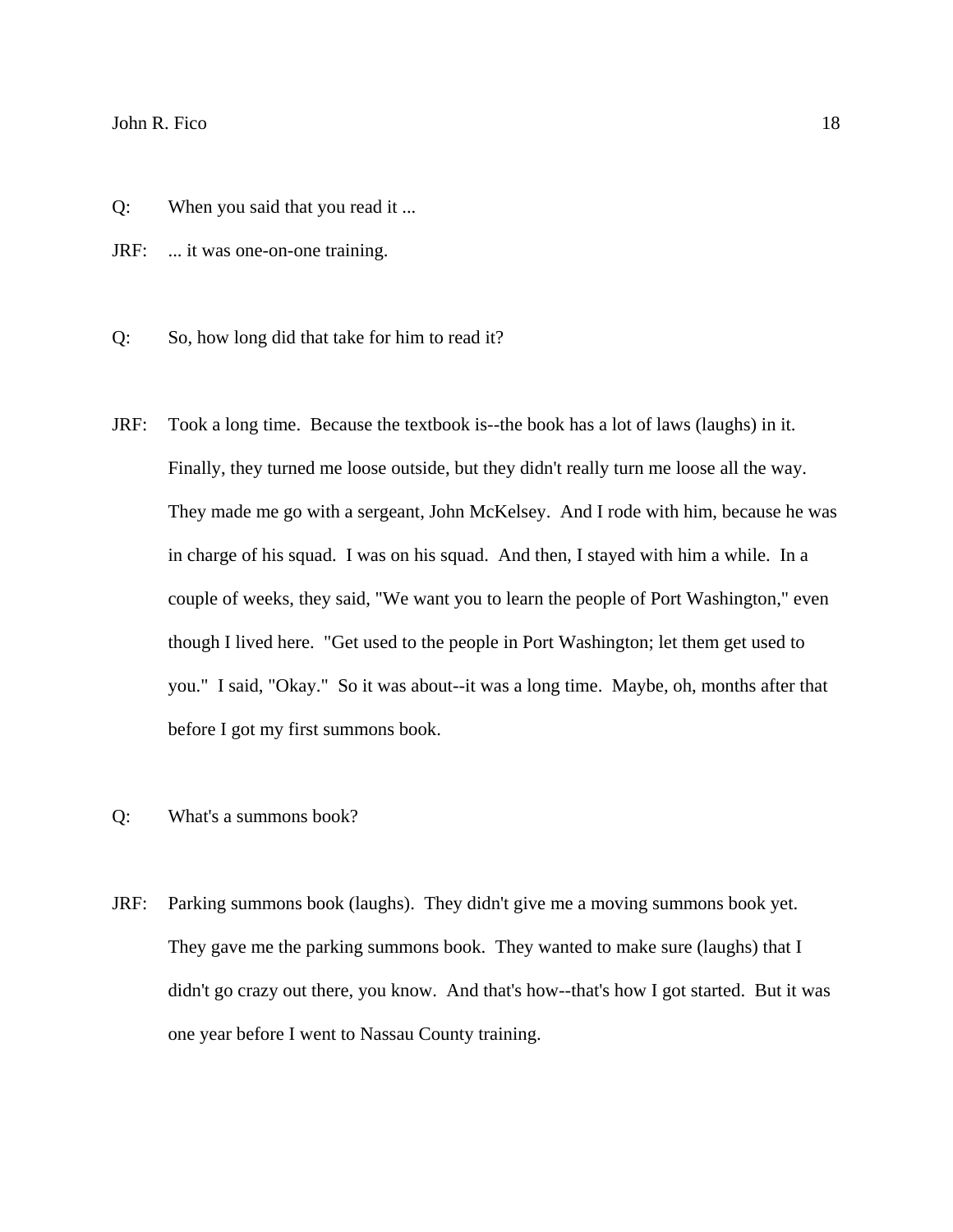- Q: How did you view that personal training versus when you went to the Academy? Which did you enjoy the most?
- JRF: On-the-job training. Because everything they taught you in the Academy, naturally, they got, you know, people put everything together as to what to train the people for. I already knew what they were talking about, because I already had been through it for a whole year. You know, like accidents, aiding cases, or different cases like burglaries and stuff like that that we had to learn. And when you're on the job, you learn how to make out--you'd get your paperwork and you'd do it.
- Q: So you were one up on the ...
- JRF: On a lot of guys at the Academy that were just starting out? Yes, I was a year ahead of them, right.
- Q: So how did you--do you value this type of training?
- JRF: Well, the training today is much more elaborate, and on-the-job training is a real big thing. Like kids, these guys can go to all these academies and everything, but they really don't know what it's like to be out there until they're out on the road, and--or at a fire scene. You can go do all kinds of training, but when it's really serious and you have a lot of bodies inside or, you know, people to help, it's different. It's completely different.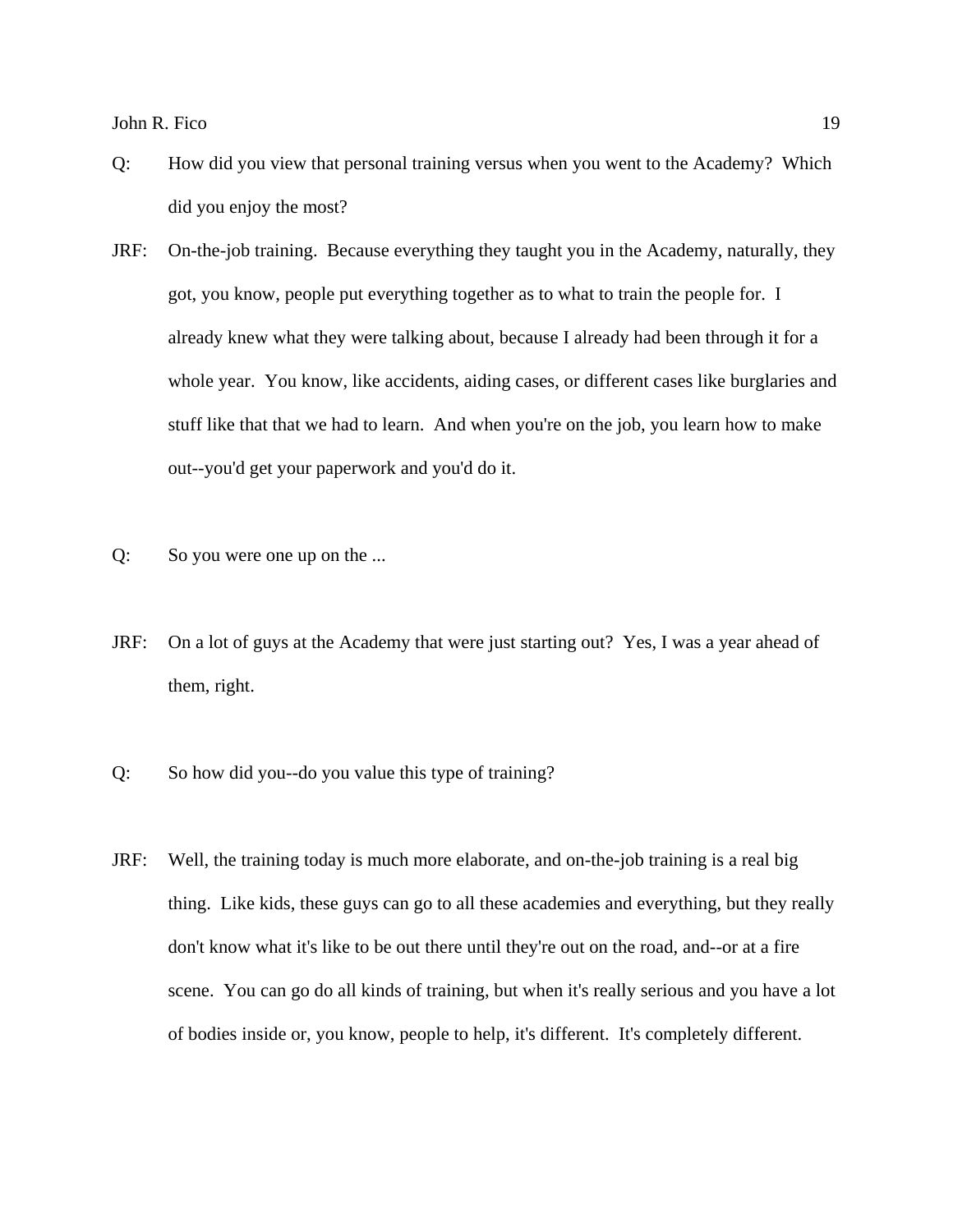- Q: Do you--can you remember any experiences, either in the police side or the fire side, where ...
- JRF: The first ...
- Q: ... you had people that didn't know what they were doing that ...
- JRF: No, I never saw that where people didn't know what they were doing. But the first serious case I was on, I was home eating my dinner and I got a call to come down to Covert Street. And there was a fire, at that time--a house fire. And they called me down there, and John McKelsey said, "Okay, you're going to help the Fire Department now," because I--I wasn't in the Fire Department yet. That was my first year there.
- Q: You mean you got there as a policeman?
- JRF: I was called there as a policeman. And he said, "You're going to remove the body." I said, "What body?" Upstairs. I had to go upstairs through the--where the fire had, you know, burned everything, and I had my first removal.
- Q: So, what do you do? You have what? a bag? What's the procedure.
- JRF: Yeah, we had to put him in a bag. But we had to wear rubber gloves, because, you know, it was a burn victim. It was--it was bad. And--and naturally, I knew the--I knew the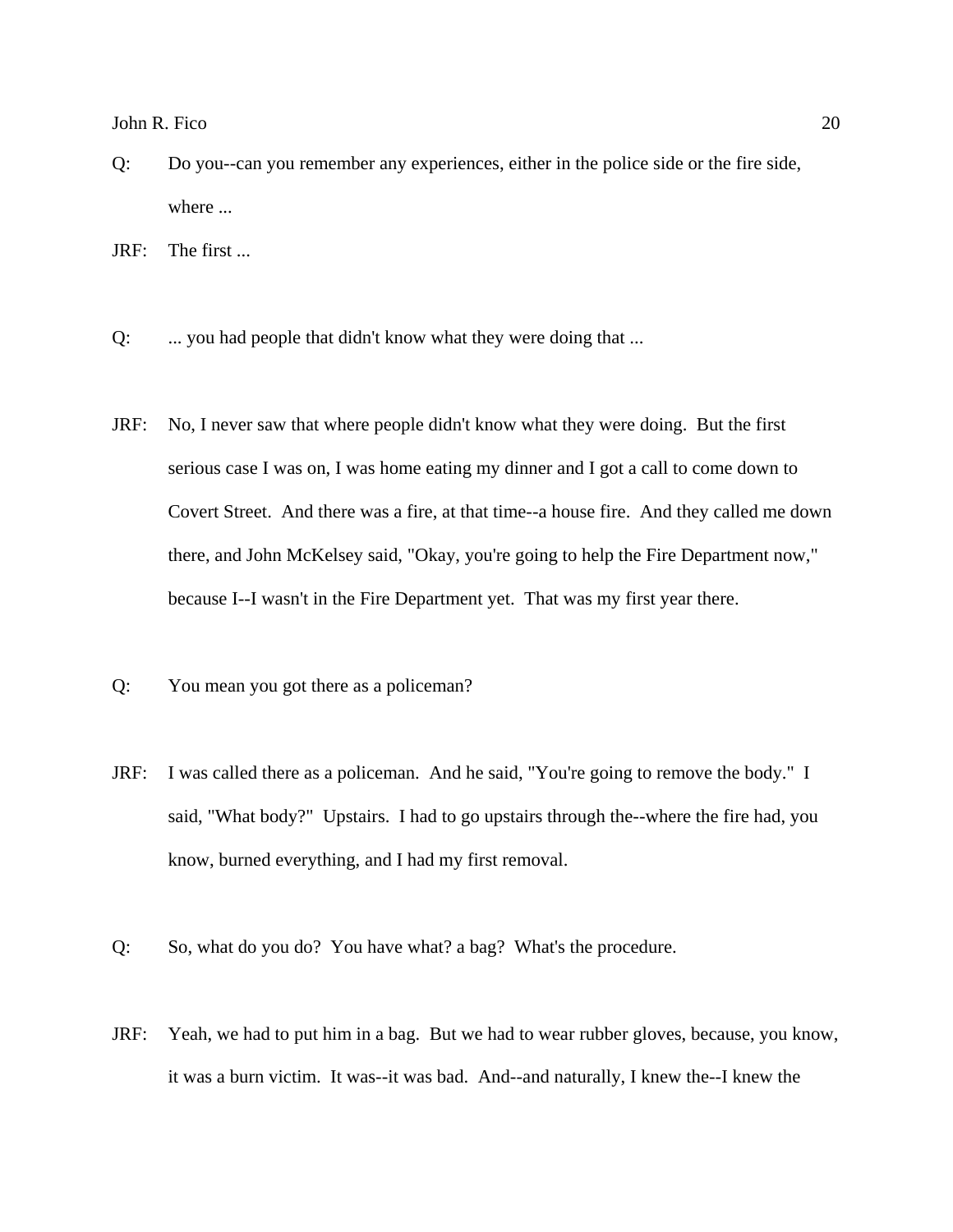people. You know, they're related. I went to school with the guy's son. So, you know, that was my first experience ...

- Q: So, how does that--well, how does that affect you?
- JRF: ... as a police officer, working with the Fire Department. It makes you think, you know, how serious a fire is. And you think about it all the time. Because, I mean, that was a long time ago; I still could see it. I can still picture looking, you know, and carrying that man out, you know.
- Q: How do you sleep at night after something like that?
- JRF: You really don't. You don't sleep. You think--it keeps you--it keeps--even like with some of the--some of the fires, the smoke that you inhale, because we didn't wear the masks, you still could smell it. You smelled it. Even though everything is clear. I guess it's in the brain, and you keep--you still smell. You still feel like you smell, even with the--even--well, that's mainly what you do. I don't know why, but, you know, it's--you could be clear twenty-four hours, and all of a sudden (snifs), you smell. Like you think it's the fire again. Unless it's your clothes that, you know, you have to take your clothes and wash them.
- Q: So the brain more or less ...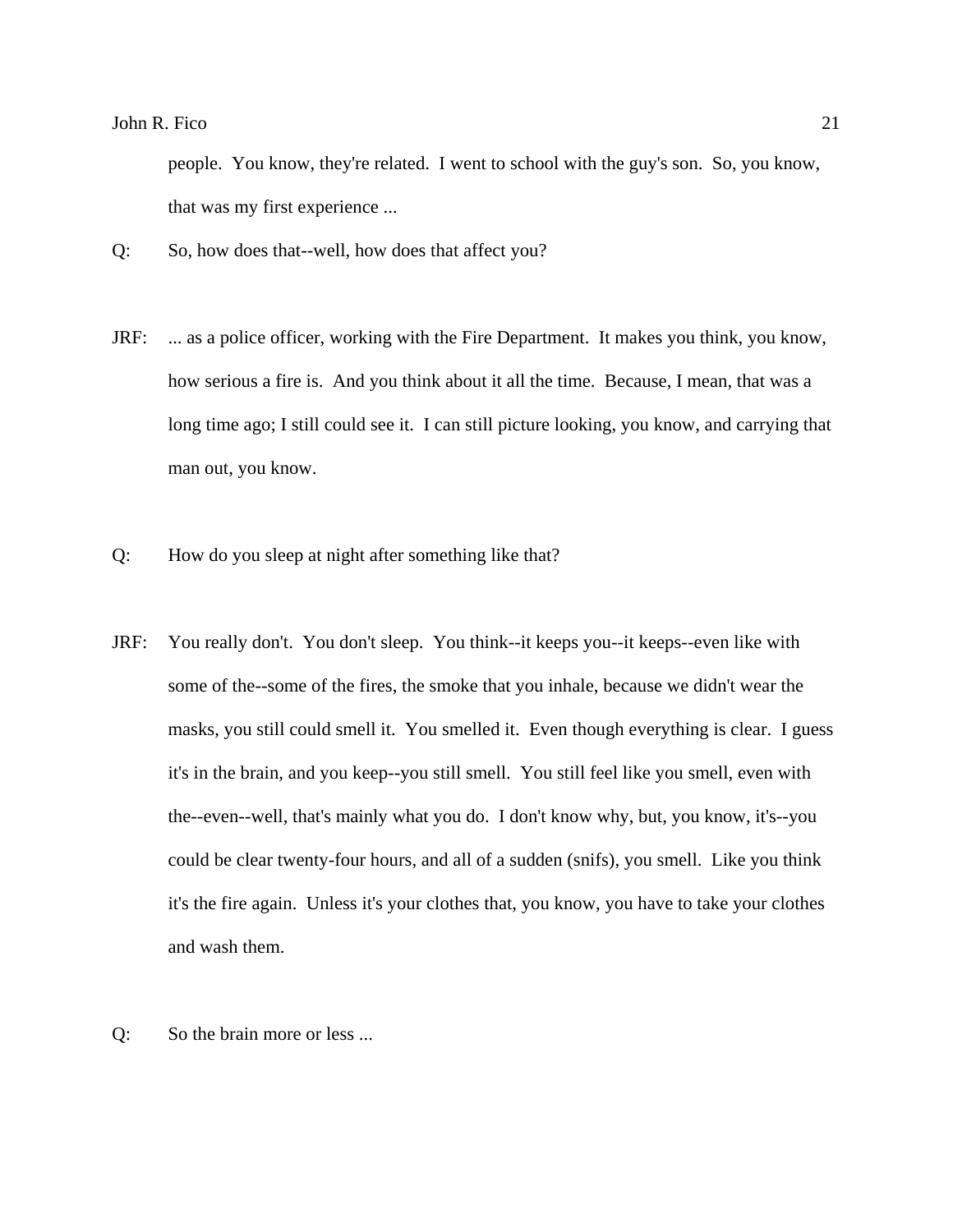- JRF: I'm thinking that. I'm not sure about--I'm not versed in that. But the brain does something to your sense of smell or something, and it makes you smell it again for some reason. I don't know why.
- Q: Are there any similarities between the training at all in the Police and the Fire Department? Or differences?
- JRF: Yeah, I think there's a difference, yeah.
- Q: What is the emphasis of the Police Department?
- JRF: Well, the Police Department is--is--well, you've got to--you know, you're carrying a gun, so you've got to be versed in--in going to the range. You've got to, you know, learn how to handle your gun, and you've got a--you have a night stick. You've got to learn how to do that. You had to check doors. And when you got a chance to get into the police car, you had to be very careful as to, you know, getting into accidents and etcetera. It's different than the Fire Department. Fire Department, you can go to the firehouse, get on a fire truck, someone drives you to there. Then you just go, and you work as a worker man at the fire. So, in the Police Department, you're like sort of, if you're in the car, you're in charge. You're a one-man police department. You know, when you go to the scene, unless other guys help you, you're there and you do the whole thing.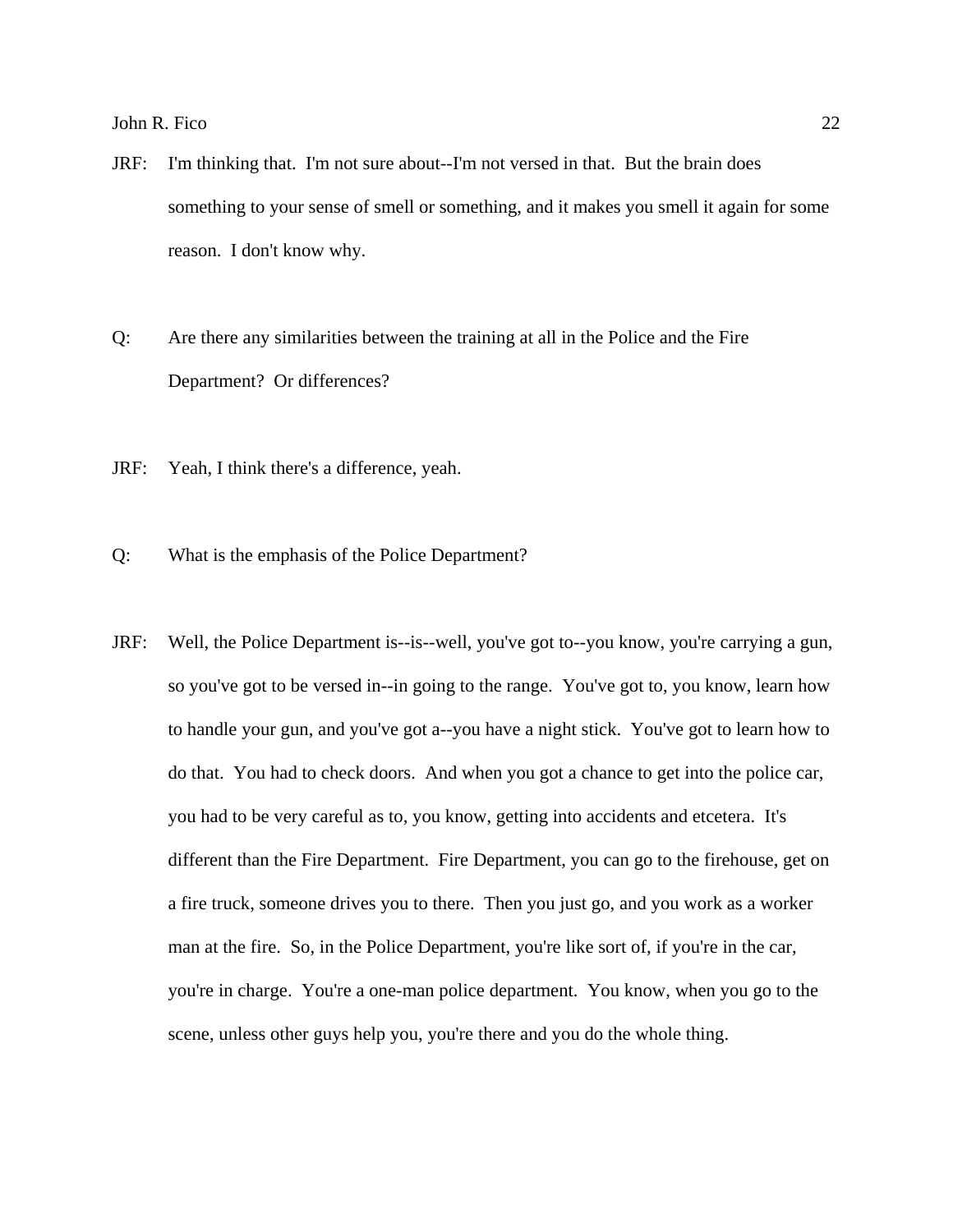- Q: Did you ever have a buddy with you in the police, at that time?
- JRF: No, we never ...
- Q: Is that the buddy system?
- JRF: Oh, once in a while, we would pick somebody up, if we needed them. But most of the time I was on the Police Department, we were just a single driver, a single in the car. And they had other cars would back you up. But it was ...
- Q: Do they do that today?
- JRF: Yeah. Still today, yeah, they still have one person in a car. New York City has two in a car. They need them, you know. But over here, we're still one in a car.
- Q: Have you ever been in a situation where you had to use your gun?
- JRF: Once, I--we--I used the gun. And it was an assault and robbery at McCrory's down in the Soundview Shopping Center or where the King Kullen is now. There was a McCrory's. And the guy--guy hit the manager on the head. And we got the call at headquarters. I was at headquarters with the Sergeant, and they gave us a description of the car. And I looked out the window, and it was a rusty colored car, and I said, "There it goes." And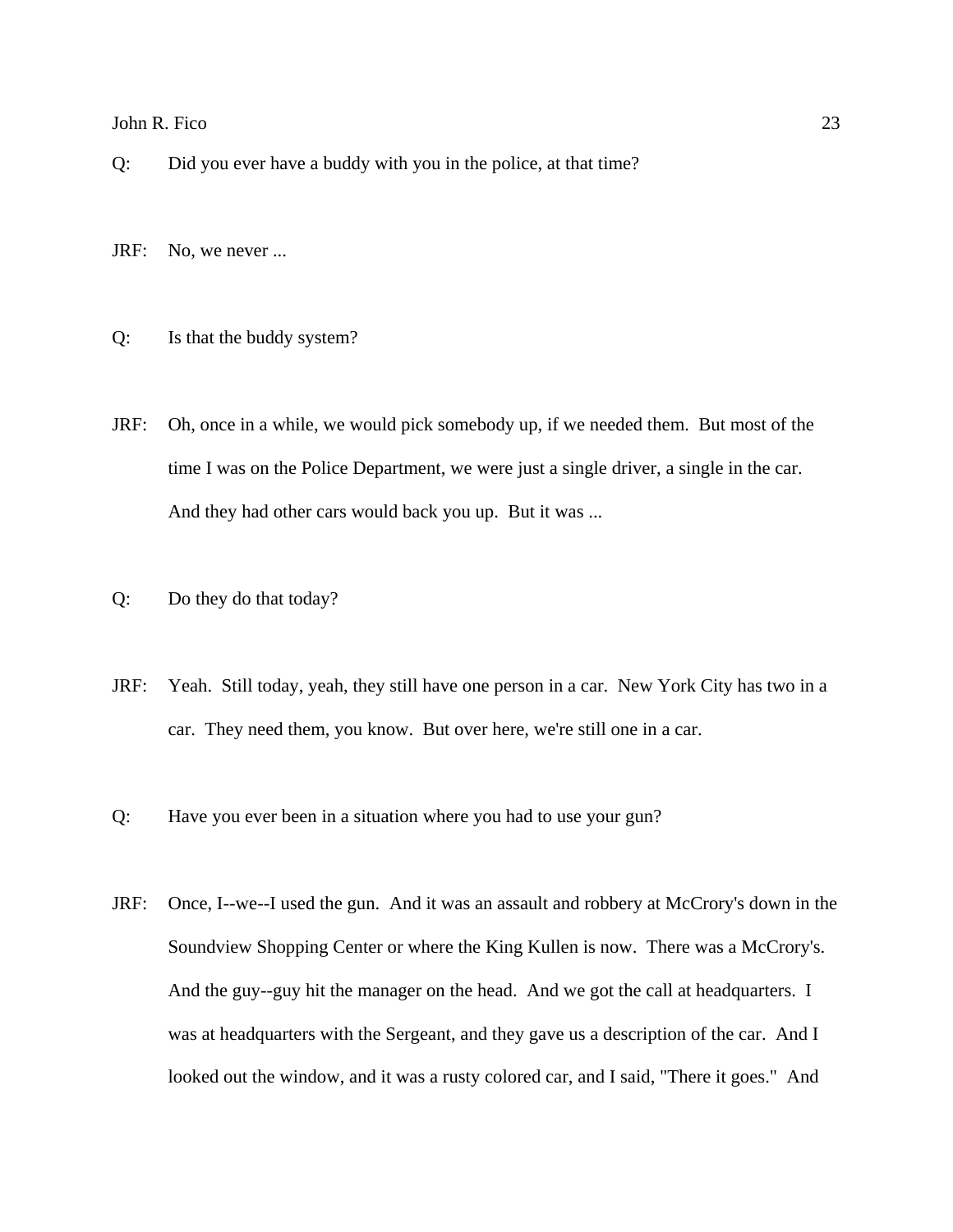he said, "No." I said, "Yes, let's go." So I got the Sergeant to go, and we--we pulled the car over up by the expressway. But when we opened up, we had to--we knew it was assault and robbery, so when we asked the guy to get out of the car, we had our guns alongside of us, he had a gun under the seat. We saw the gun under the seat, and we got him out. Meantime, like fifteen or twenty minutes, our County police came. But then the bag of money was right there also. So, it was a good arrest. Assault and robbery. It was one--I actually was one of the first guys in the Police Department to get a commendation for that.

Q: What was that?

- JRF: It was a bar. Red bar.
- Q: A bar?
- JRF: Yeah. It was a commendation that you did a good job, you know. It went in your file that you, you know, what you did.
- Q: Versus the plaques they get in the Fire Department?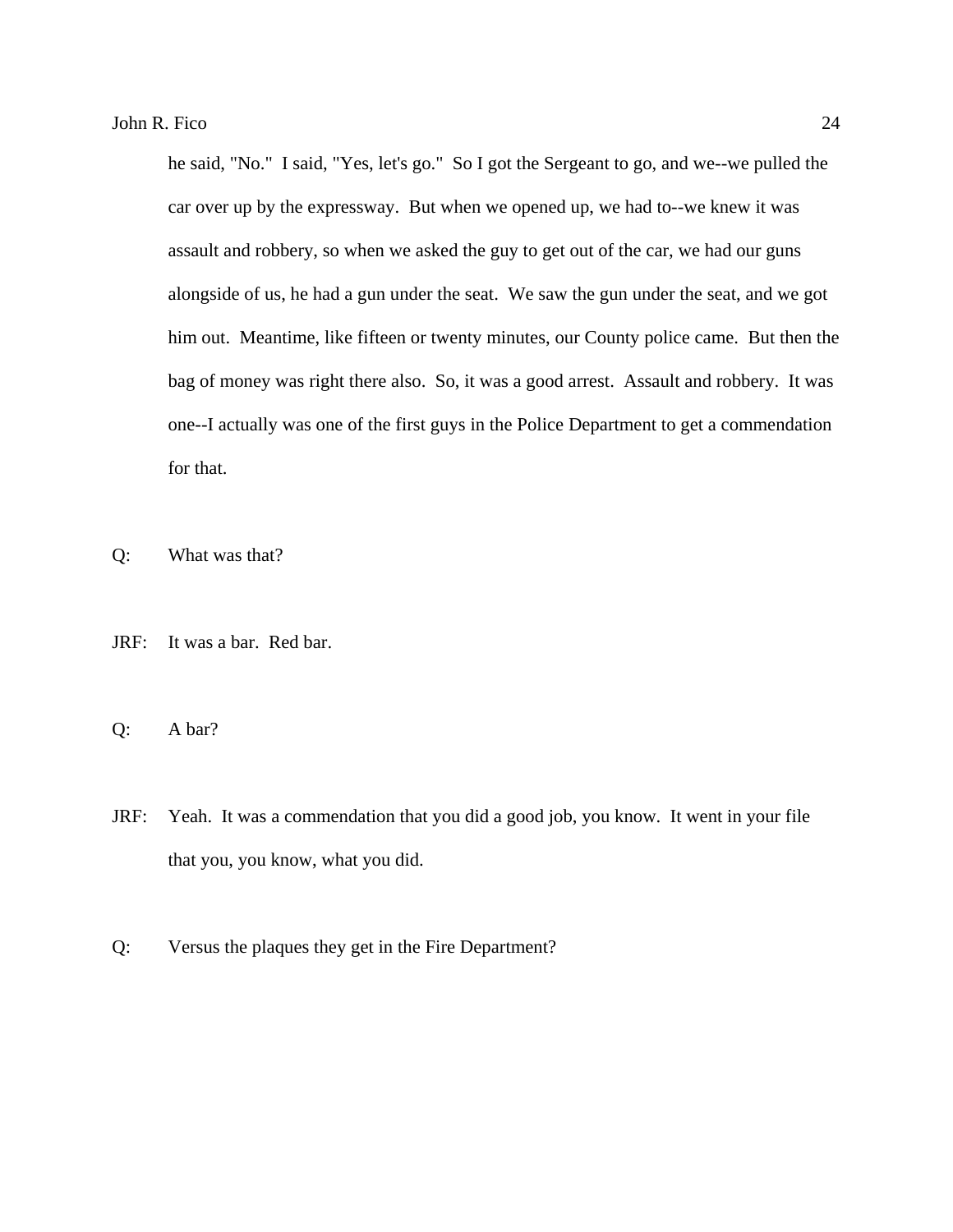- JRF: Well, yes. Something similar to that, right. That's right. They get a--when they do a good job, they get a--an award for that. They've got--they have bars now too, that they give out, the Police--the Fire Department.
- Q: So you wear them as ribbons?
- JRF: You can wear it as a ribbon. Like in the Army, yeah. You could wear them.
- Q: What about certificates? They don't give those out.
- JRF: Yes, they give out certificates for--well, actually, for--they give out certificates every month for different kind of training programs that the guys go through. And there'll be a nice certificate. That's--that's what they do now. In the Police Department, the only time you got an award was if you did something good. If you did something bad, you got a good award (laughs). You got ...
- Q: What award did you get when you did something bad?
- JRF: Well, if you did something--well, if you did something wrong, you would get a letter of reprimand, you know. That would go in your jacket--in your file jacket. But it wasn't too bad.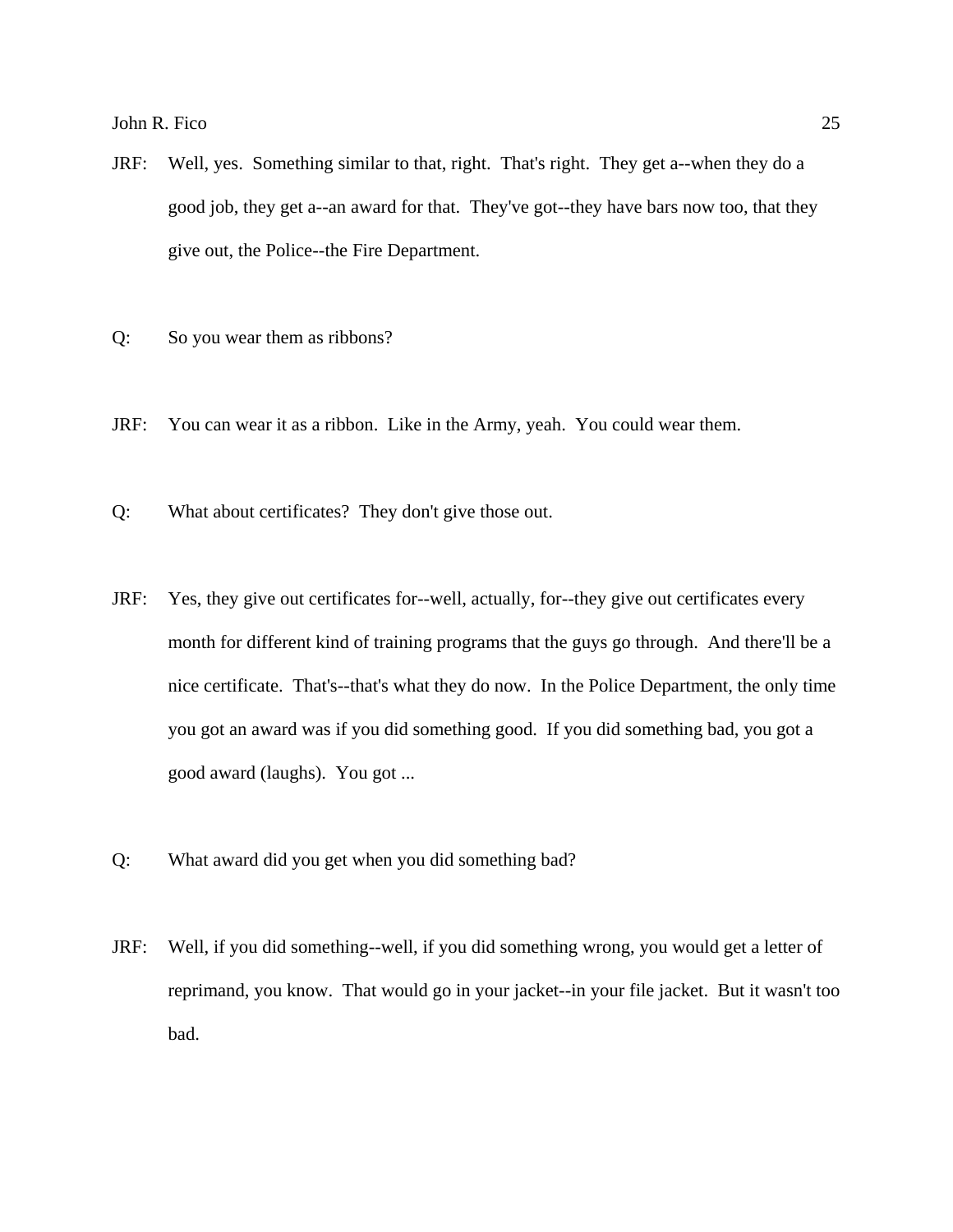- Q: They didn't give you kitchen duty?
- JRF: No (laughs). No, that's like in the Army. If you do something bad, you go to K.P., you know.
- Q: Which job do you enjoy--or did you enjoy the most? Police or fire?
- JRF: Well, actually, at twenty-eight years on the Police Department, I couldn't wait to go to work every day.
- Q: Why?
- JRF: I loved to go there. I loved being with the guys. Really. I was a Lieutenant. I was a Sergeant first, then I was a Lieutenant. And I was in charge. I had seven or eight guys working for me. I was on the--on the desk. And every year, they changed different guys, and they'd give you different men, you know. And they would switch people around all the time. But I just couldn't wait to go. I loved being--I loved being a boss (laughs).
- Q: And what would you tell the seven or eight men that were under you?
- JRF: Well, everybody knew their jobs. Everybody had a sector to do. And if you--whatever you worked, whatever call you gave out, you know, you would send one and the other--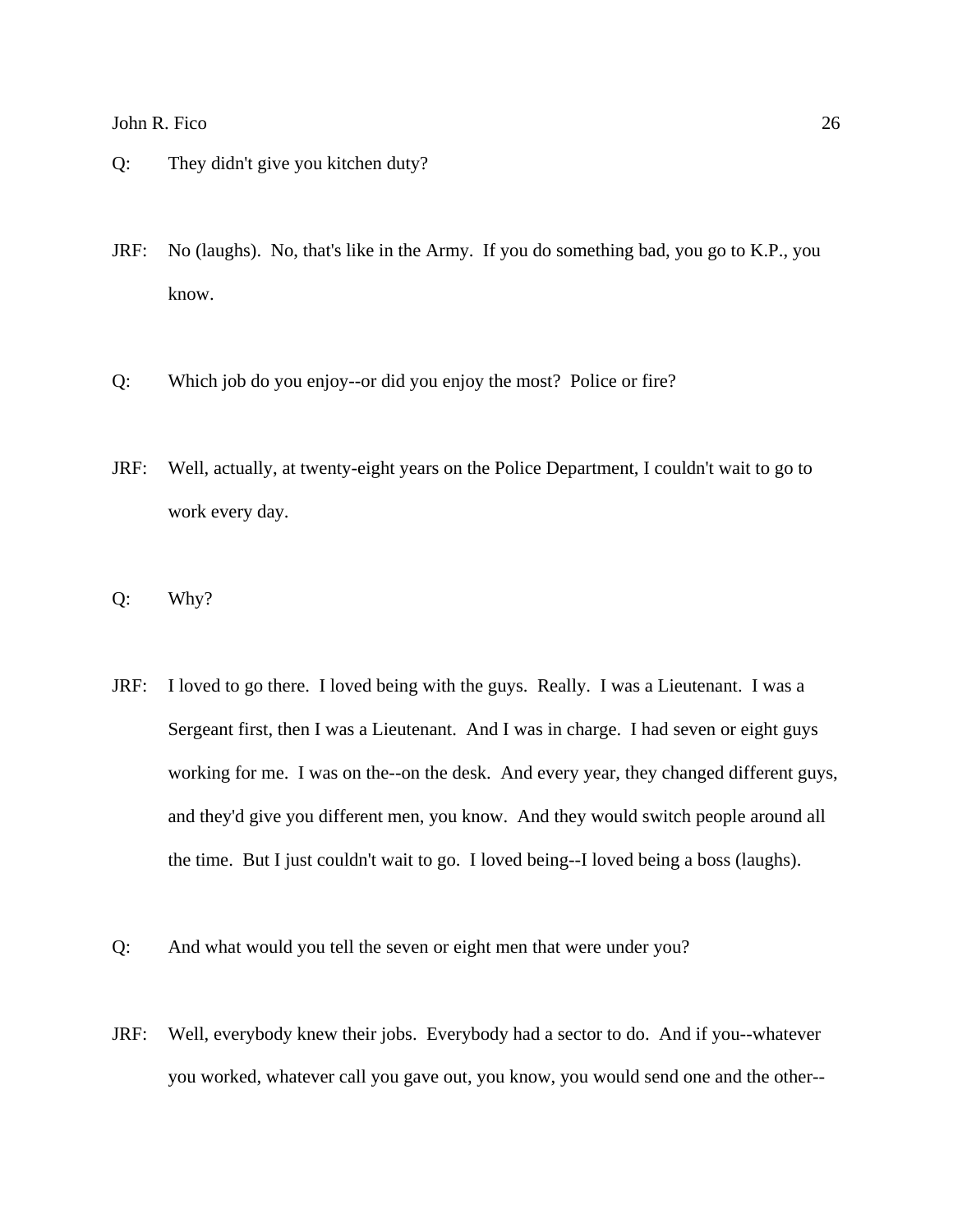call the other guy to back them up. Or they would sometime back each other up without any, you know, and you went by rules and regulations. And that's how everything goes. And it's still the same today.

- Q: Was your--was the office the same? That is, on Port Washington Boulevard?
- JRF: Yes. Yes, it was the same. When I first went there as a--as a police officer, I learned how to work the old type switchboard. And that was the one, if you'll remember Lily Tomlin on "*Saturday Night Live*," remember the old switchboard with the old plug-ins? Well, I learned how to work that. And then, if there was a fire and somebody called in, if it was a brush fire, then you just--I had--I used to pull the alarm for the brush fire. Two handles.
- Q: You mean on the switchboard?
- JRF: It was like a side board. Side, next to the switchboard. And you pulled the alarm. And then you would give it to the police call, where the fire was. And then--on the radio. Well, then, the next thing you would know, the switchboard would light up like a--we used to call it like a Christmas tree. Because all the lights would light up. And you took all these--these plugs. What did they call them. Ex--you had to put--I can't think ...
- Q: The phone lines?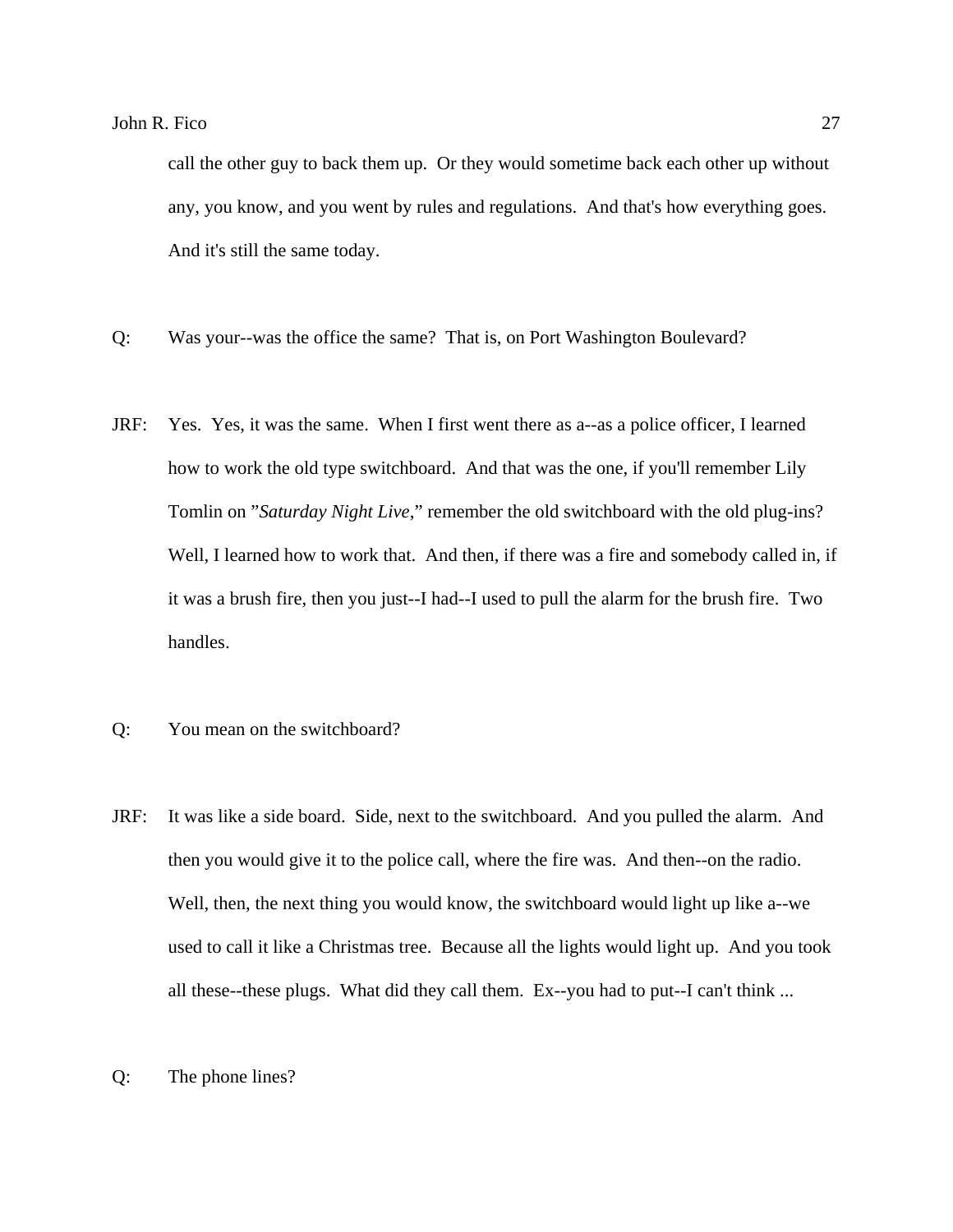JRF: Yeah, the plugs. You had to plug in every hole that was lit up ...

Q: The lines.

- JRF: The lines. Yeah, the phone lines. And you plugged them all in, and there was handles here, like this, so you could flip them down. And you flipped them down, and you told everybody at the same time where the fire was. Now, what we were supposed to do, we were supposed to ask each individual, "Are you a fireman, and why do you want to know--if you're not a fireman, why do you want to know where the fire is?" Because some people would go to the fire. But people would pick up the call boxes all around town, or they would call on a regular phone, and they wanted to know where the fire was. Well, the rule was that you were supposed to ask them everything. But when there was a fire, it lit up every--every light lit up on that board. Every light. And ...
- Q: You mean people would call in to find out about where the fire is?
- JRF: Right. They would call. And what I did--you're not supposed to, but I did--I flipped them all over. I'd tell everybody at once and pull them all out. No sooner you pull out all those plugs, the light would lit all up again. And you just pulled them all there and tell them, "The fire's out at Avenue C," or wherever. And that would be it. And then, after a while, everything would calm down, and then it would be all right again. Because then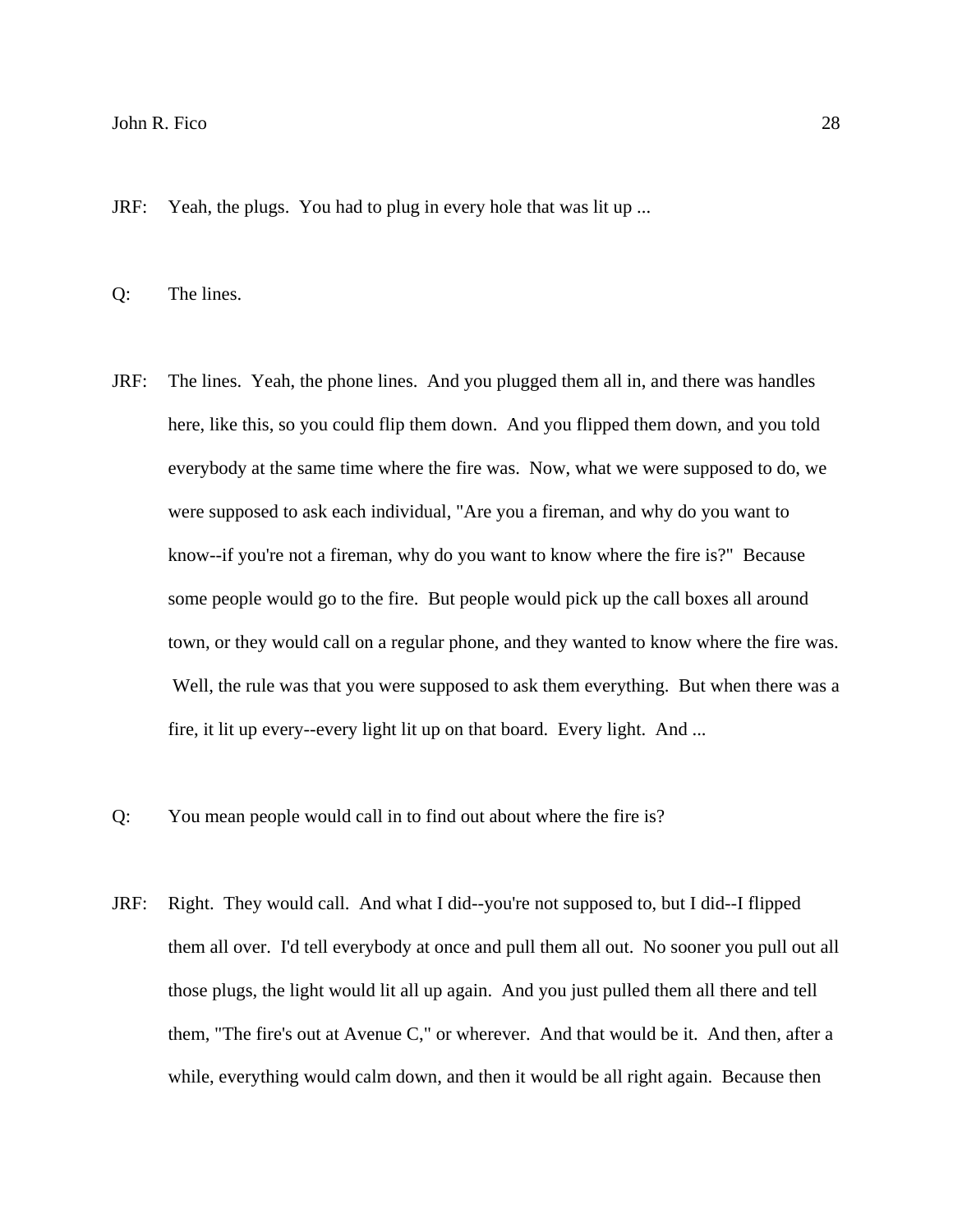you have your regular lines coming in for people calling you for any kind of a call, you know. Like, you know, they need help for something else. And that was--that was--that was an experience the first time I ever did that, because the Sergeant says, "Take the switchboard. I'm going--I'm going to take a break. I'm going on my meal period. You can handle it." But he would be on the other side of the building. The first time I ever got a call, it was a fire, a general alarm. I started pulling all these handles and pushing buttons (laughs). Wow! You sweat. You really sweat, because you want to make sure you did it right (laughs). But it was fun. And you learn. You learn, like I said before, you learn from experience, and you teach the next guy what to do, you know.

- Q: Are the police supposed to go to every fire? Are they called, along with the Fire Department?
- JRF: Yeah, right now, they have a system where, it's called "firecom." When "firecom" puts out a fire, they have the speaker in the Police Department, and that tells where the fire is. And the dispatcher up there will tell the police car.
- Q: And how many cars usually go to those?
- JRF: Oh, well, usually one or two. See, the Police Department's on the road all the time. The Fire Department, you have to respond from your house or wherever and get to the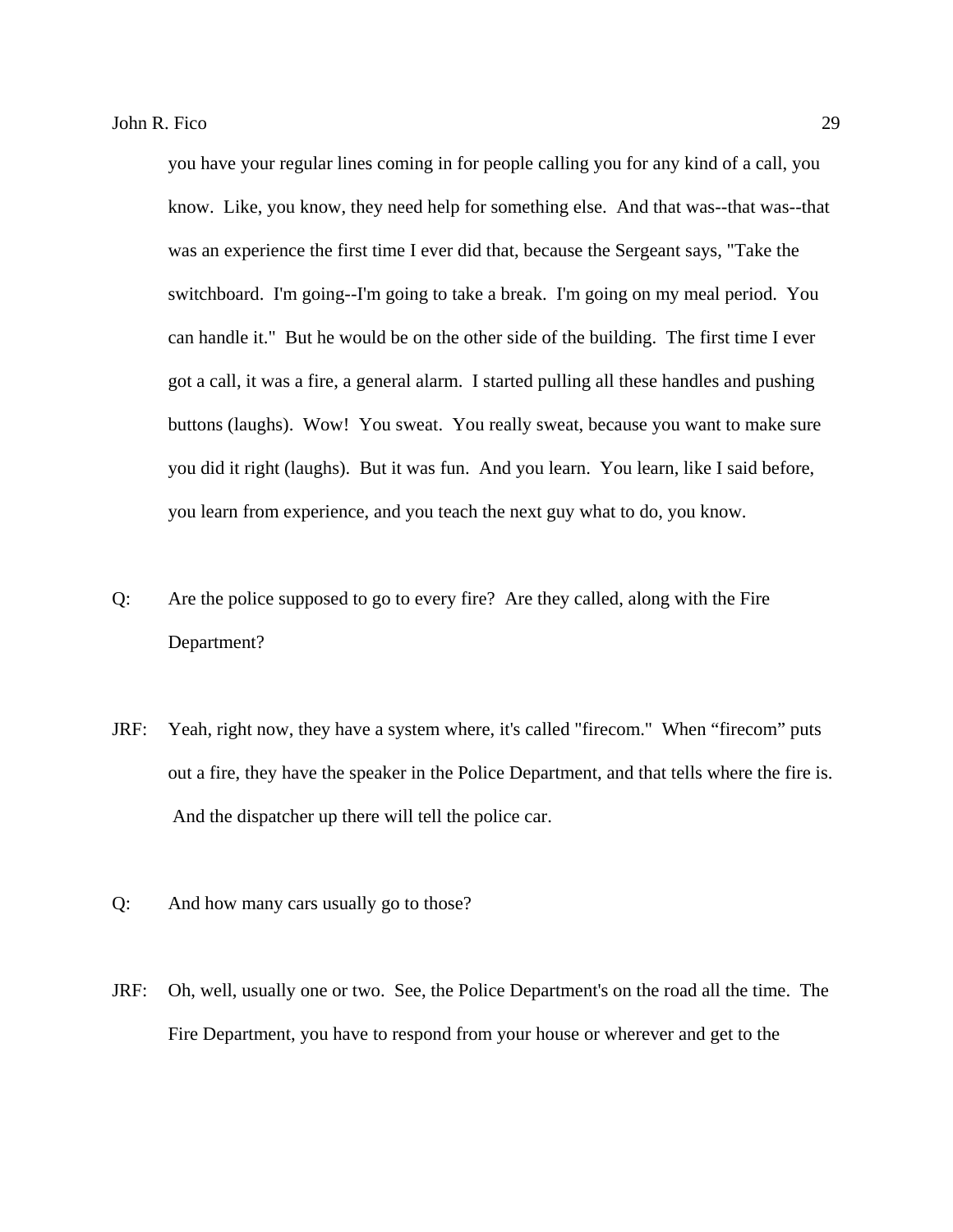firehouse and get the truck out. By that time, the Police Department's already there. Ninety-nine percent of the time, they're there.

- Q: And what does the--what are you supposed to do as a police officer at a fire?
- JRF: Try to save some lives (laughs).
- Q: Do you go into the building ...
- JRF: Yeah, we did.
- $Q:$  ... for a fire?
- JRF: We used to go in. Sure, I used to ...
- Q: To firefight?
- JRF: Yeah. Yeah. We'd go in, try to get people out. Uh huh. Like I said, we had those--we had those fire masks. They call them MSAs. We had them in the police cars in the trunk. Every car had one. So that if you got a call, you're supposed to throw that on. But ninety-nine percent of the time, nobody bothered with that. We just ran in.
- Q: And have you saved people like that?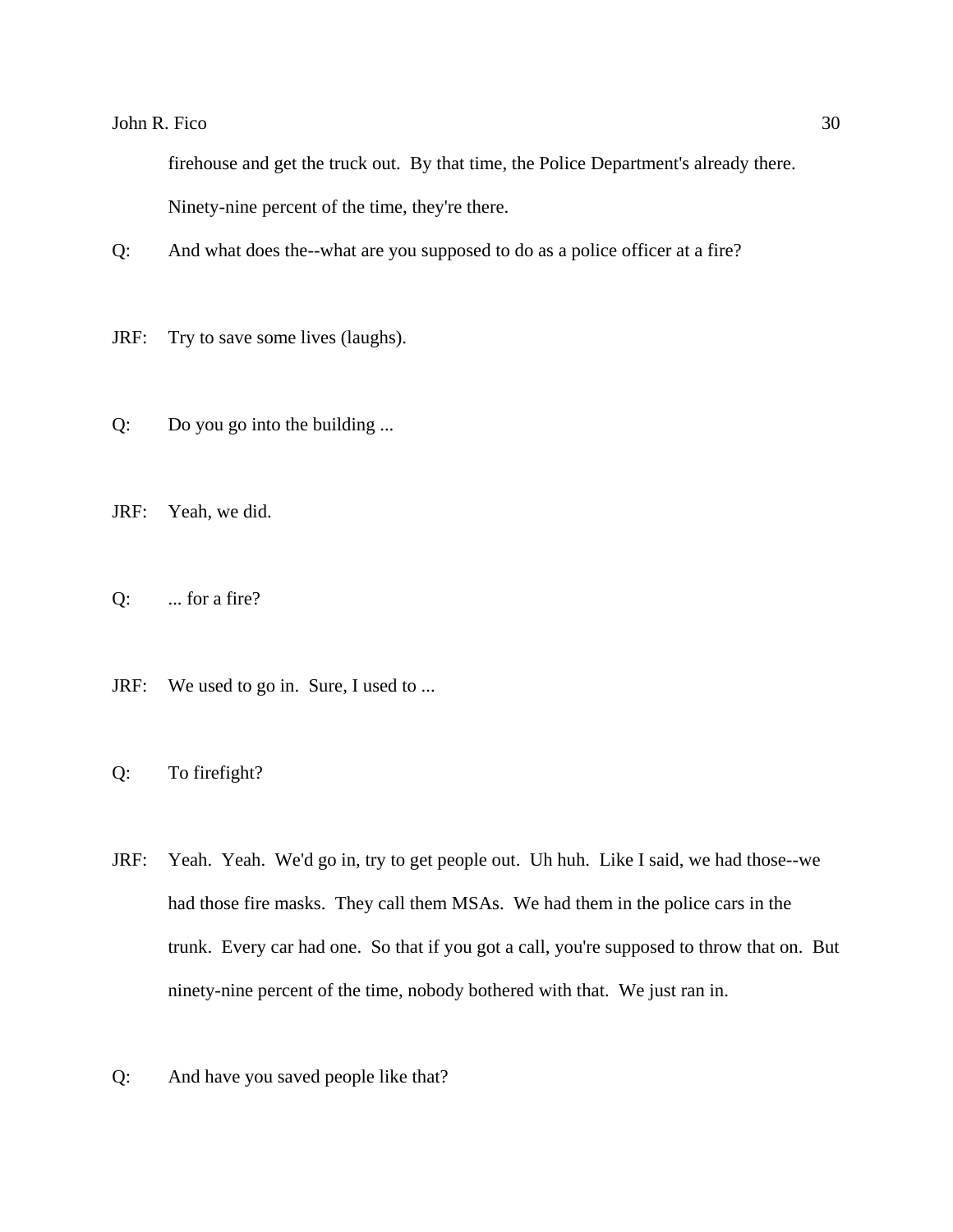- JRF: Well, no, not really. I went on a few fire calls, but I never had to save anybody. People already were out, you know.
- Q: So you weren't ...
- JRF: And you try to keep them out, so they don't go back in.
- Q: Well, how do you control all these people that call in and are at that fire?
- JRF: It's pretty hard. Pretty hard to control them and tell them, you know, you don't know who you're talking to, because, unless you say, "Port Washington Police Department. What- what's the problem?" or something like that, they--they're not going to tell you. They just pull up to a call box; they get on the call box, and it rings. And then--I don't know if it's still like that now, because I'm not sure about it. But, you don't know who you're talking to out there. You don't know, unless you ask them. And you don't have time. You don't have time to ask.
- Q: Were you in any of the major fires in the '60s, like the Renga Brothers fire or the Village Tavern or any of those or ...
- JRF: [Renga Brothers, I worked as a--as a fireman on, yeah. I worked on that one.](http://www.pwfdhistory.com/trans/ficoj_trans/pwfd_news031_web.jpg)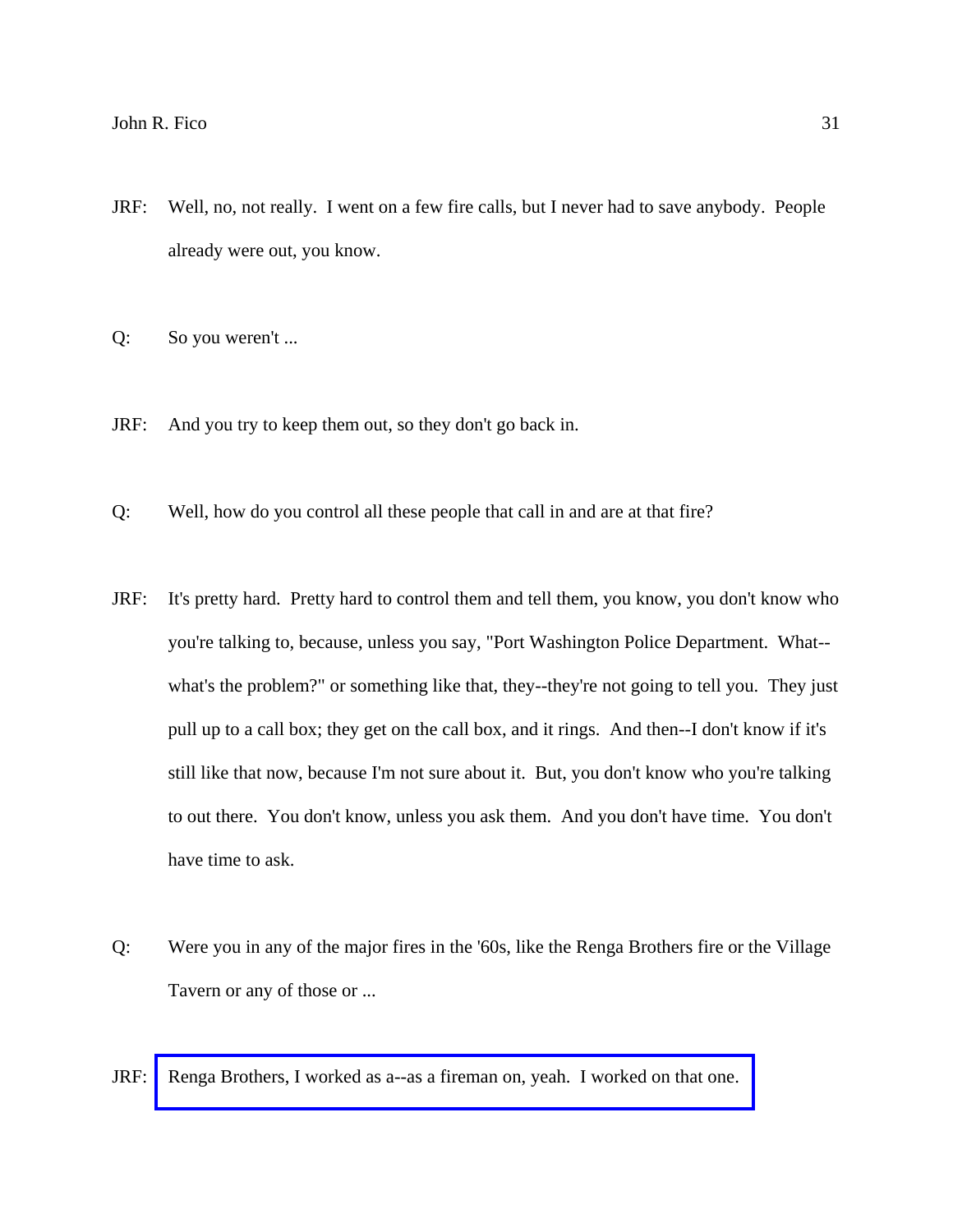- Q: What was that like?
- JRF: Well, you just worked around, and it was--it was a big fire.
- Q: What happened at that fire?
- JRF: Well, it was--it was really burning. And them machines, like everything like collapsed inside, you know. But, mainly it was just outside the perimeter, just working. The ladders were up, putting the water on there, and ...
- Q: Do you remember--was there a little girl involved in this fire?
- JRF: Oh, I'm not sure about that. Not sure. We were at a--I'm not sure what year it was, but we were at a big fire where three kids died down in South Court? North Court, down in, where was it, off of Secor Drive down there, near the shore. There was--Busby, people by the name of Busby. And I was on that one.
- Q: What happened at that fire?
- JRF: There was a big fire there, and the three kids perished in that one.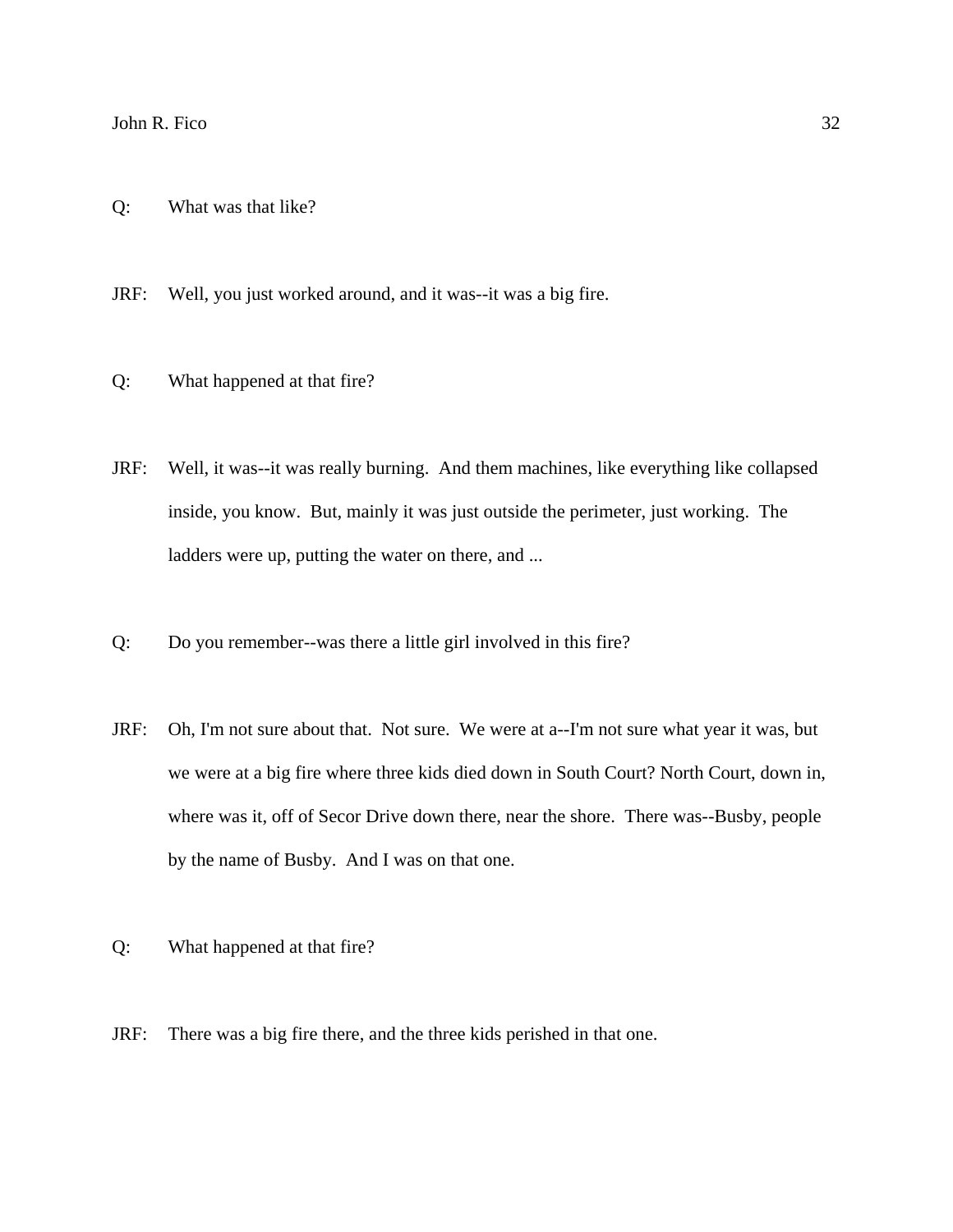- Q: I have a list of some fires that might jog your memory.
- JRF: [I was at the Port Washington Yacht Club fire. I was there with the--working with the](http://www.pwfdhistory.com/trans/ficoj_trans/peco_fires029_web.jpg)  big--big aerial--with the truck there, pumping water. I was there on that one.
- Q: As a fireman or a policeman?
- JRF: Fireman. Port Washington Yacht Club and Busby. That's for Busby's. Oh, two boys. I'm sorry. I thought it was three. Okay, two.
- Q: Well, it could have been three.
- JRF: Renga Brothers, I was at that.
- Q: Might not be accurate. But--but you have been in the major fires in the '60s as a firefighter?
- JRF: Yes.
- Q: Were you at Bobby Dayton's fire? At the Cat Lady fire?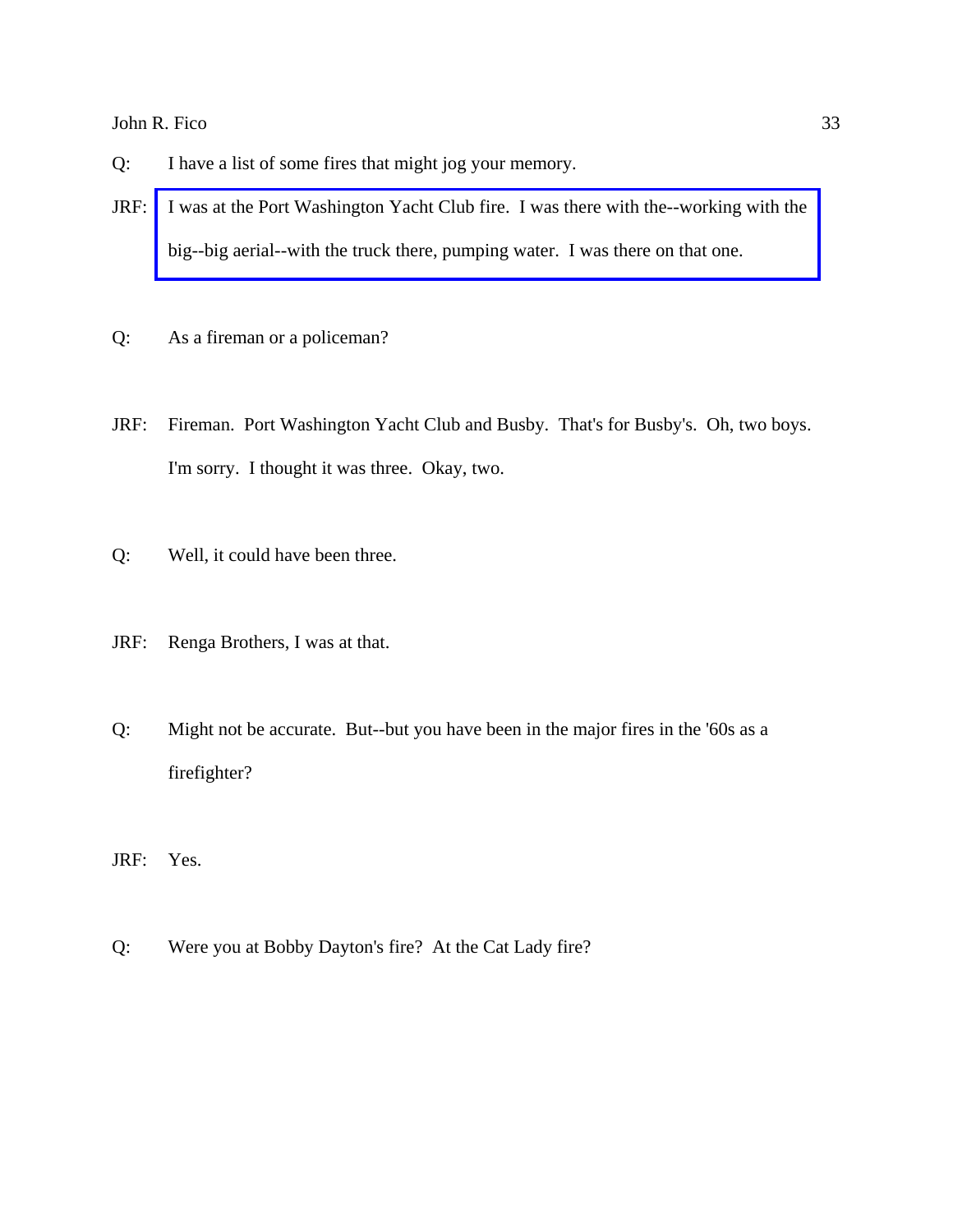- JRF: [Yes, I was at the--at the Dayton fire, as a fireman. I didn't go inside or anything. Just](http://www.pwfdhistory.com/trans/ficoj_trans/nday881127_pz.pdf)  worked outside on the grounds. Worked around the truck. Get the lights and whatever we had to do on the outside part.
- Q: What's been the worst experience for you in either the Fire Department or the Police Department? Can you remember?
- JRF: The worst experience? I don't--no, I don't remember. There was the--the one, the Bobby Dayton one, the Cat Lady. There was a lady--yeah, yeah, I was there on that one. As a fireman also. [Shields Hardware, I was there.](http://www.pwfdhistory.com/trans/ficoj_trans/nday900131_pz_web.jpg) [We had a new truck. We had just got it.](http://www.pwfdhistory.com/trans/ficoj_trans/ahlco_truck01_web.jpg)  We hadn't even put it into service yet, and we were--I was at there that day, and we were filling up the Scott Air Pack bottles with that truck. It was brand new, and actually we just sold it.
- Q: What did you sell?
- JRF: The truck. 8522. We just sold that truck. And somebody from down south wanted it really bad, and we got a good--we got a, you know, we got a good price for it, because we're going to buy a new one, a shorter one. It'll be smaller than that one. But, yeah, I was on Shields. And Shields was a big fire. We had to get--Manhasset/ Lakeville had to come in and help us pump water into it. It was really, really burning. That, down there. He actually was yelling. He said the Fire Department made his house burn--his building burn down. He blamed us, because we didn't put it out fast enough.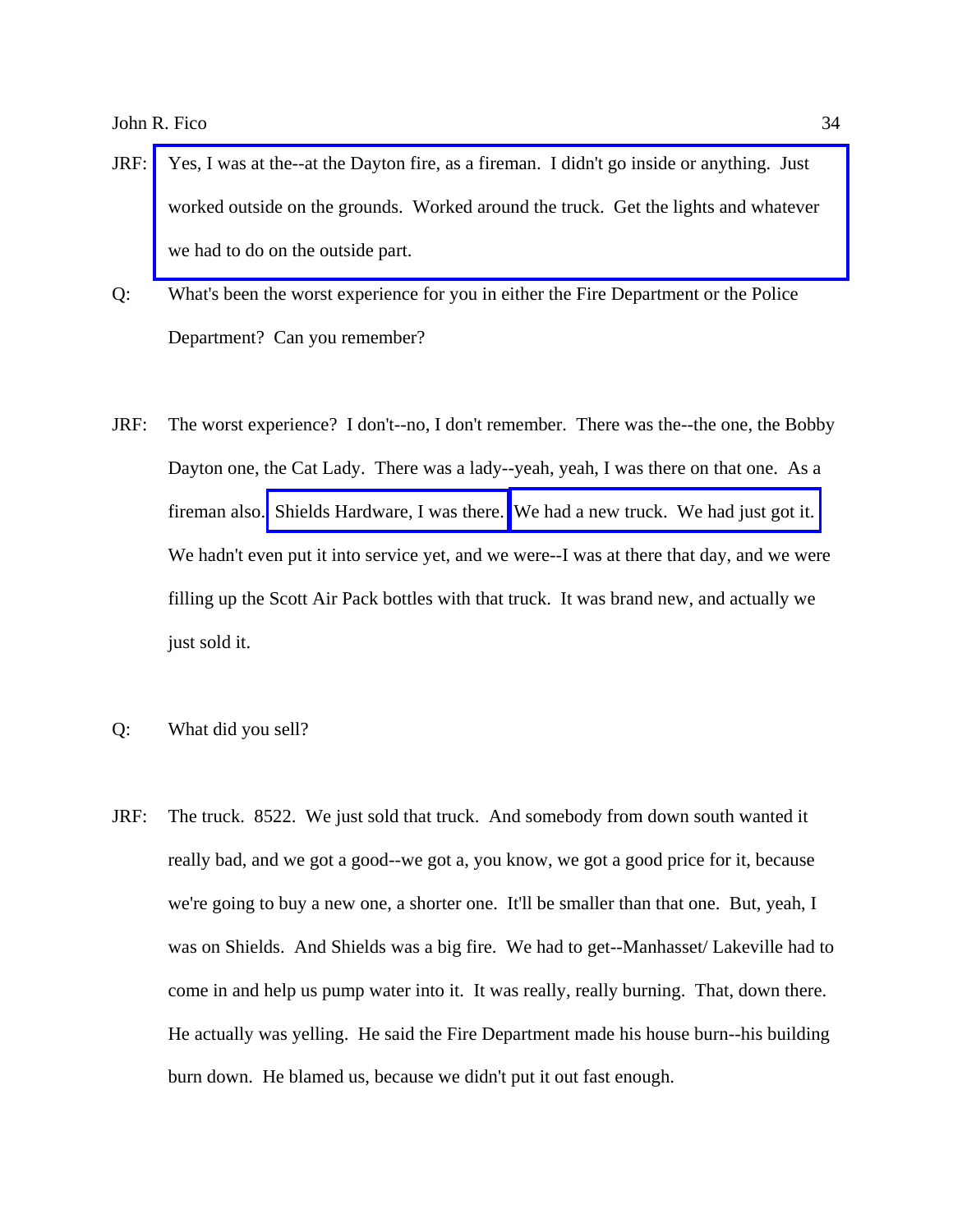- Q: Do you get abuse from the people you're helping?
- JRF: Most of the time, no. But that one at the Busby's down here, the Busby house down in South--North Court--the people around the area, it was a cold night, and they kept coming out, did anybody want anything--coffee. People--people are very good at the scene of fires. They always want to help, bring something to you. And we used to have like the Ladies' Auxiliary used to go to the firehouses, and they used to make coffee and hot soups and sandwiches and all that, if there was a big fire. But, most of the time that I- -most of the fires that I went on, I remember all the people always--somebody always wants to give you something. You know, refreshments.
- Q: Now, why was Shields upset at you? What was he saying? You say he was yelling at you.
- JRF: (Laughs). He was--he was mad. He said the firemen should have put the fire out faster (laughs).
- Q: Do you agree or disagree?
- JRF: No. I don't know. We did--we had--like I said, we had to get Manhasset/Lakeville in there to pump water inside of it, so it was really burning. It was really burning. You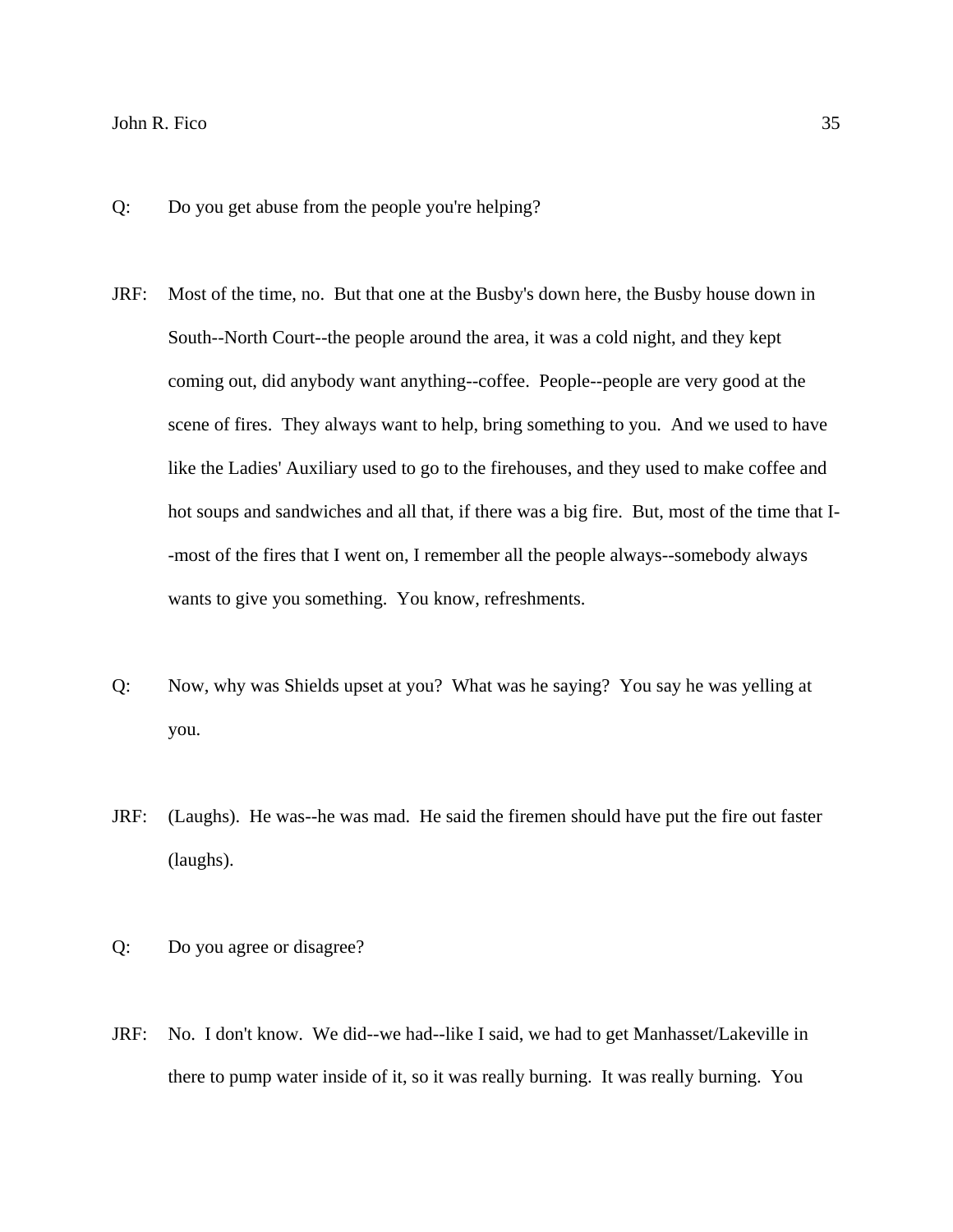know, naturally, people get upset, because they feel that maybe you should have got it done faster. Well, I don't know. The man upstairs would know, right? if you could have done it faster. I don't know.

- Q: And you mentioned the Ladies' Auxiliary. What were the men's feelings about the Ladies' Auxiliary?
- JRF: Well, they have--well, right now, they don't have too many ladies now that are doing it anymore. But my mother was in Ladies' Auxiliary.
- Q: And what did she do? What was the actual procedure?.
- JRF: When there was a big fire, they would call them all. Actually, they knew, because they had from the general alarm, the "sireens" would blow and everything. And then they would know. Somebody would call them, like the President of the Ladies would call and say, "We need help up here." And then they all would go, get a ride up to the firehouse and start cooking and doing whatever they had to do.
- Q: What did they usually make for you?
- JRF: They made sandwiches and coffee and soup if it was wintertime. And a lot of refreshments, like soda, water, stuff like that, you know.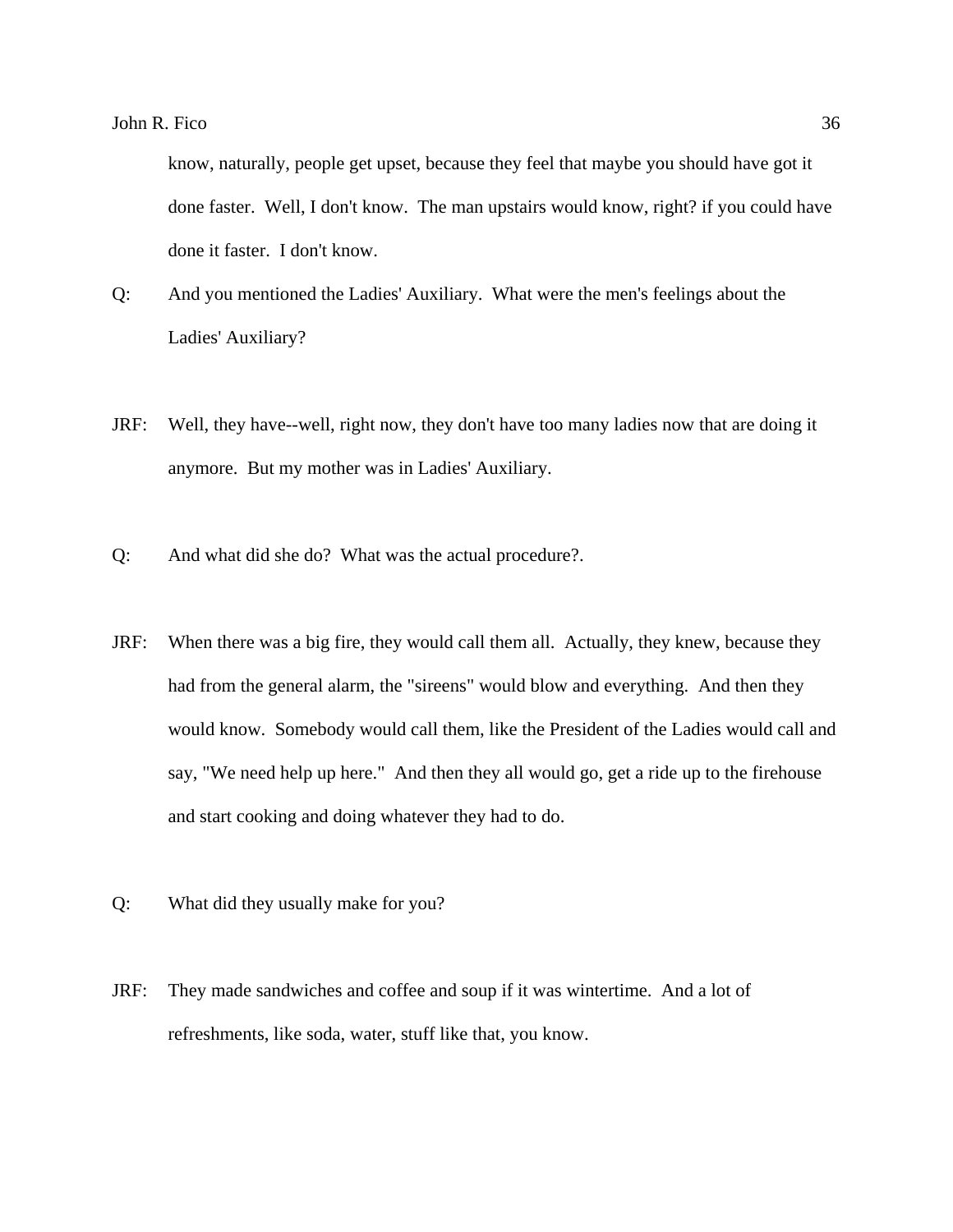- Q: Did they bring it to the site?
- JRF: Yeah, they would get somebody to bring it. Somebody would go with a car or a truck or something and bring it down to the firemen at the site. Yes.
- Q: And how would they transport soup, for instance, for how many ...
- JRF: Well, they had those ...
- Q: Big urns?
- JRF: ... containers. Those big urns and stuff, you know. But when I--when I was in, my wife, she never joined the Ladies Auxiliary.
- Q: Why?
- JRF: Well, we have five daughters. And so she was taking care of the kids all the time.
- Q: Did your daughters ever want to become firefighters?
- JRF: No, no. No, they didn't. One daughter was thinking about going into the FBI, but she never did that.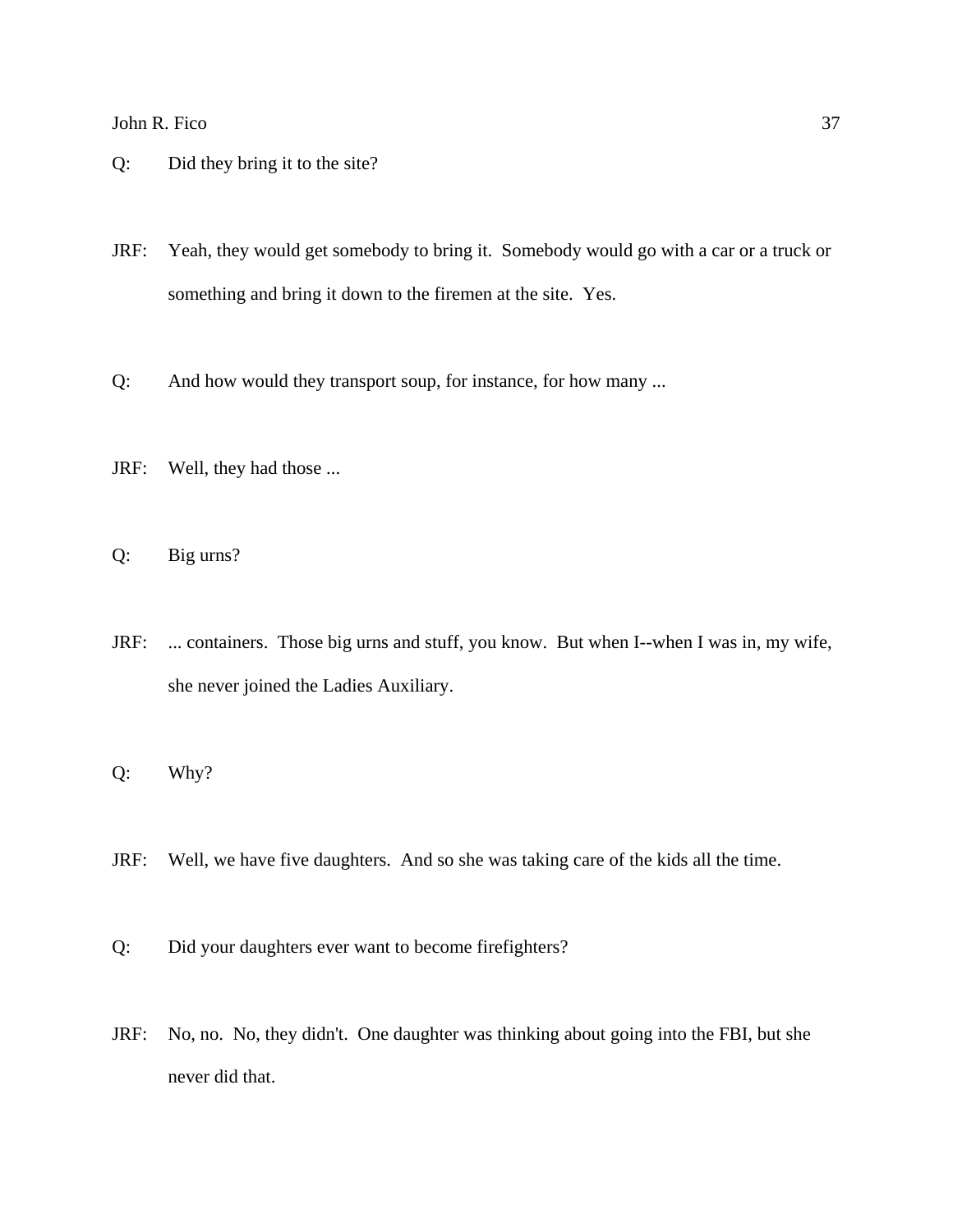Q: Would you have approved if she wanted to be a firefighter?

JRF: Well, it's a pretty tough job for a girl. But they, in the last ten or fifteen years, maybe twenty, they've actually proven themselves in New York City that they can do the job.

### Q: In New York City?

JRF: Yeah. I mean, you know, because of the training. I mean, New York City is really tough. They have to carry those--those hoses on their backs and so some girls can do it; some girls can't. And, you know, it's tough. Some young guys can't even do it. But they train for the--like going all the way back to the Police Department in training, to get on the Police Department, you've got to carry a hundred and fifty pound dummy on your shoulder and go up the stairs and down without holding on. Well, I was only a hundred and forty-five pounds myself. But I did it. I did it. I trained, and I did it. And I was so proud that I was able to do that, you know. And you had to lift weights and everything like that. And, now, the training for today for the Fire Department, they do the same thing, you know, in New York City, I don't know. Out here, I don't think they do. But in New York they've got to do--they have to do a lot of strenuous stuff. And they do it; the girls do it. So, I've got to give them a lot of credit for that. If my daughter wanted to do that, I never stopped my daughters from doing anything that they wanted to do, but they all went into business (laughs). They all wanted to go to New York and make money.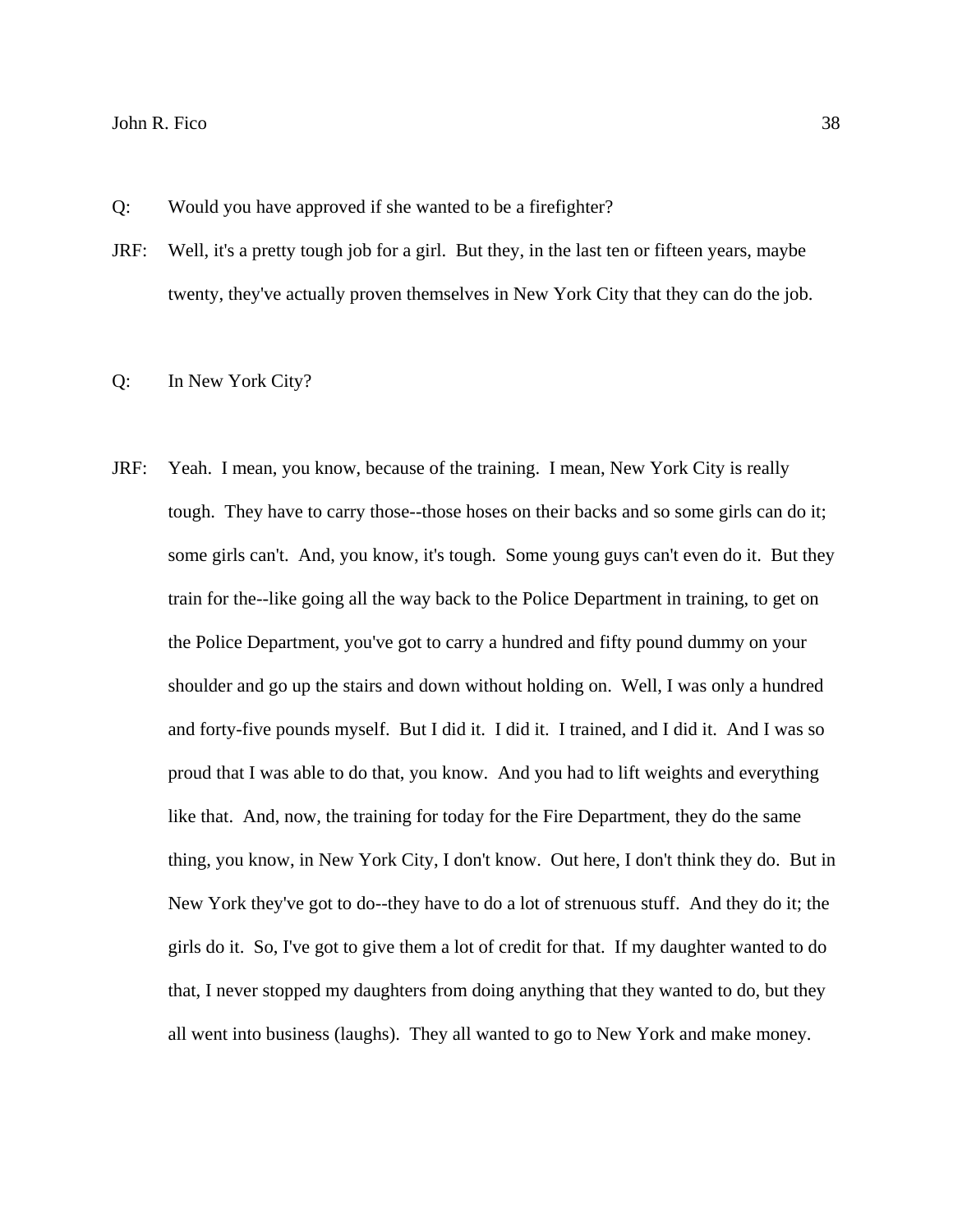- Q: What did the old-timers say to you when the women wanted to come in the Department?
- JRF: What did they say to me?
- Q: Like what would they say? I mean what were their comments?
- JRF: Oh (laughs), they're not--they weren't too happy about having girls come into the firehouse. It's a men's--they would call it a men's area, you know. But, there are a lot of girls in the Fire Department now, you know, in different companies here. We have the Fire Medics ... [END OF SIDE A; BEGIN SIDE B] ...
- Q: Continuing now on Side B. John, you were saying that ...
- JRF: There's a lot of girls in the Fire Department now. In our--in our companies and our Fire Medics. And when we have our parties, or we have our get-togethers, whatever, everybody gets along great. And it's really nice. It's--the hardest thing was to change. You know, nobody likes change apparently. It takes a while for things to smooth out, and that's what happened.
- Q: I'd like to talk a little bit about what pranks were played in the Fire Department and what jokes are given out. I mean, it would be kind of nice to know what the inner--the firemen joked about, or pranked about.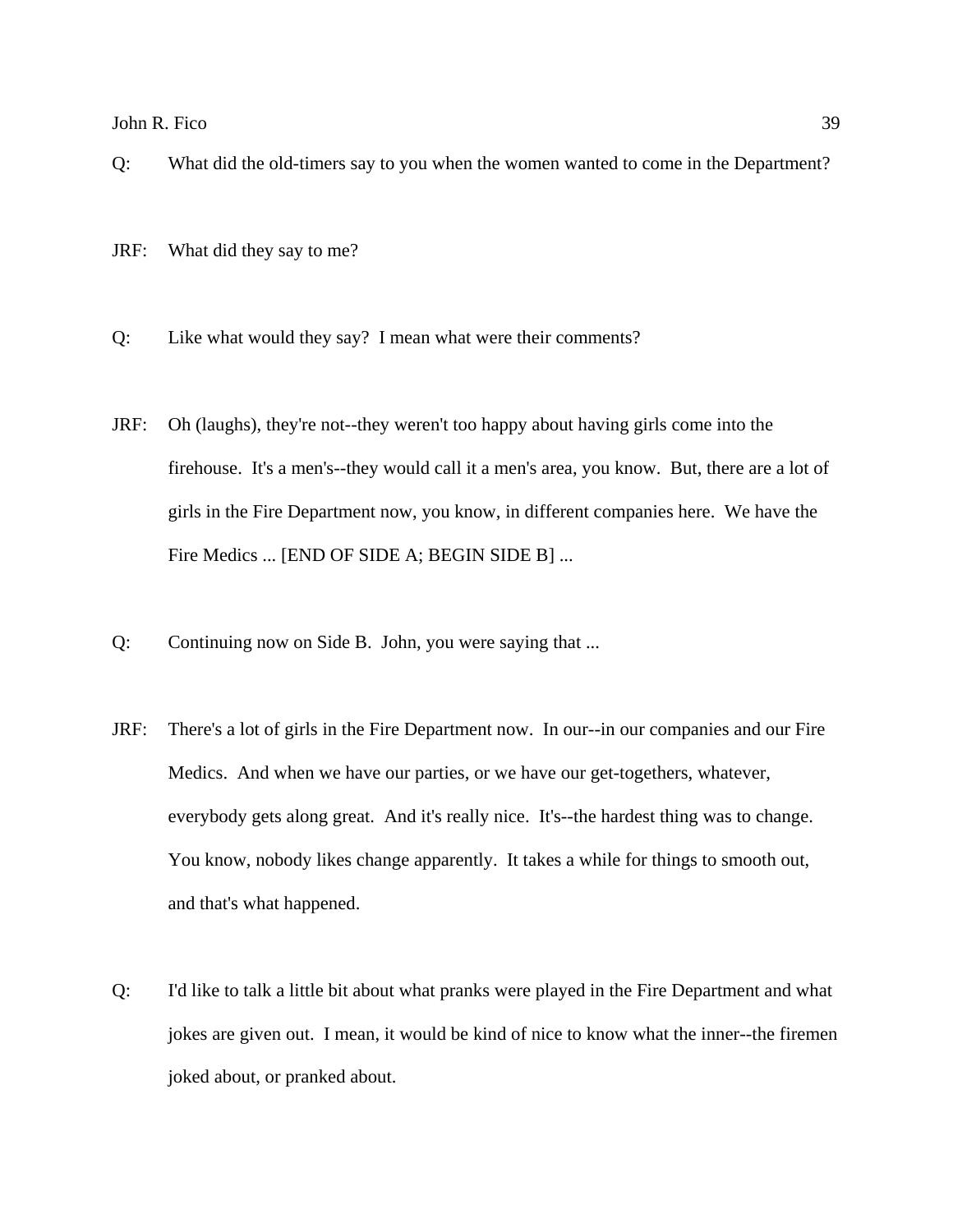- JRF: Well, you know, a lot of--a lot of times when you buy a new truck, or there's guys working on cleaning the trucks, it used to be that--I haven't seen it in a long, long time- but one company would come around with their pumper and sneak up on the guys working real hard, cleaning their trucks all up, polishing them, and come around and just hose them down. And have their pump running, and then go like heck and get out of the area. And then the next company would--then they would do the same thing back to them when they'd catch them. You know, not right away, but that's the biggest thing that I've seen. It's more of a business, now, type of thing.
- Q: What do you mean?
- JRF: There's not too much fooling around anymore.
- Q: Why is that?
- JRF: Not that it--it's very--it's a serious type of thing. You can't fool around, because somebody could get hurt. And they know that. And there might be some fooling around a little bit, but not much. Not that I know of. I don't--I don't know. I haven't seen any, you know.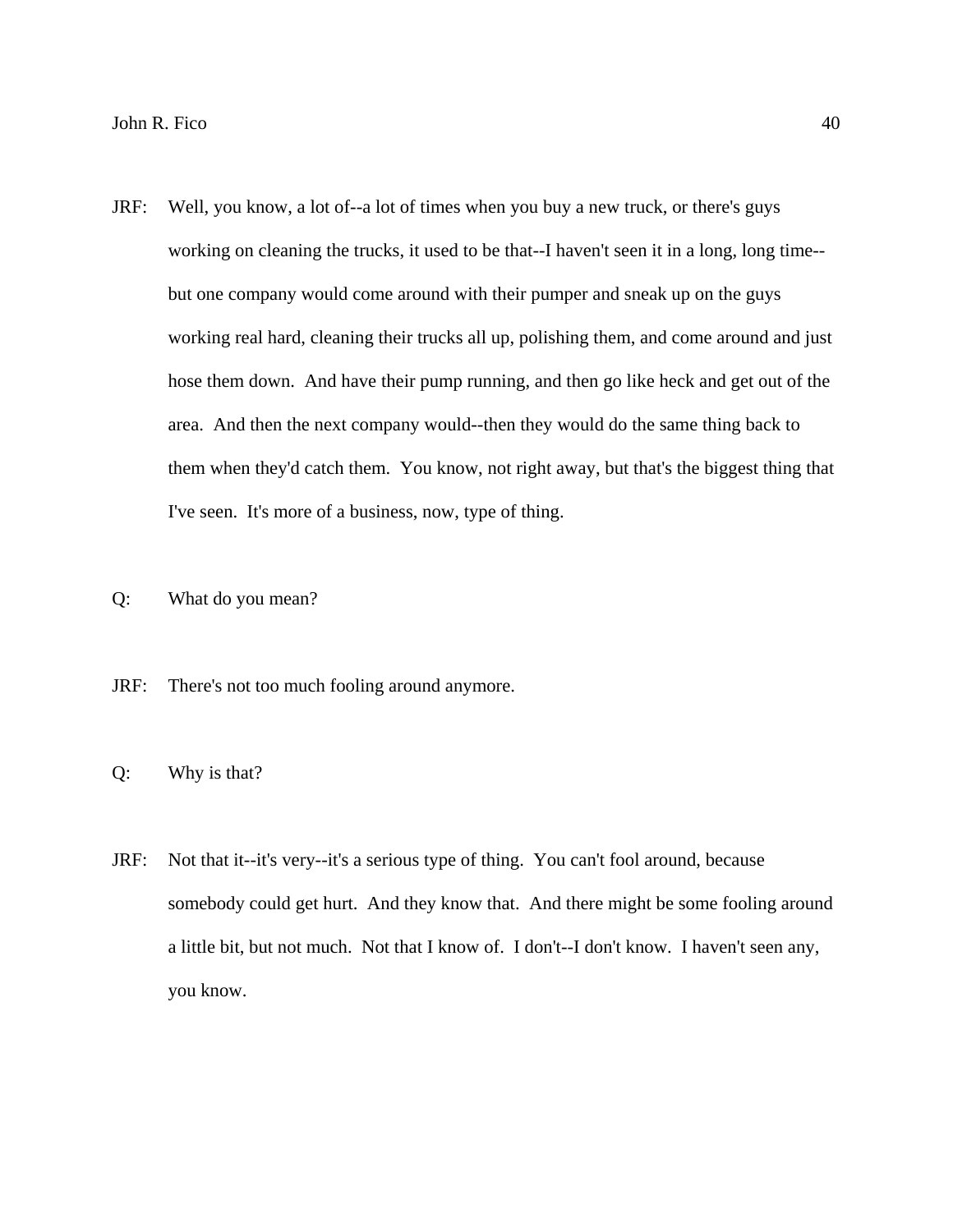- Q: What--do people--are people called by their nicknames at the firehouse, or their real names?
- JRF: Yeah, some people have nicknames, like ex-Chief John Salerno. We call him "Bubba." I don't know how he got the name "Bubba," but yeah, there are some people with nicknames. And we have a--we have a Captain, they call him--well, he don't--he don't care, so I'll say it. He--his name is--they call him "Mad Dog" (laughs). But he's a good guy, you know. Do anything for you. He yells, though. He yells a lot. But, you put- you know, he--that's what he--that's how he got his nickname. He came from Great Neck. Actually from Great Neck. So, since he was a kid, they called him that name--that nickname. So, I don't call him--I don't call him that. I--I respect him. He's a Captain. I call him Tom. He gets mad at me if I call him anything else. But--and then they changed it for a while. They changed it to--it was funny. They call him "Pit Bull" (laughs).
- Q: What was that?
- JRF: "Pit Bull." (Laughs) He--he's such a good guy, though. He's really, really, one hundred and fifty percent fireman. He knows his stuff. He's going to run for Chief, I think. I think.
- Q: And will they vote for him?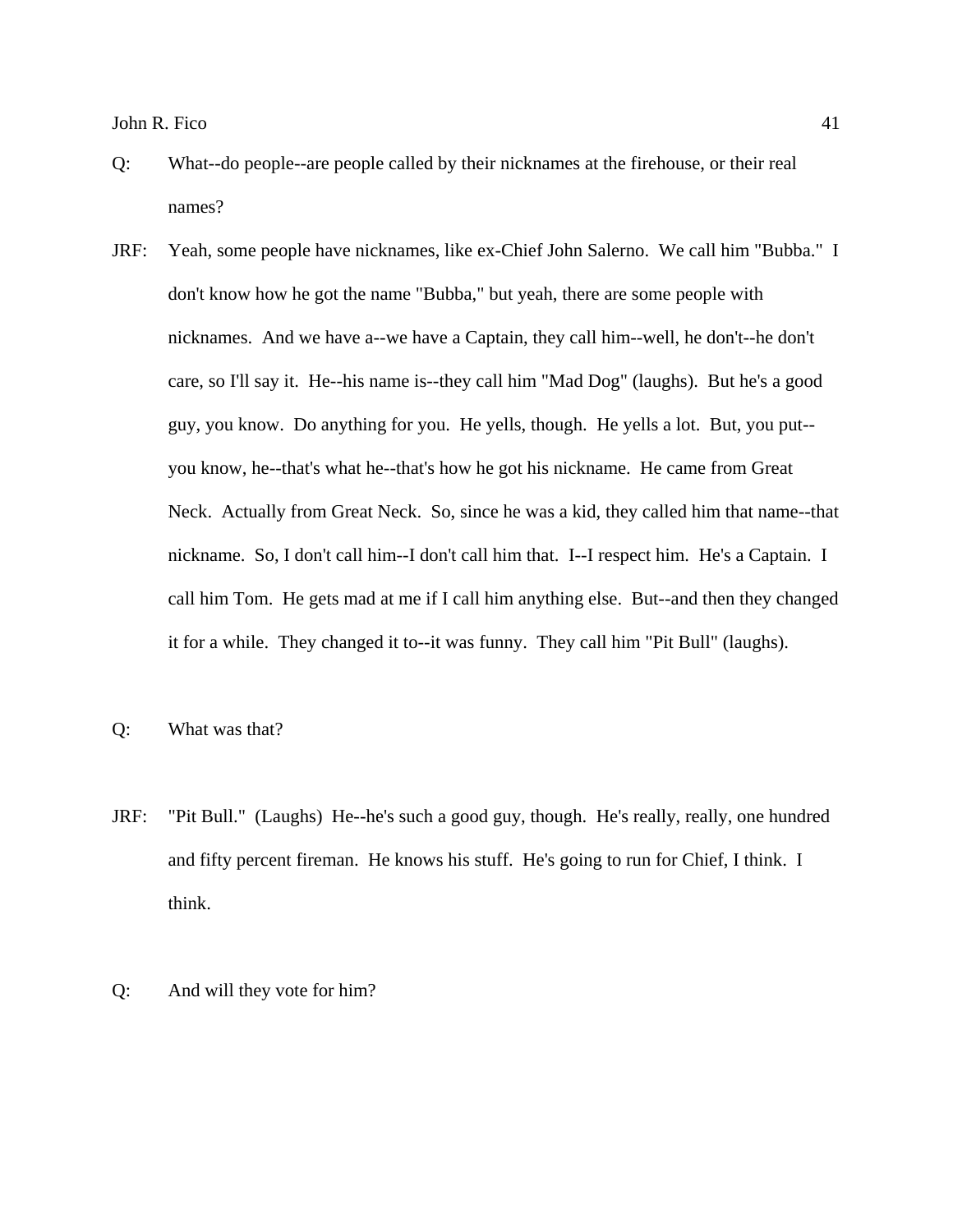- JRF: Yeah, they'll--I know it's going to be on tape. But, yeah, he's--I think so, yeah. He'll be the next Chief. No doubt. He really--he's really good. He used to be a Fire Marshal one time. And then he--he got out of that. And then, now he's the Captain of our company twice already. So, he--he really--he's really good. Really knows his stuff. As far--as far as anybody else fooling around, I don't know of anybody fooling around, you know. Pranks pulled. Pranks and stuff. They--we--in our company, in our firehouse, there were some pranks going on, but they weren't for fun. They were maybe the people that thought they were for fun were doing things, like putting things into people's boots and stuff, in their pockets, and all that stuff.
- Q: What were they putting in?
- JRF: Well, you know, like bottles or something you could put your boots on and stuff like that. Eventually, we had to put in a security system, though. ADT. We put in cameras, and then everything stopped. No fooling around anymore. So that's why, you know, they- there's not too much fooling around in our company. So (laughs) ...
- Q: So you have a surveillance in your ...
- JRF: Yes, we do. Yes, we do.
- Q: Why? Because of 9/11?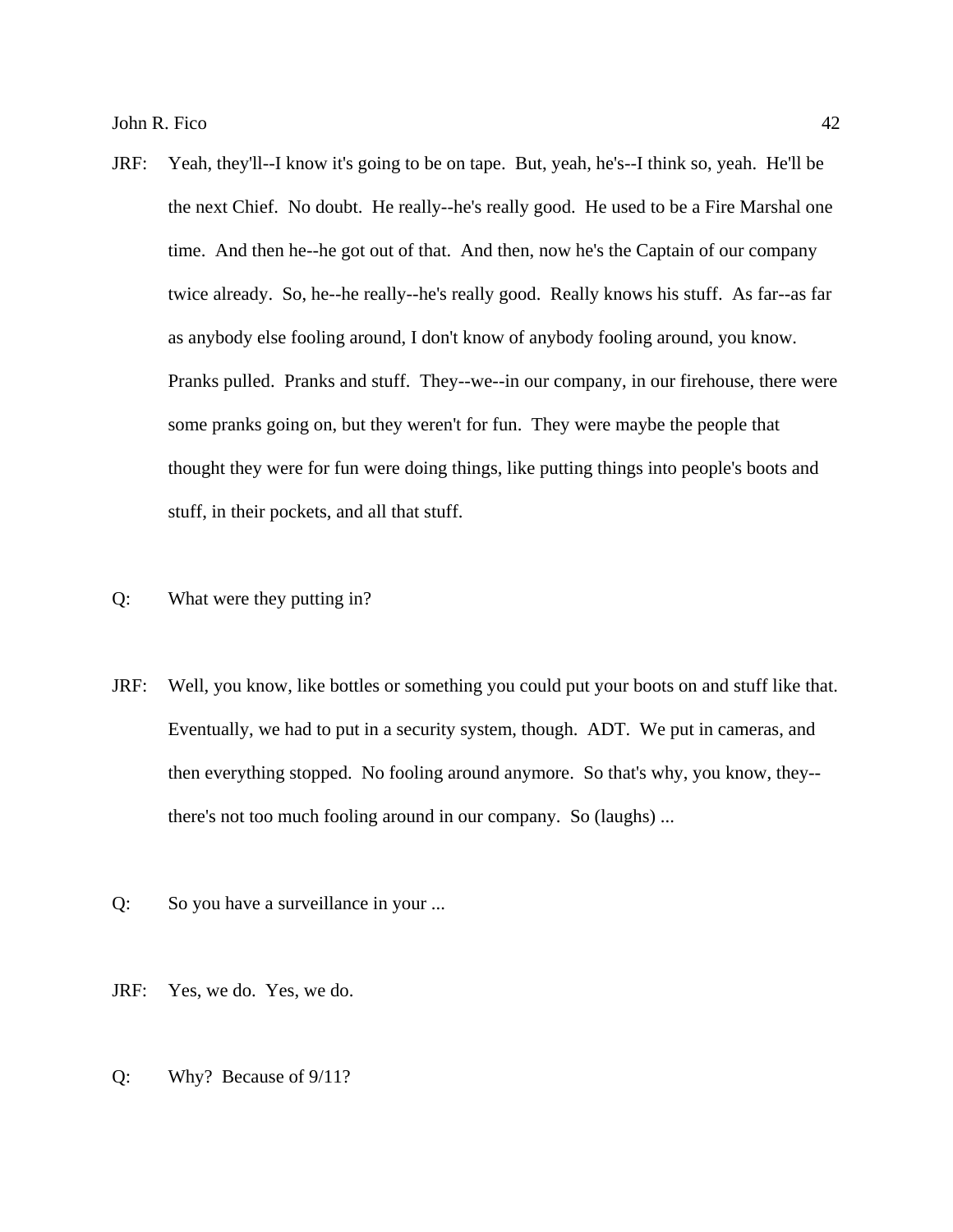- JRF: Since 9/11, we put the surveillance camera in because we were having some pranks that we didn't think were funny.
- Q: Can you tell me about them?
- JRF: And so they kept on, over and over, the prank. Yeah, different pranks. And they could have become serious. Somebody could have got hurt. And so we decided to--we put the- -put the camera system in, and now we have the video all over the whole building. And that's it. And everything stopped.
- Q: How did 9/11 impact you? Were you ...
- JRF: Oh, I was home watching it on TV that day. I couldn't believe it. I couldn't believe my eyes what was happening. I said, "Gee, is it really happening?" and then you realize how many--when they start showing you the videos, how many people died and how many firemen and policemen and civilians, and--and we knew a lot of people. I mean, I didn't know them personally. My daughters knew some of the kids that died over there. Some of them, they hung out with them. My one daughter, she was working in a building a couple of blocks away, and she saw--she saw the thing hit the building. And--and from that point on--she worked in marketing and she didn't get a good job after that, because all of, like magazines and stuff she worked for--Rupert Murdock and all of them--they all went down the tubes. So, finally, it was like a lot of years before she even got a good job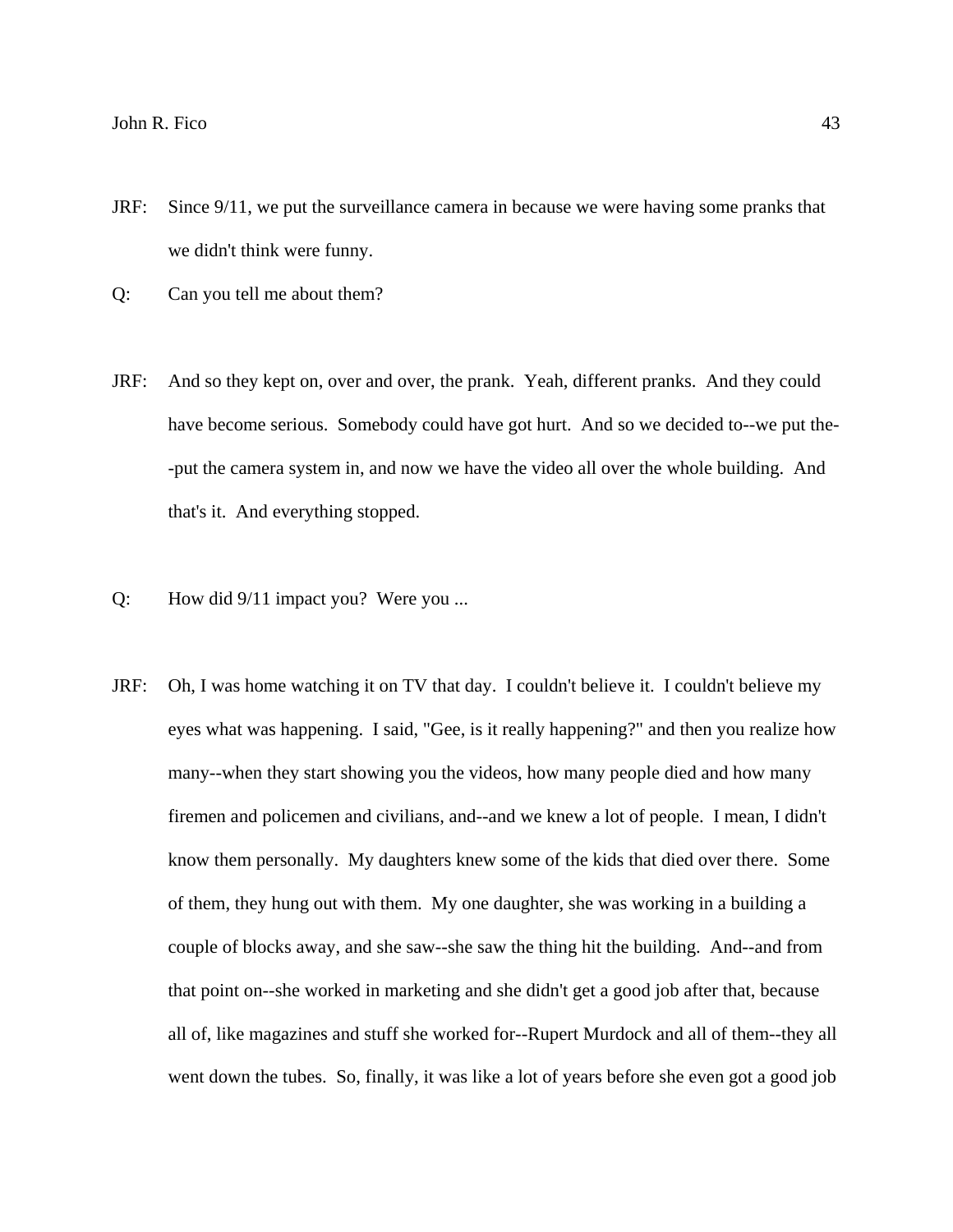back again. But it was--it was a very--it was very scary as to what the heck was happening.

- Q: Were you called by the Fire Department for anything?
- JRF: I--I didn't go. If I was younger, like the--we did have guys go into the City to help on the--on the clean-up, in that rubble. If I was younger, I would have went. But, you know, being as I was like--how old was I? I'm sixty-nine ...
- Q: How ...
- JRF: ... I was in my sixties. I wasn't going to go, you know. It's hard work, you know. Them guys worked hard over there to help try to get--to see if any--anybody was alive and I couldn't--I would like to have gone, but I didn't. Stayed back here.
- Q: How do you deal with fear when you, obviously have--you're scared at fires or when you were called on the police. How do you deal with the fear inside of you?
- JRF: You just keep on going, you know. You know, the fear is there; it's always there, you know. But, you know--you know you can get hurt, but you just do it. And you just keep on going. And it's possible that you could get hurt. Let's put it that way. But--but you don't even think about it, really; you just do it. I don't know--I don't know why (laughs).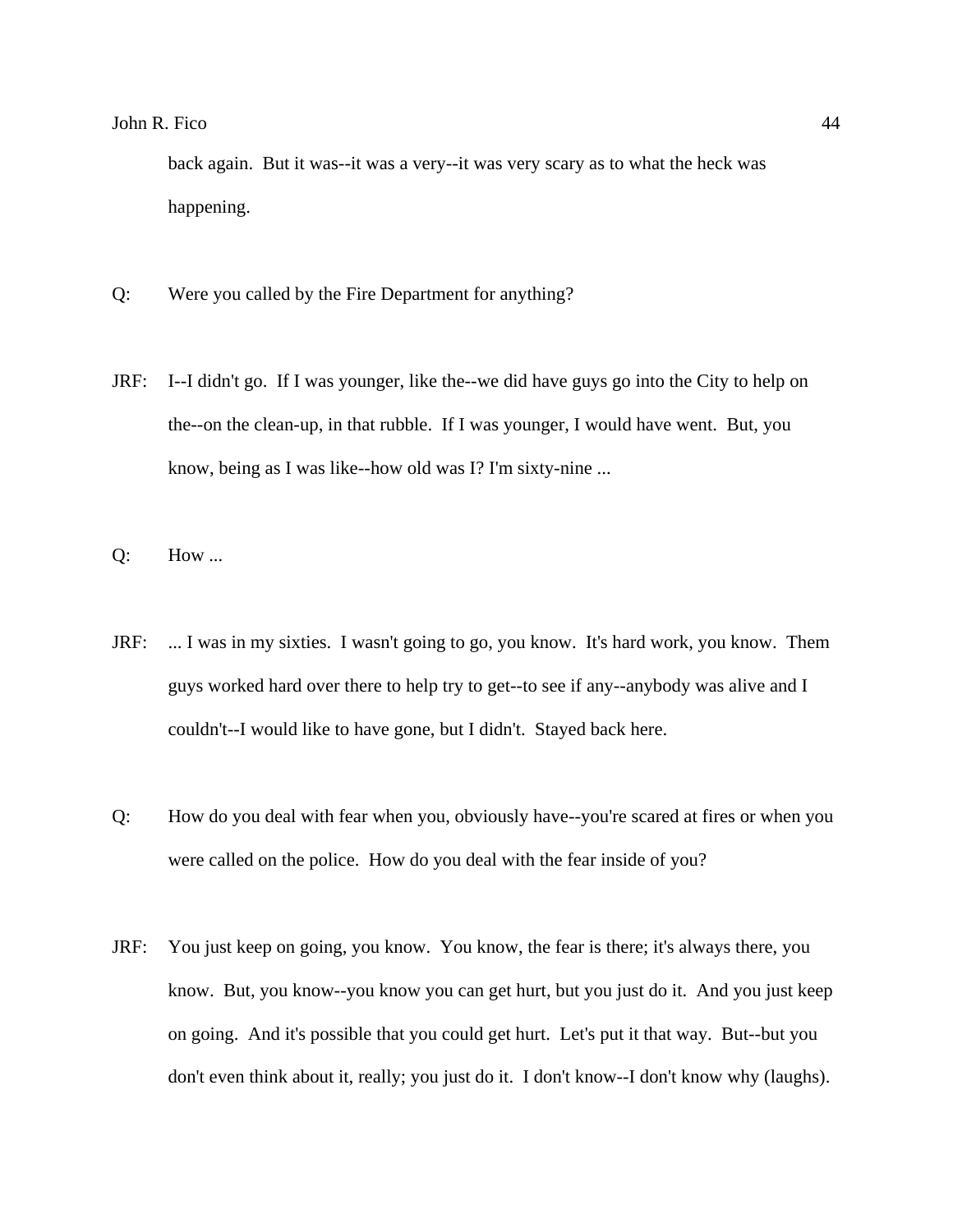- Q: What makes you so giving to this community? What's inside of you?
- JRF: I just love being a fireman, and I loved being a police officer. I--when I retired after twenty-eight years, I felt bad. I wasn't going to be with all the--see all my friends up there again. Because, you know, once you retire, you don't see those people all the time anymore. You know, I used to love going there. In the Fire Department, I--I dedicated the rest of my time to the Fire Department. That's why I stayed as a Trustee. And so I'm still doing it. And every day I go, they say, "John, this is--oh, this broke. That broke, this broke." I make a list. I have to call up--I'm always doing ...
- Q: Well, tell me about your job, then, as Trustee now.
- JRF: Well, we're in charge of all company property. What I do is, there's five--there's five Trustees. And what we do is we take care of the bills, and we oversee all the bills that come in. Check them out. Make sure they're right. Then we give them to the Treasurer. And what we do is, we have bank accounts, and we have to move money. Now, it takes three out of five signatures to move from the general account into the checking account. And then from the checking account, the Treasurer can--he can send out his checks. But his checks have to be signed two out of three--by the Treasurer, the Captain, or the President. So it's like checks and balances. So that's what we do, and then we move the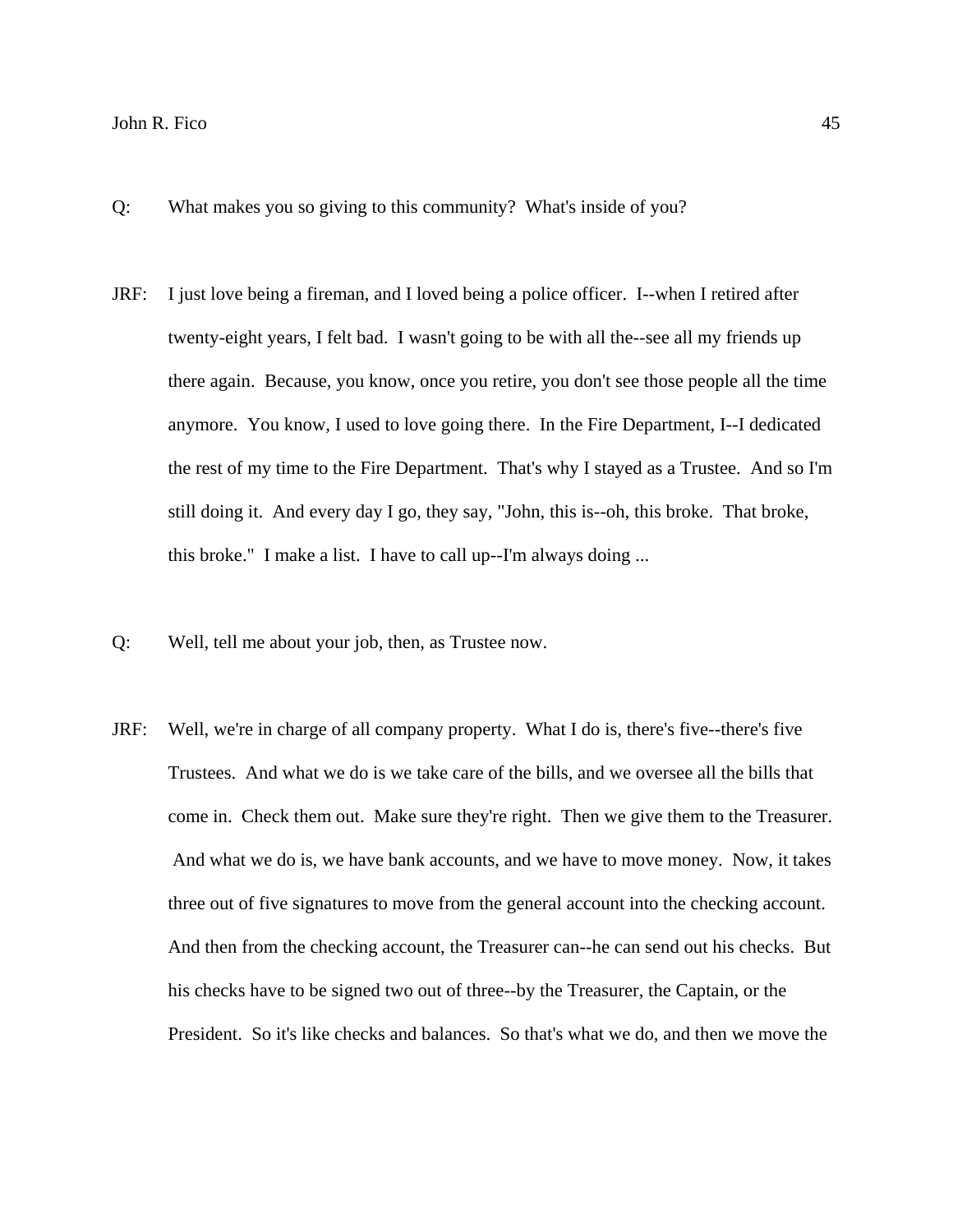money. The Trustees move the money so the Treasurer can have money to spend to pay the bills.

- Q: Well, what kinds of bills do you have, for instance?
- JRF: Oh, we've got a lot of bills (laughs). Oh, you should see. Yeah, a lot of bills. Just a lot of them. Truck maintenance. Supplies. You know--the electrical, utilities, telephone and cable and every bill that you have in your house, and then we have plus, because we- -there's always work being done on the trucks. There's always something being done. Or the building. Building maintenance. There's always something that has to be done, so supplies for the building and such are--there's--there's always a big stack of bills, every- every week, that we have to go over them. We go over them every Thursday night, and then we write them out. At one time, before we built the new building, ten--almost eleven years ago--we used to write the bills once a month. So we would have a--the night before--the night of the meeting, we would go over all these bills. It took so long, and then we changed our procedure and we started--because people would only get paid once a month at that time. Now, they get paid every week. If a bill comes in, within a week, they'll get their money, you know, so that nobody has to hang up on anything.

Q: You mentioned earlier about, you know, a truck that you sold.

JRF: Yeah.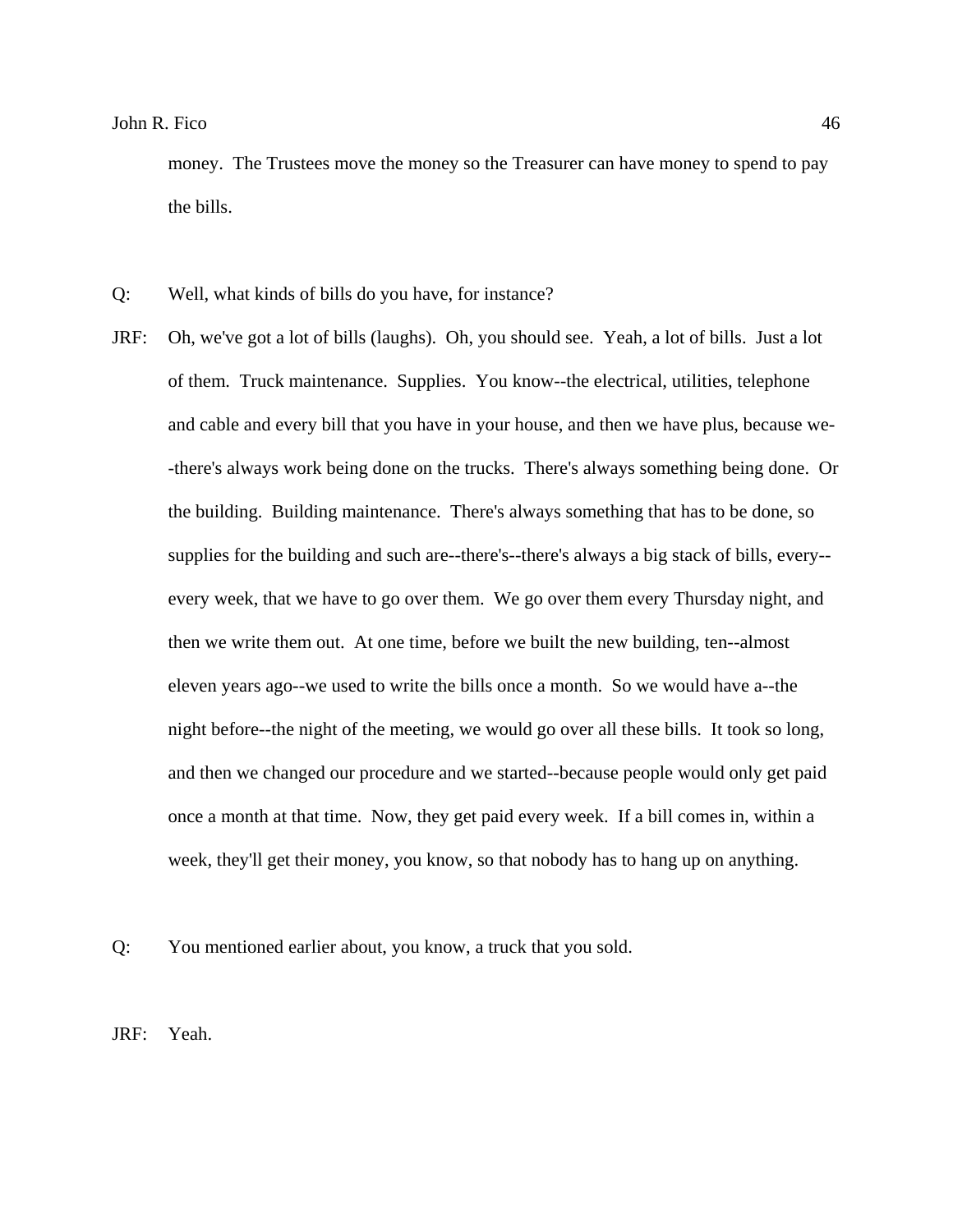- Q: An ...older...truck. How do you know where to sell the older trucks?
- JRF: [Most of the time, we don't--we usually don't sell them. The last one that we sold prior to](http://www.pwfdhistory.com/trans/ficoj_trans/ahlco_truck03_web.jpg)  this one, because we had a new one coming in, so we got rid of this, it was an 8517. It was an old truck. It came from New York, that we had bought from New York. We refurbished it, and we had it a long time. We rebuilt it. It just went to Chile. It's in Chile right now. With Port Washington--Atlantic Hook and Ladder on it.
- Q: Now, how cost effective is it to ship ...
- JRF: Well, we didn't do that. The man who bought it shipped it.
- Q: How--what would it cost him to ship a truck?
- JRF: Well, I don't know. He paid five thousand for the truck. And he ...
- Q: Probably paid ten to ship it (laughs).
- JRF: They ship it on a cargo ship, and they--and they actually bought another truck from--from Flower Hill Hose Company--another old truck. These trucks are really old. Usually- usually what we try to do is, if nobody buys them, we--somebody upstate will buy them for a dollar or a hundred dollars or whatever. And they'll still use them. Of course, they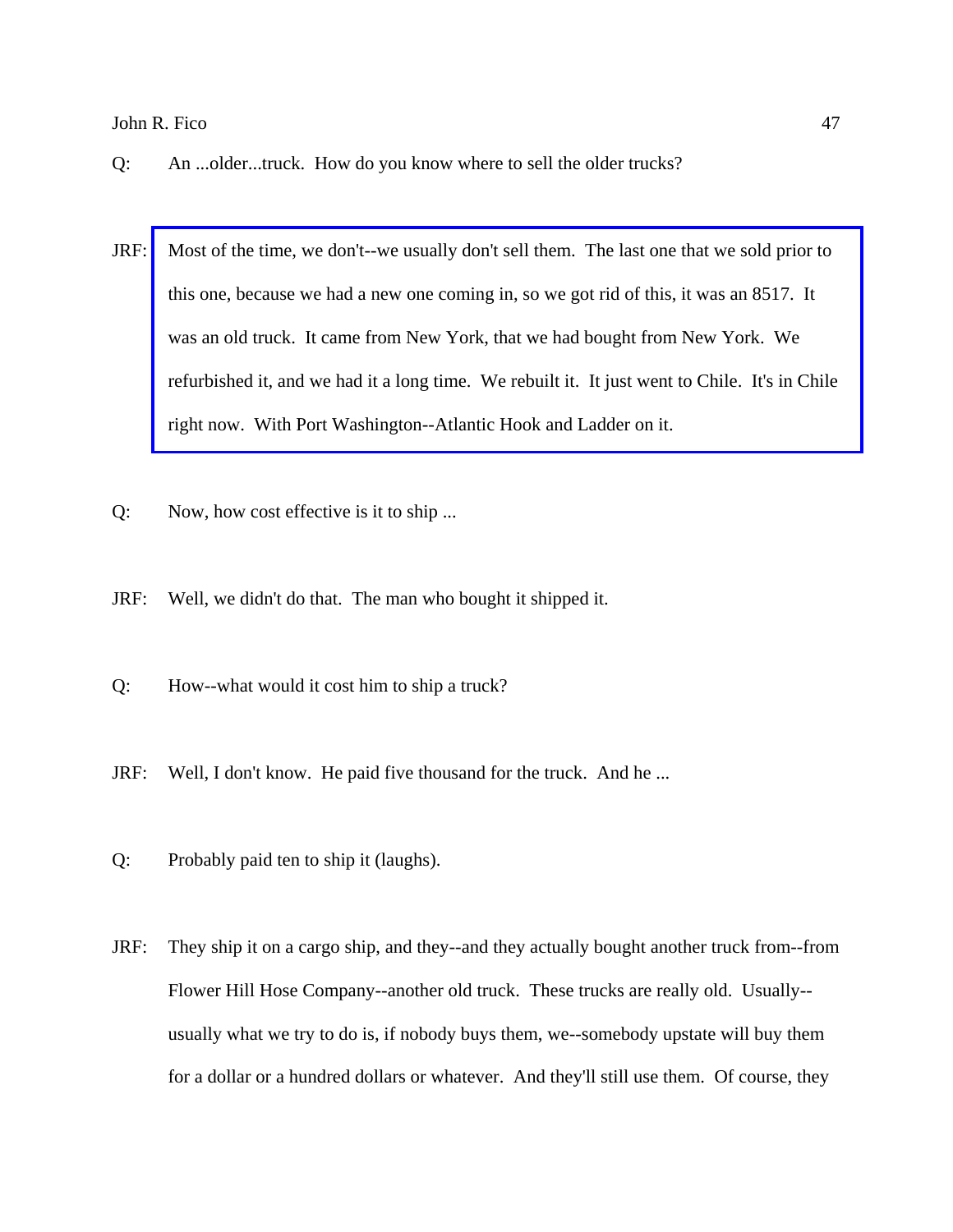don't use them that much. But a lot of our trucks have gone upstate. And, but this last one went to Chile. And he shows us pictures every once in a while, where it's--it's working fires down there.

- Q: Where--what city in Chile?
- JRF: In Chile? Chilean--what is the ...
- Q: No, not Peru, but Santiago,Chile?
- JRF: No, it's ...
- Q: I say it's Santiago, I think.
- JRF: I'm not sure, exactly, what town. Because he's a fireman, too, but he did it. He--he's from Chile, but he--he needed it for his town.
- Q: Now, when you buy ...
- JRF: We ...
- Q: Yeah?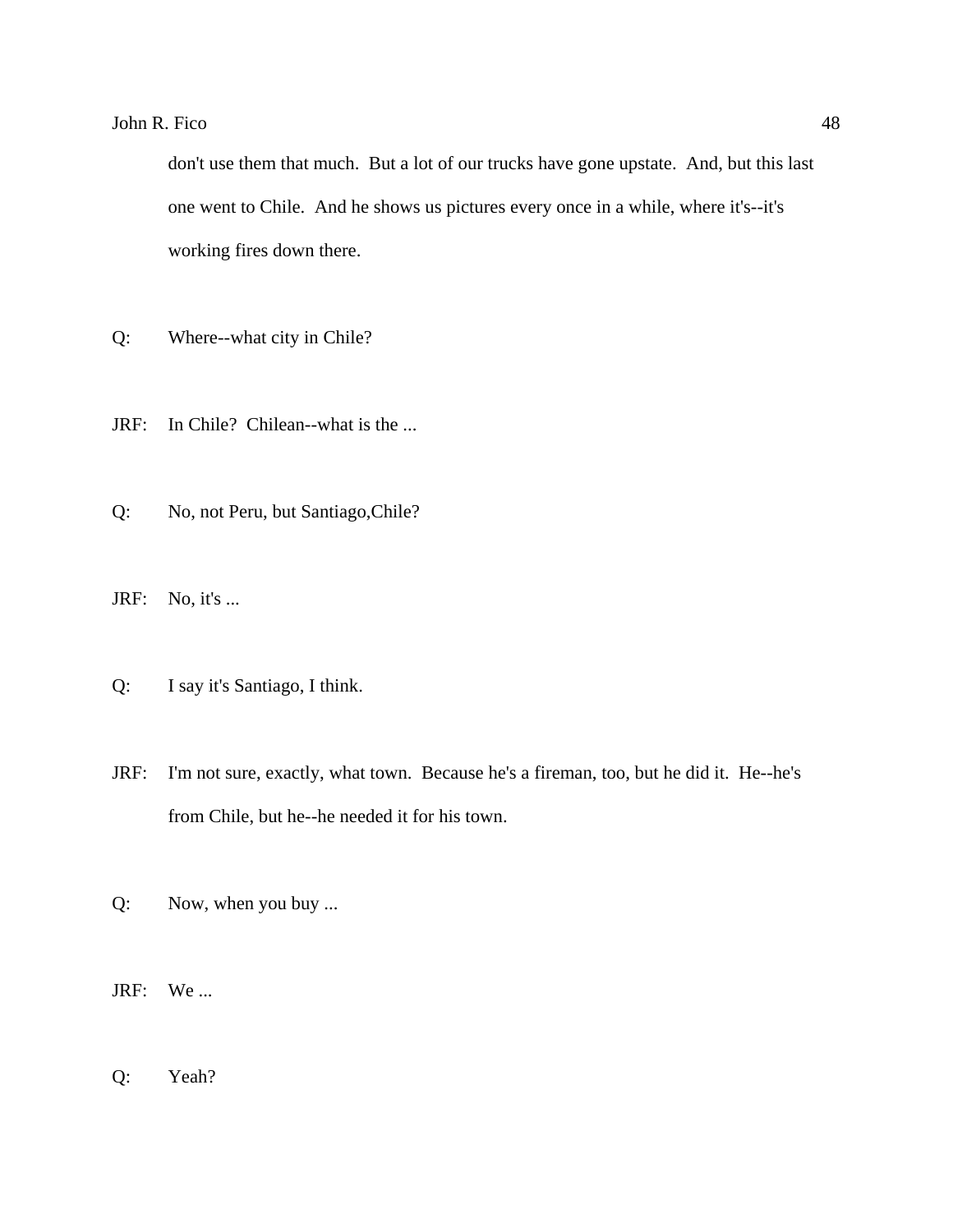- JRF: We have what we call are truck funds. We put money on the side for these trucks. So that when you buy a big truck, you have to go through the bank. Like the last big one that we bought, you have to--you can't buy them all--you can't just buy them like for cash. You have to mortgage them. And that's what we do.
- Q: So you secure a mortgage on them?
- JRF: Well, they cost--they cost so much money. The last one that we--the last one that we bought was like almost eight hundred thousand dollars. And what we had to do was finance it through a bank, through the company that we bought it off, and the bank is out west. And then you pay them once a year for five or six years. And you give them their money.
- Q: And where do you get the funds for that?
- JRF: Well, it comes from the budget. And you budget for all of this, from the Town of North Hempstead. You do the budget once a year. I'm on the budget committee.
- Q: And what are the headaches for that?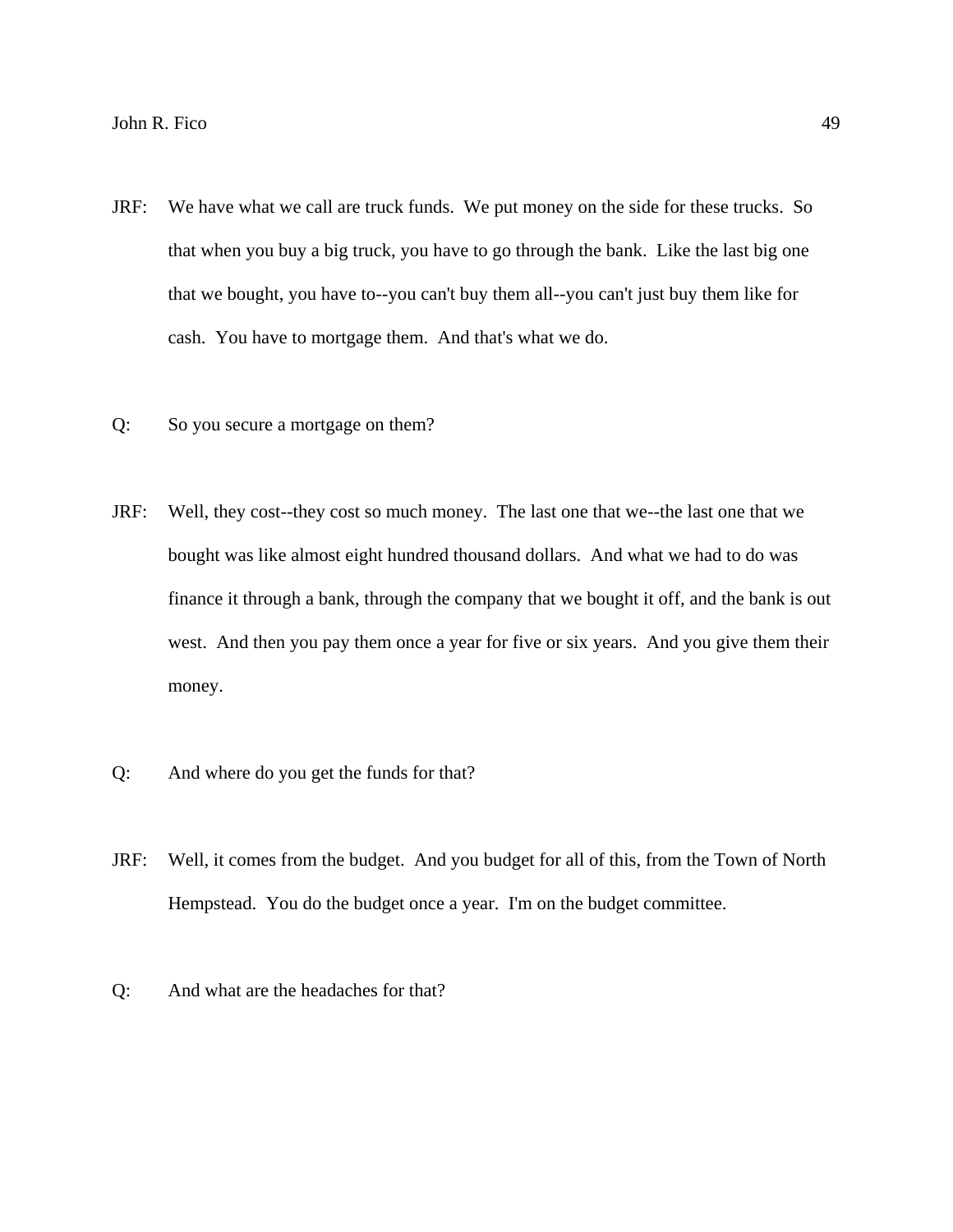- JRF: Trying to keep that budget down. We try, but every year we--this year, the Port Washington Fire Department kept the budget down. And, even though everything else is rising, you know--costs and everything--kept it down.
- Q: How do they do that?
- JRF: Cut back here, cut back there, you know. Do less here, and a little less there. Try to keep it so the Port Washington, you know, we're all tax payers, so try to keep it low as you can.
- Q: [You were saying that the building was built eleven years ago. Tell me how that was.](http://www.pwfdhistory.com/trans/ficoj_trans/ahlco_bldg03_web.jpg)  Were you instrumental in that?
- JRF: Yes, I was on the building committee. And it was about two and a half million dollars. [But we knocked the old building down.](http://www.pwfdhistory.com/trans/ficoj_trans/ahlco_bldg02_web.jpg)
- Q: What year was this? Eleven years ago.
- JRF: Eleven years ago.
- Q: So it's about ...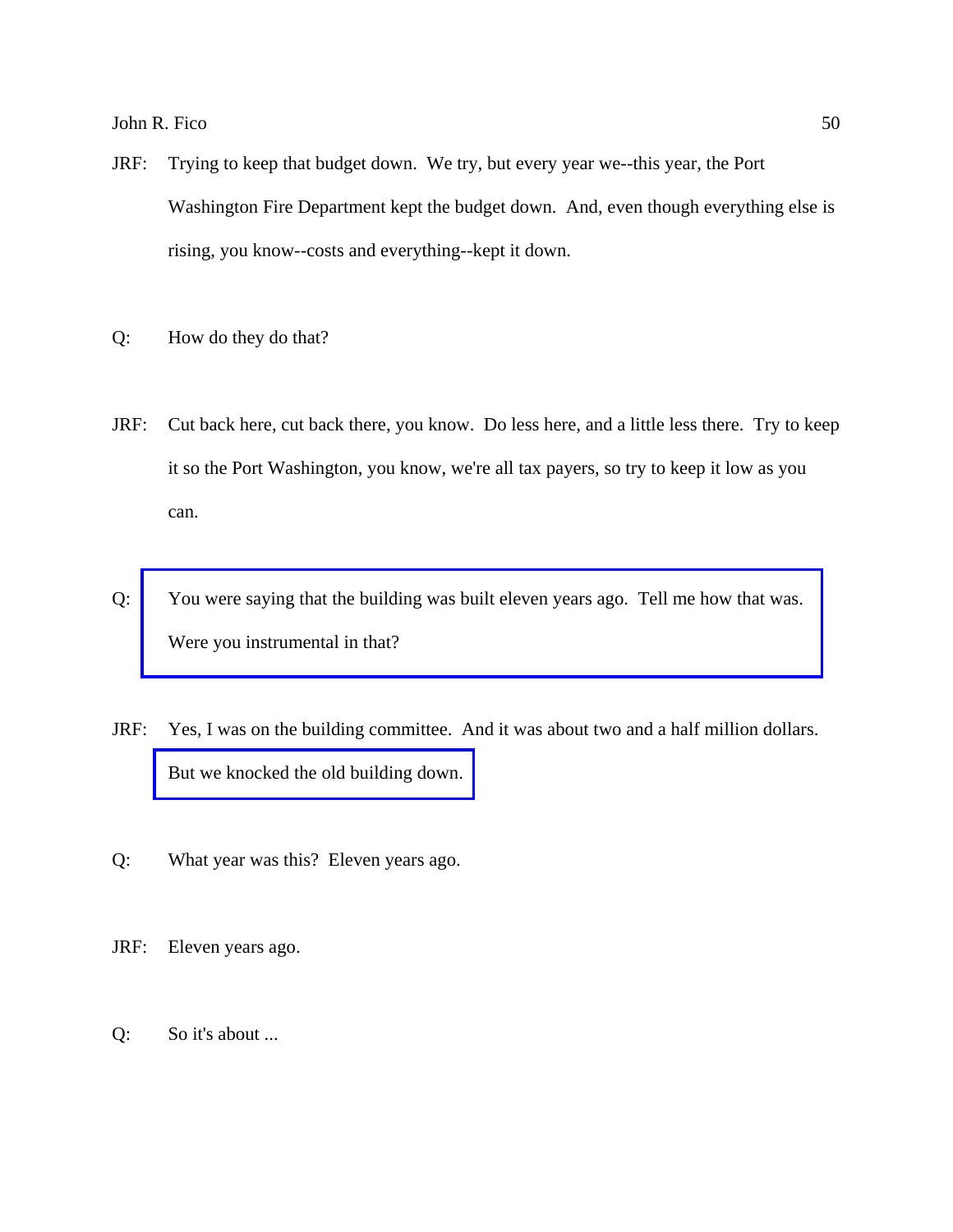JRF: Ninety--

- Q: '93, something like that.
- JRF: Yeah. But we started a couple of years before that looking around. We went--we had a big building committee, a large group of guys. Had maybe fourteen or fifteen guys. And we went to every different fire department you could think of all around Long Island to see what they had and what our needs were. And then we put everything on our video camera, and we took pictures of other people's, what they had. Then, we gave it to our architect, and then he put it together for us. Incorporated everything that we wanted here and there and there. And then, of course, you try to figure for the future. And so far, so good. We did so far it's okay, you know, and it should be okay for the rest of the guys after me.
- Q: So was there a nickname for this building?
- JRF: Nickname? No, it's just Atlantic Hook and Ladder Company Number One. No nickname. I don't think there's a nickname.
- Q: What did it cost to build it?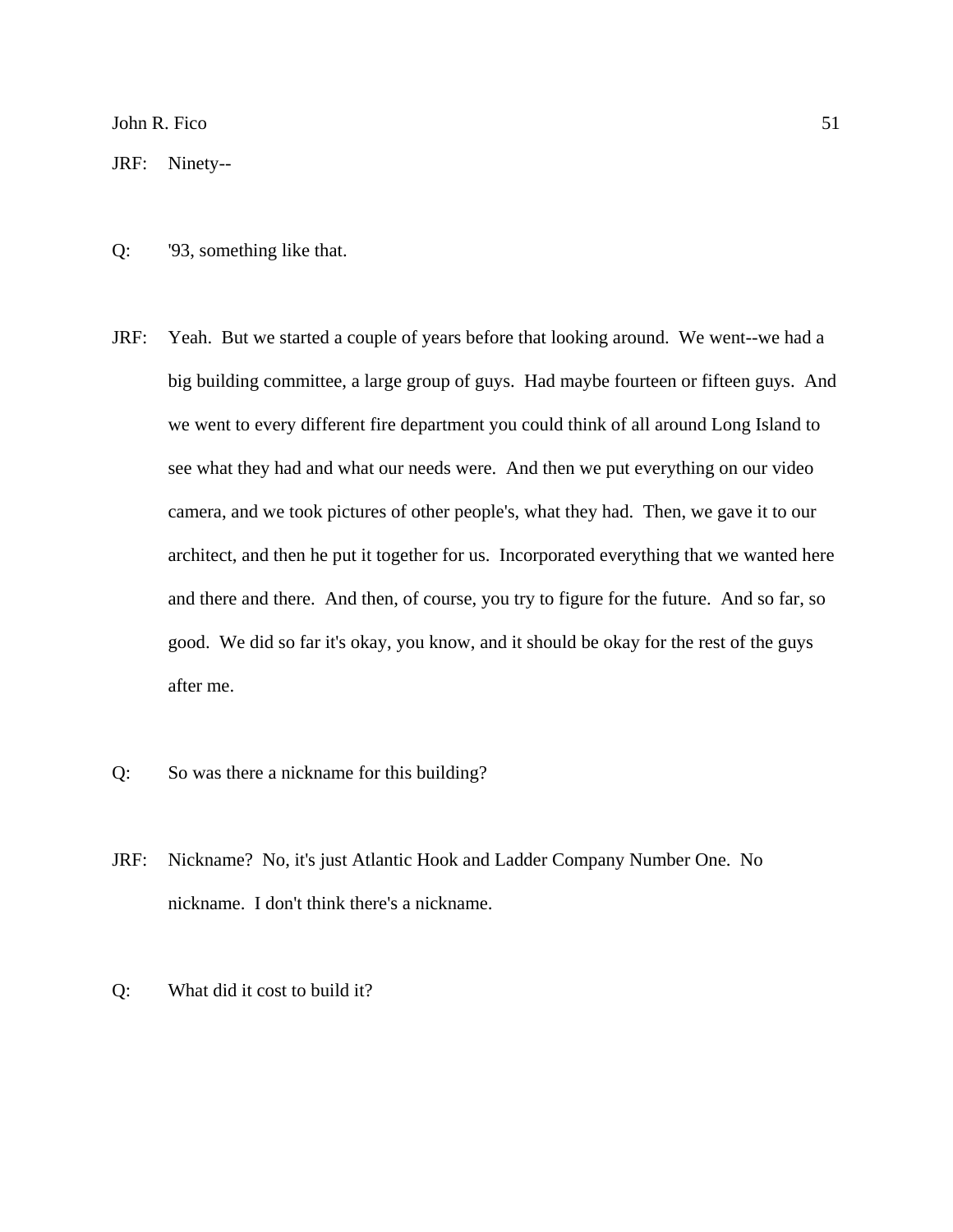JRF: About two and a half. Two and a half million. And we financed all that through bonds and all that kind of stuff. We paid it off already. It's all paid off.

Q: In?

- JRF: Yeah, the work. Like I say, I'm on the budget committee; I'm on the Trustees of Atlantic Hook and Ladder. We paid it off in--we had to pay it off in ten years, or there was a balloon at the end and we had to pay that. And we came up with that money, because, from saving it for the ten years, we put money on the side to pay that balloon. And then when we got all done, boom, we didn't have to go to another bank to refinance for another ten years. We got rid of it. We did it. But we--we put money on the side every year for ten years. We knew how much we had to put on the side to get that balloon, and we did it.
- Q: How do you feel about that?
- JRF: Well, I feel great, because I think--you know, I didn't know if we could do it, but we did it, you know.
- Q: How do your fellow ...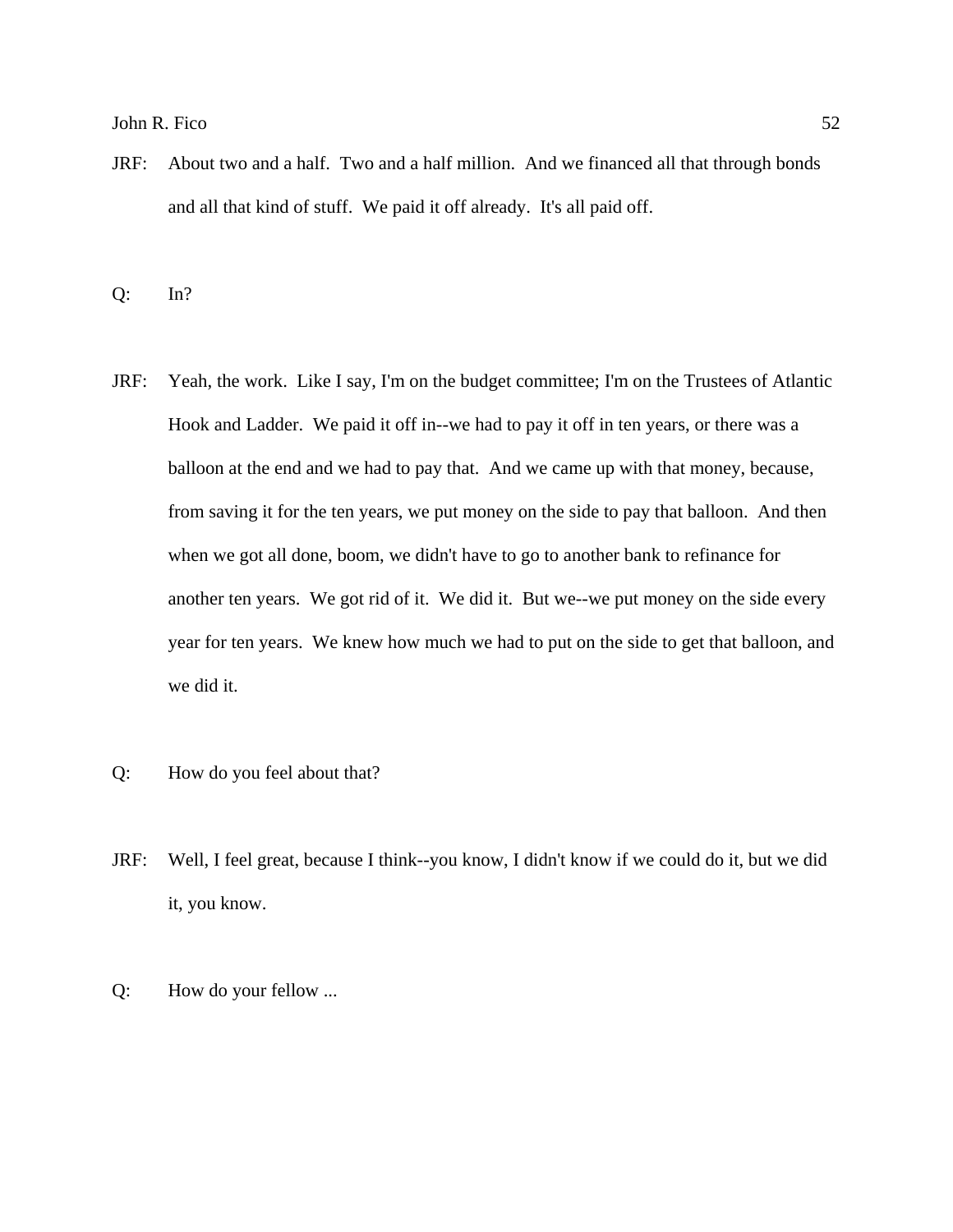- JRF: And they said--well, the other, you know, a lot of people were kidding around, they'd say, "Ah, how're you guys doing down there." Say, "Oh, you better come see how we are up there, how we operate," you know. There was me--there's five of us on that.
- Q: Well, who's on the Trustees.
- JRF: Me. John--John Ross. Charles Cella. I think he's--you're supposed to be--he said he called you or something. Or he's waiting for his letter to come up here. He's ex-Captain. He has a lot of information. Daniel Cella, his brother. And Tom Petty. The Cella boys, they're for--they got a lot of history in Atlantic Hook and Ladder, so you got to get them up here. Yeah.
- Q: I think someone else may be interviewing them. I don't know.
- JRF: I don't know. He's waiting for somebody to call him, I know that.
- Q: Really?
- JRF: Yeah.
- Q: I'll have to find out. (laughs).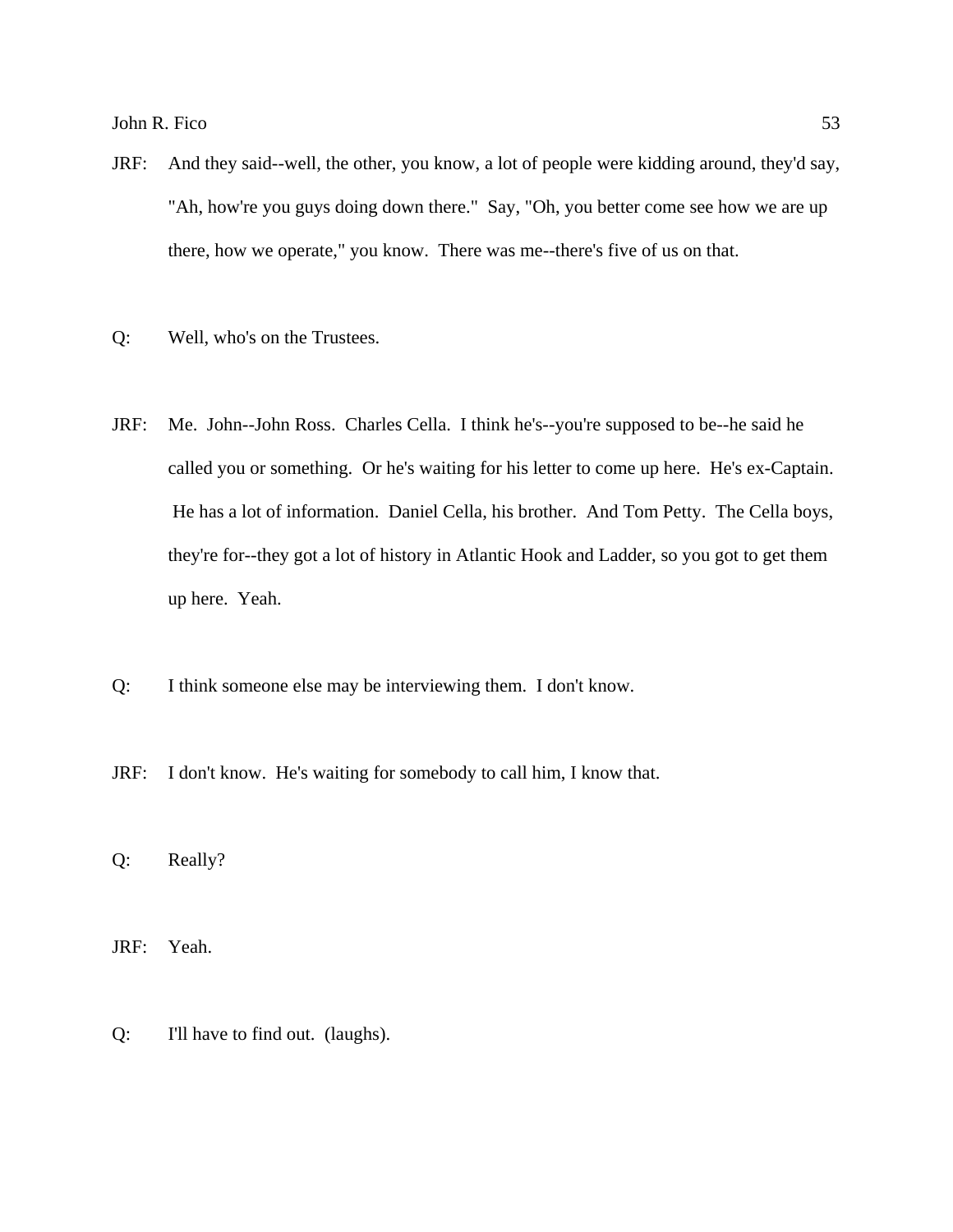JRF: I told him I'm going to tell them. He said, "No, no, no. Don't."

Q: (Laughs). You tell him that you did (laughs).

JRF: Yeah, he owns the service there, the Triangle Service Station down on Valley Road.

Q: What other--what other programs have you done as a Trustee that you're proudest of?

JRF: That's the biggest one. That's the biggest program I've ever been involved in my whole life. That two and a half million dollar project, right? And it came out right.

Q: Did you sleep at nights?

- JRF: Yeah. It was--it was great. I mean, you know, I have pictures home--I have pictures home that I took myself, personally, of every step of the way. Knocking down the old building and building the new building. So I have a whole--I have a whole photo album. Photo album of the Atlantic Hook and Ladder.
- Q: So, aside from ...
- JRF: Actually, I kept it--I did it--I was going to put it up in--they're still actually trying to figure out what they want to do with the--with the display cases and stuff. So I might end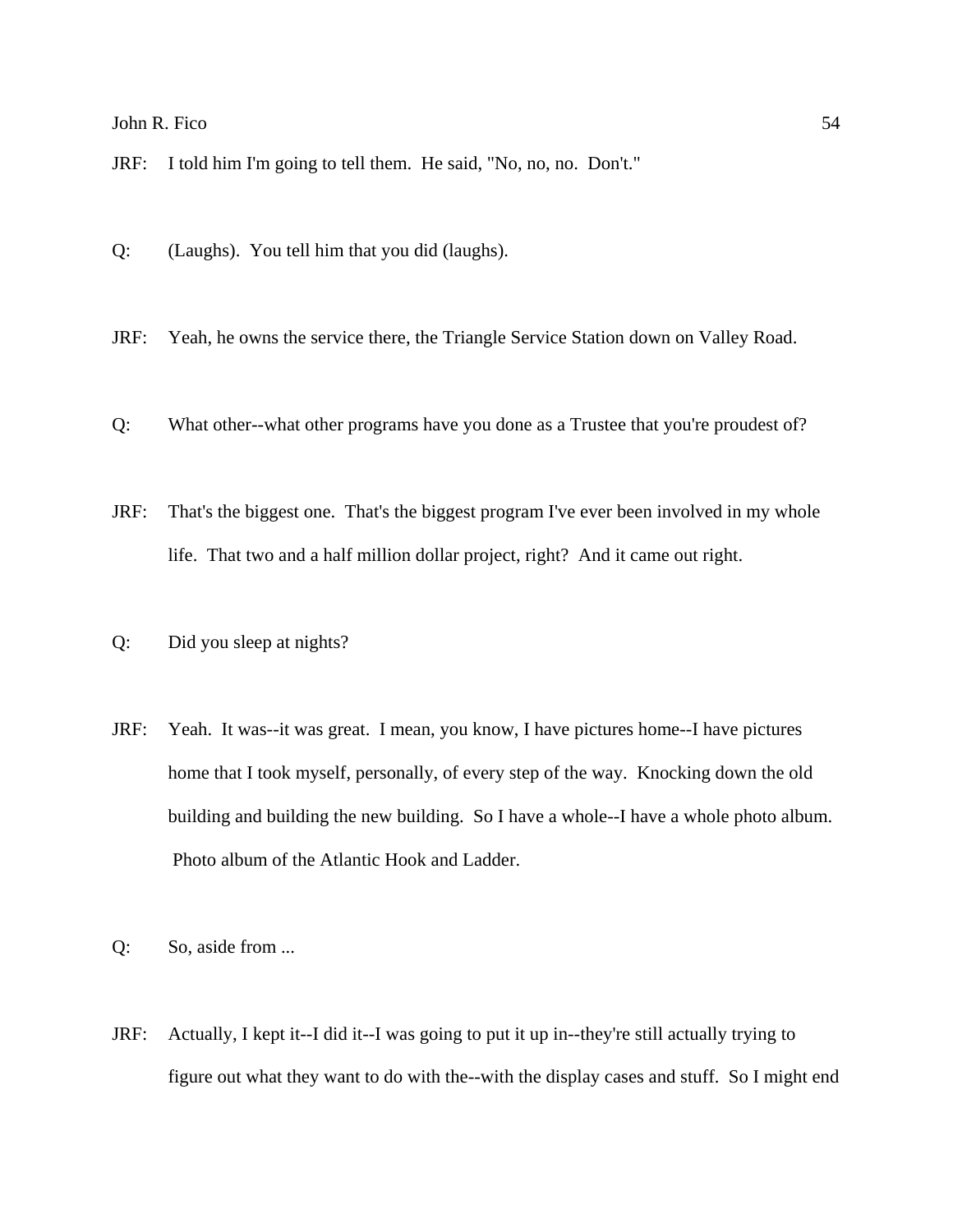up giving it to them anyway. I have doubles. I had all kinds of double photos made at the time.

- Q: Oh, so if we need some photos you have some for the--for this project, as well.
- JRF: Yeah. That's the biggest project I ever was involved with, that I can think of. I--I mean, I built two houses on my own. My own. I mean, I contracted them myself. And--but this was big.
- Q: Which contractors did you use to build this building?
- JRF: I contracted out and then--and then my second house I used Joe Canigani. But I--I did that one, too. I mean, you know, I knew what to do. I mean, I was told--I learned from the first one. So ...
- Q: You built your own house?
- JRF: Well, I didn't--I didn't do it by my hand. I--I hired people. I did the contracting. You know, I called people to do the jobs.
- Q: Have you ever lost control of your emotions at a scene--a fire scene, or a police scene, or ...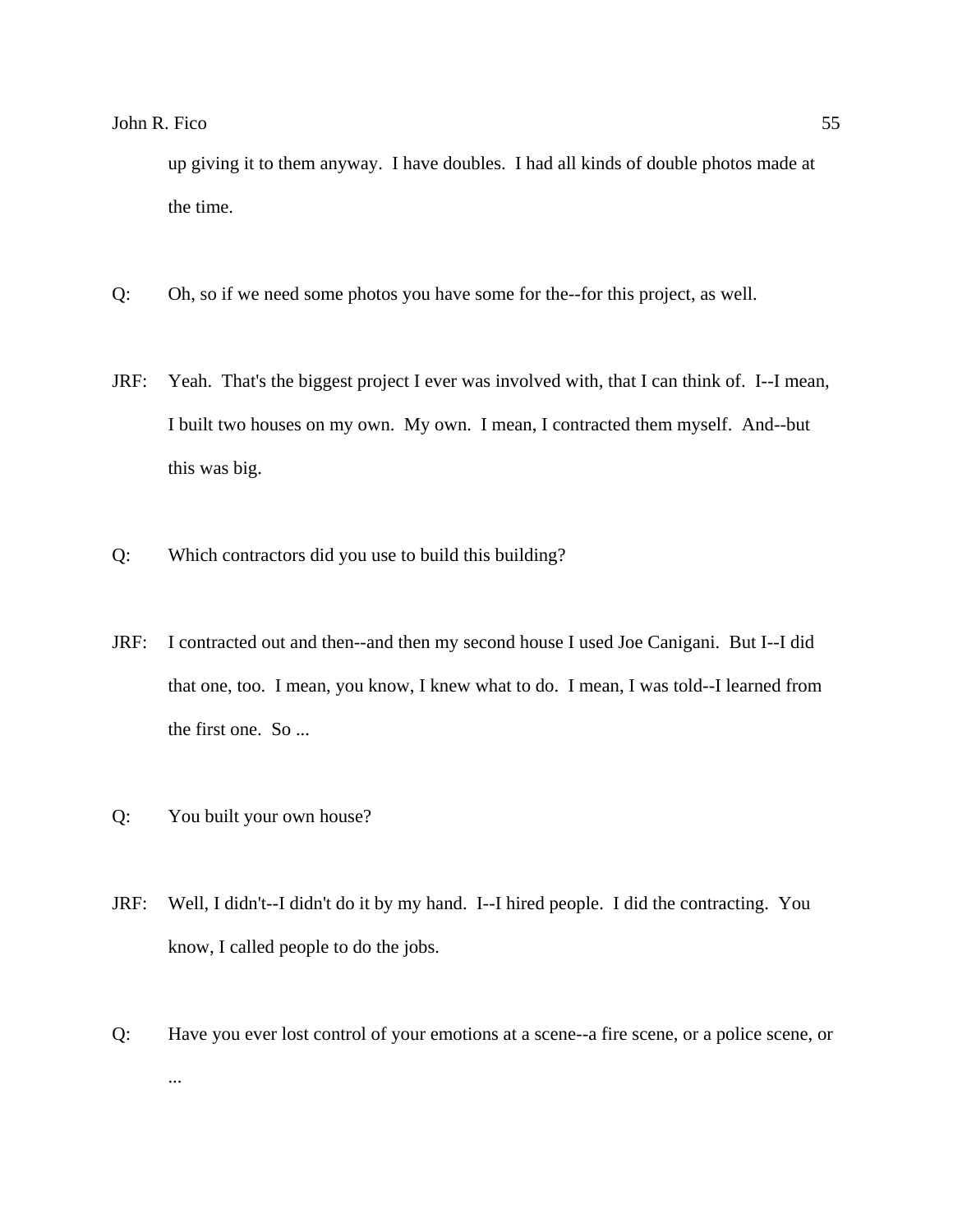JRF: Oh, I don't know. That's pretty (laughs)--well, possibly at the Police Department, when you're writing a ticket sometimes you can lose your cool.

Q: Have you?

- JRF: But I tried--I always try to be a gentleman about it and try to walk away. Sometimes it's hard to walk away, but I try. But ...
- Q: What happens in some of these traffic situations? People ...
- JRF: Well, you know, people--people have a million stories and a million excuses. And ninety-nine percent of the time, I knew if I was going to write the ticket before I got out of the car. But once you get out of the car, sometimes a person could change your mind the way they talk to you, and you can change your mind, just give them a warning. I--I never was really big on writing a lot of tickets.
- Q: Did you have a quota that you had to write so many tickets?
- JRF: Well, it wasn't a quota, no. But they have, like they would say, you know, "How come you don't write any more tickets than this?" I'd say, "Oh, I didn't see any" (laughs). And they would--yeah, they would check you out a lot. But I didn't do too bad. I didn't write that many.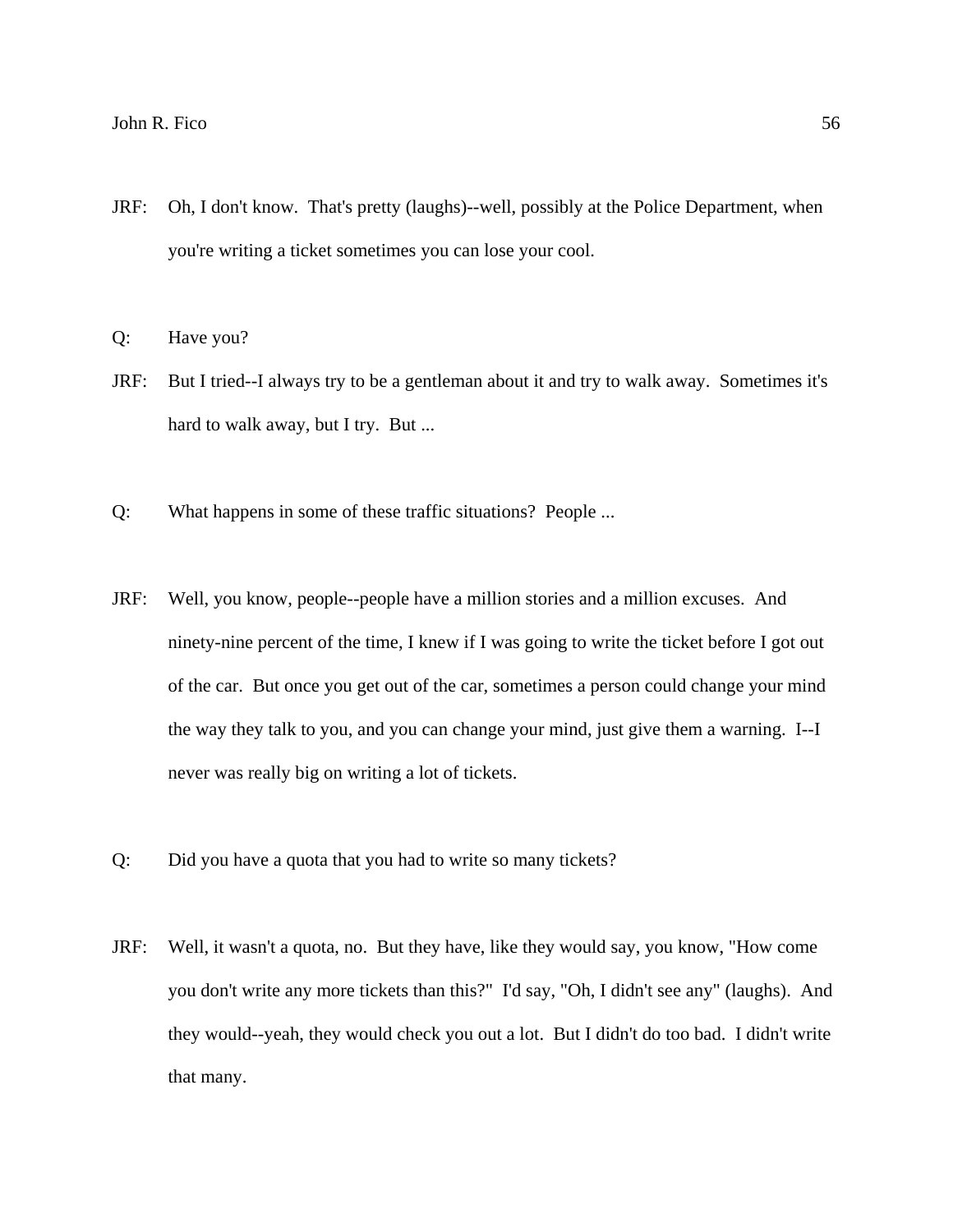Q: Were you ever involved in any domestic violence cases or arson?

JRF: Yes. I was involved in a lot of domestic violence.

- Q: Can you tell me about it?
- JRF: One time, it was--we were ready to go home. Me and another officer got the call. And (laughs) this one comes to mind very--all the time. I'm talking to her, and I'm talking to him. And she's yelling; he's yelling. And the telephone is off the wall; it's ripped off the wall. So, the next thing you know, I'm talking to her here, and then the other officer's talking to him. And they got close, and she--she got the phone, and she reached over me and whacked him in the head and opened up his head right in front of me. We were just going to try to, you know, let them go each--their own ways. And I had to lock her up. (Laughs) It was time to go home. It was time. So, oh, boy. But that's the--these things happen, you know. And that's--that was one.
- Q: Is domestic violence on the increase?
- JRF: Yeah, I think so. By reading the papers, it looks like it. Yeah. I don't know why. I don't know if it's drugs involved or alcohol. I don't--I don't know. I don't--I mean, you ...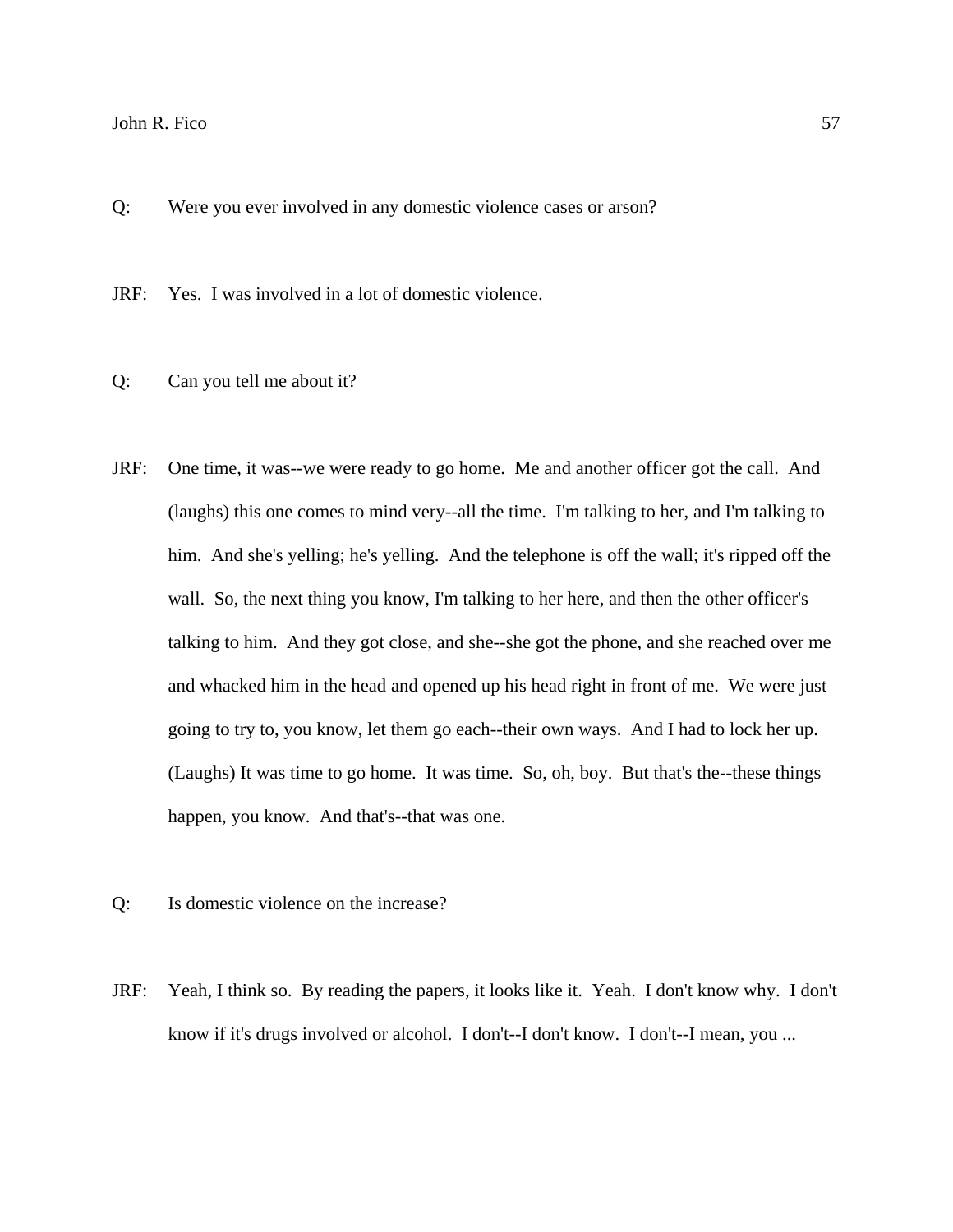- Q: Have you been involved in the drug cases here in Port?
- JRF: No, not really. No. I made--I made one of the first arrests in Port Washington for--it's not recorded anywhere, but I made an arrest for marijuana. A bunch of kids from the high school. I was chasing a car, and I saw them throwing stuff out of the window. And I pulled them over, and then I called. The Sergeant came and everything. We picked up all the stuff off the ground, took them all to headquarters. And then, we figured it was marijuana, and we had a little testing kit. We tested it. And I locked them all up. And then, they were kids that people knew. And it really didn't go too far. Everything got toned down after a while, and it, you know, that was about it.
- Q: You mean, because they were children of somebody important, or ...
- JRF: Yeah. And that was it, you know. Well, it was their first offenses and stuff. And they all made--I guess maybe--I don't know if they made plea bargains or whatever. But they all got out of it, so they didn't get in big trouble, you know. It didn't wreck their lives. Let's put it that way.
- Q: How do you feel about plea bargaining in situations like that?
- JRF: Oh, it's okay. Yeah. Sometimes, it's..it's good. It'll help out, and it'll ...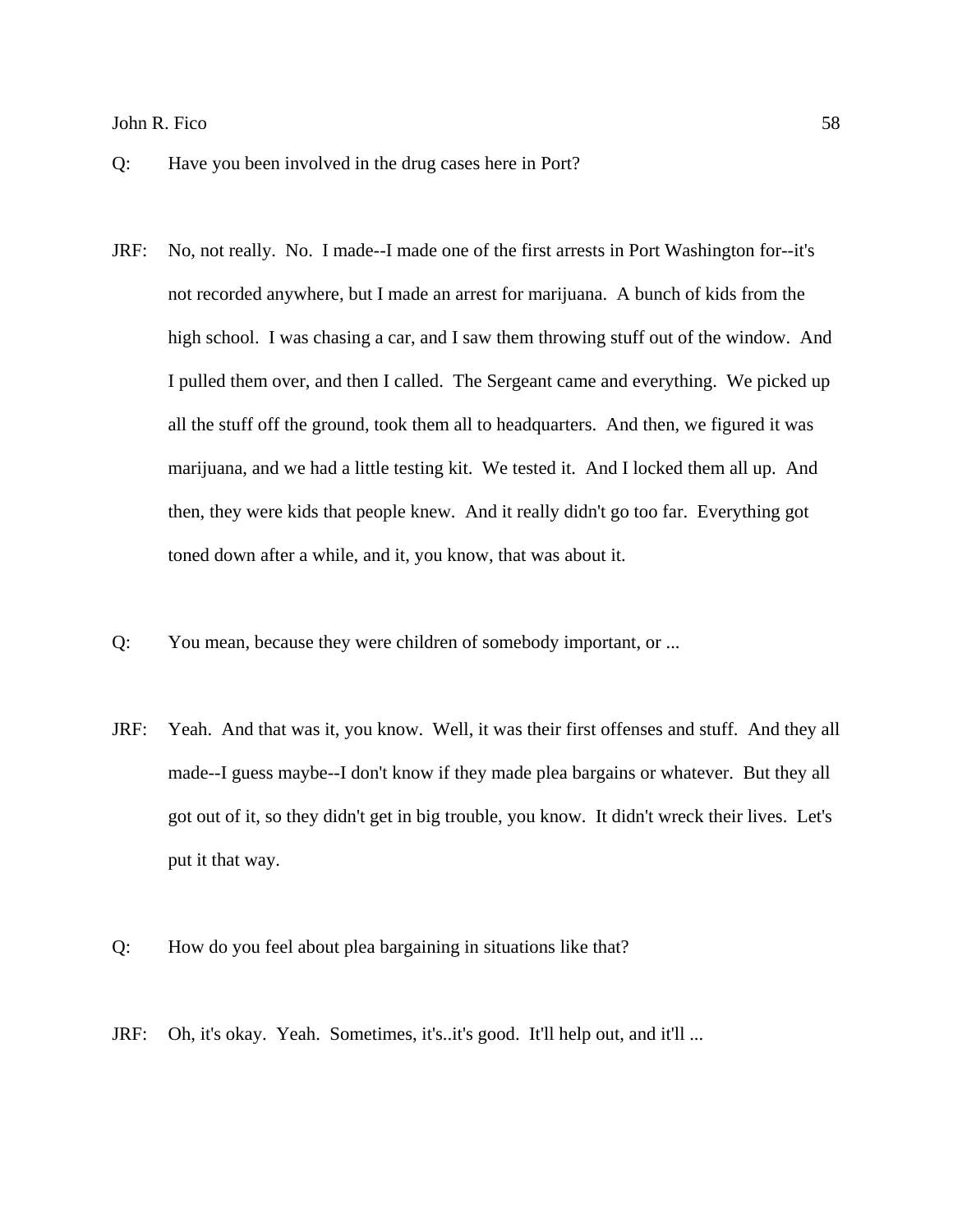- Q: What was your medical EMS training in the Police Department or the Fire Department or your background in that?
- JRF: Medical? It--well, what we learned at the Academy. That was about all I learned from the Police Department. And with the Fire Department, we used to have a fellow called Eddy Piccardo. Eddy Piccardo. He used to teach us all first aid. And we had to go to classes with the Fire Department. We had to do that. I think once a year, he had his class. And he was very good. And he taught us everything you could--I mean, all about first aid. Because he used to run--he used to be one of the guys that took care of the ambulance in Port. We--you know, and so he used to teach us all first aid. That's how- that's how we learned all about that.
- Q: That was before the Fire Medics.
- JRF: That was before Fire Medics, yes.
- Q: And did you--can you remember any incidents that you had to use your knowledge for the ambulance?
- JRF: One time--one time, but not as a fireman--one time as a police officer, I saved a lady's life up in the Terrace. She as choking because her throat closed up because it was a reaction to medicine, but nobody knew that. And I got there, and I got oxygen on her right away,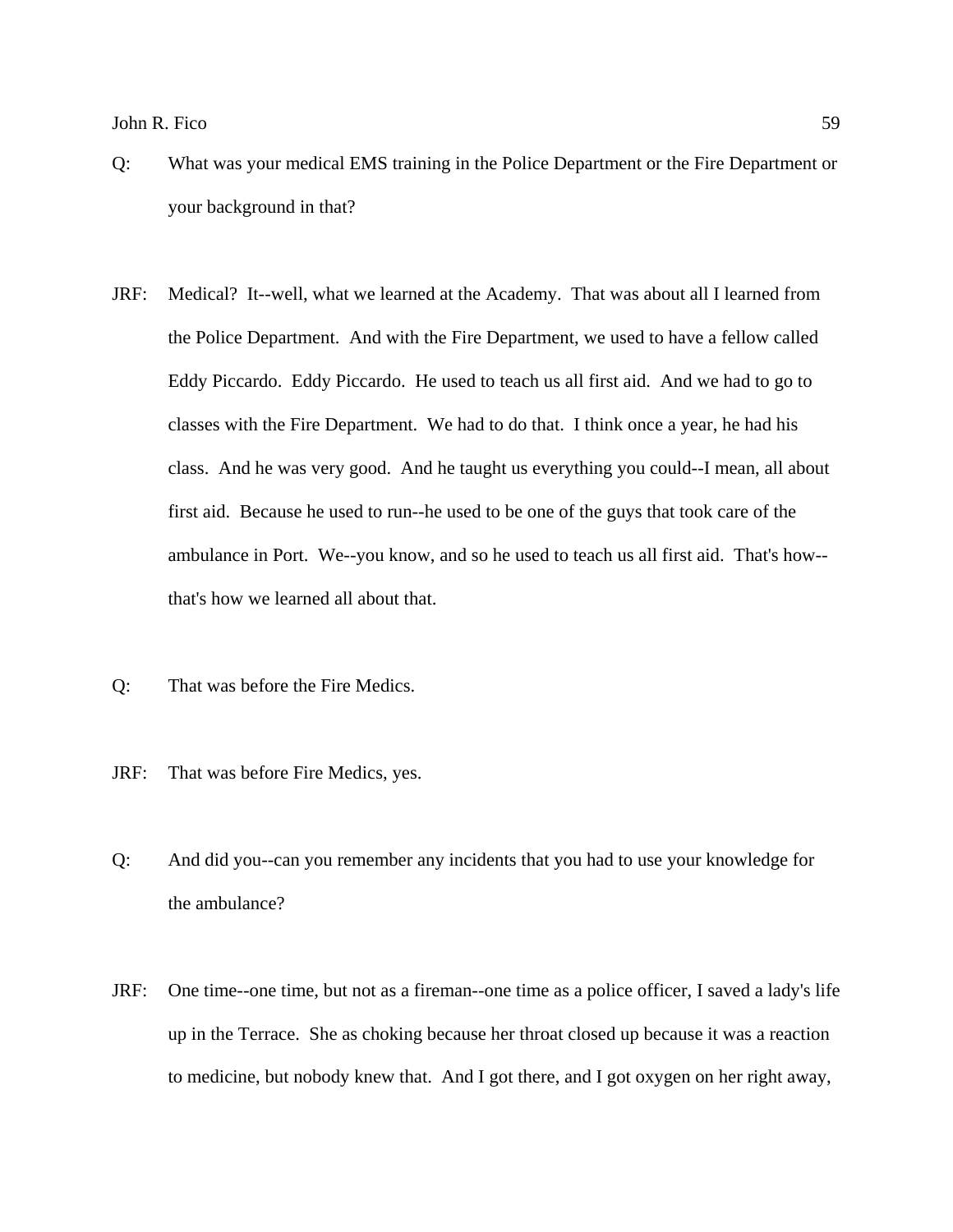and I helped her get breathing again. And her husband was so happy, he brought a bottle of whiskey up to headquarters for me.

Q: (Laughs).

- JRF: Every once in a while, when I see the lady, she always tells me, "Oh, you saved my life." I say, "Oh, I didn't do anything."
- Q: How do you think you're appreciated by the community here in Port.
- JRF: Well, I think--I think the people in Port Washington, they--I think they really love the [Port Washington Police Department and the Fire Department. I mean, when we parade, I](http://www.pwfdhistory.com/trans/ficoj_trans/ahlco_parade05_web.jpg)  feel so great. I mean, like I like--I get like sometimes tears in my eyes when you're marching down Main Street and the people are clapping for you, yelling. And, you know, really it gets me. It really does. And I, actually, all--even all the years I was on the Police Department, I never marched with the Police Department. I always marched with the Fire Department. I got in trouble for it a few times. But I always marched as a fireman. Because, you know, I was in the Army, and we marched. And that's what you did, you know.
- Q: And how do you--how did the police march versus the Fire Department?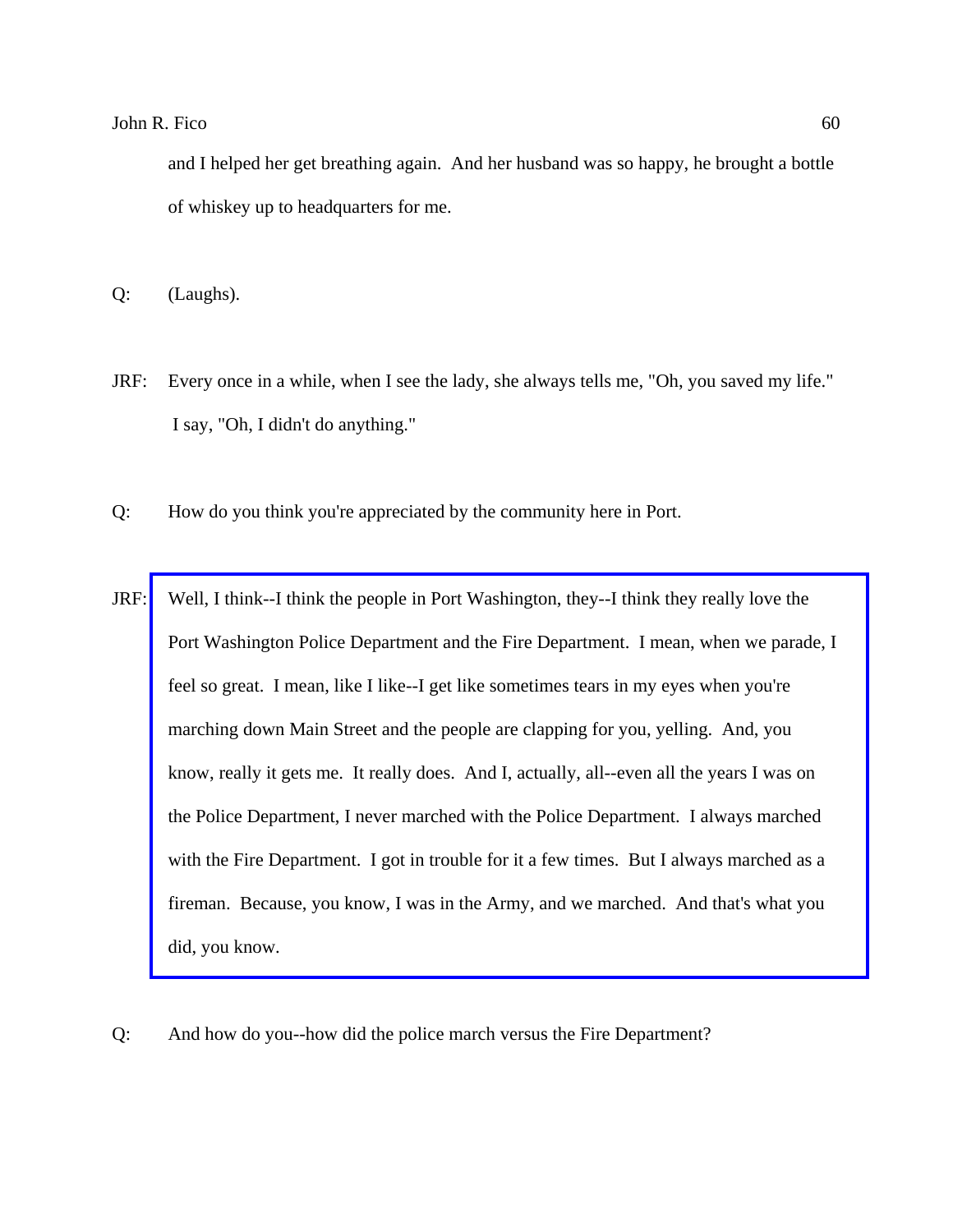- JRF: Well, they were up in the front. And, yeah, I could have been there, but I would have had to wear a fireman--a policeman's uniform. And I liked--and I liked being a fireman, too. So, I went to the Fire Department, you know.
- Q: Do you march better than the firefighters?
- JRF: No. I don't think so? I mean, you mean the Police Department?
- Q: At the parade. I mean, are you more disciplined?
- JRF: Well, we--we try to keep in step and you'll yell at the guy along side of you and up in front of you, "Get in step. Get in step," you know. When you're going past the people, you want to be--everybody wants to be the same. Just like when you're in the Army, you know, when they call cadence. You know, you want to be right. So, we keep in time with the drum. It makes you feel good to see the people clapping for you.
- Q: Besides the parades, what--what other events do you take pride in--in either department?
- JRF: Well, anything--anything to help the public. I don't know any other events. They got one coming up now. It's Pride in Port. I try to go to that. But, you know, sometimes I have other things going on, too, with these--with my daughters and all their kids, there's always something going on.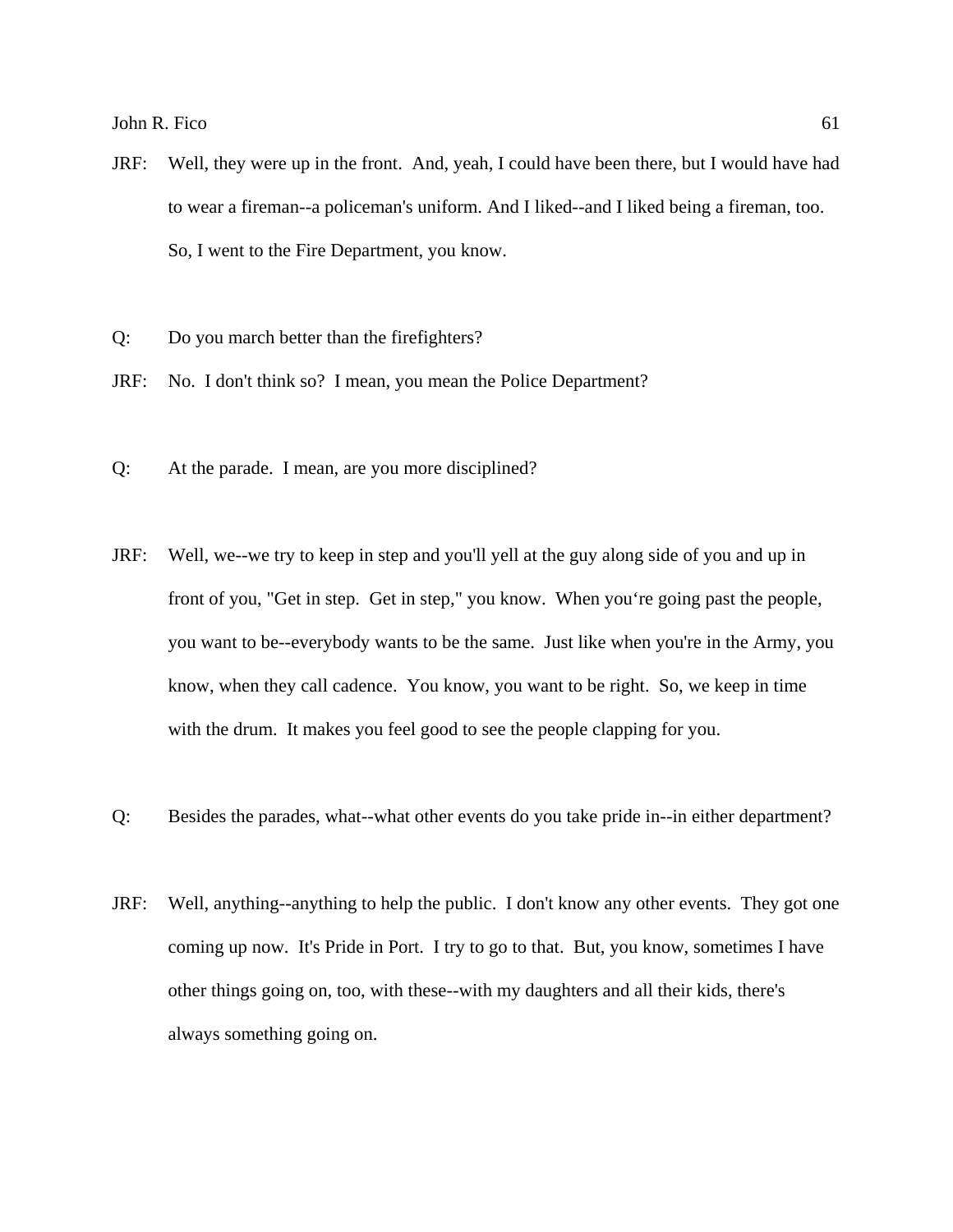Q: You have grandchildren?

JRF: Yes, I have six. Three and three.

Q: Three boys and three girls?

JRF: Yeah, three boys, three girls.

- Q: And do you find that rewarding now?
- JRF: Oh, yeah. You know, as soon as they see you, they jump all over you. "Poppie!" (laughs). My wife passed away about two and a half years ago, so I'm for them, you know. Because I try to do--be for both, you know.
- Q: Going back to the Fire Department a minute, what kind of tough, salty language did they use in the firehouse?
- JRF: Oh! Tough! (Laughs). Sometimes a lot of swearing. Oh, yeah! Not all the time. But they try to be gentlemen, because, you know, you never know if somebody in the public is going to be there. You know what I mean? And you can't yell at the fires and stuff. They might yell a little bit, but in the firehouse, they do a little swearing. Not too much.
- Q: Is it the same in the Police Department?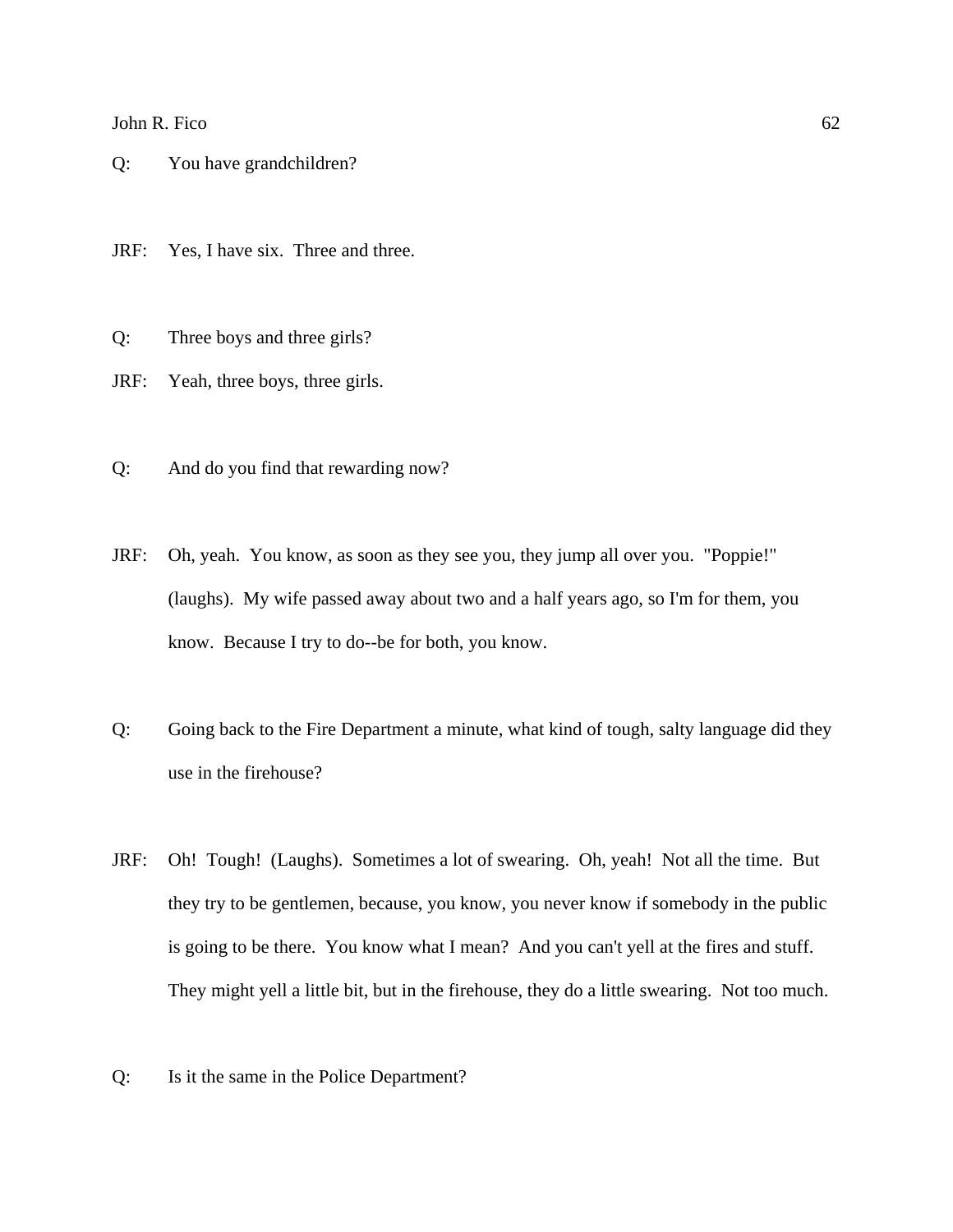- JRF: Yeah, yeah. In the back room, yeah. But that's about it. Or maybe out--out in the street. Two cars might be talking to each other. But not--not too much. Not too much.
- Q: Is there some sort of macho element in that for the men?
- JRF: Nah, I don't think so. I don't think so.
- Q: What--what do you foresee for the future of Port for the firefighters, for the volunteer firefighters?
- JRF: Well, it's getting tougher and tougher to get young men to come in. Because of all the training that they have to do. Most--most young guys today, they can't afford to live here in Port Washington. So, what they're doing is they're finding other places and they're going out like--and we're having recruitment problems as far as getting young guys to come in now. Last night, in our company, we elected three--three new men. One is a father. His son came in with him. And another young guy. But Atlantic, we're- apparently, we seem to be getting a lot more guys than the other companies. They like ...

Q: Why is that?

JRF: They like to come to our company. I don't know. We're the--we're the leaders (laughs). We're in charge. But, I don't know. They like--they like Atlantics. And then, you know,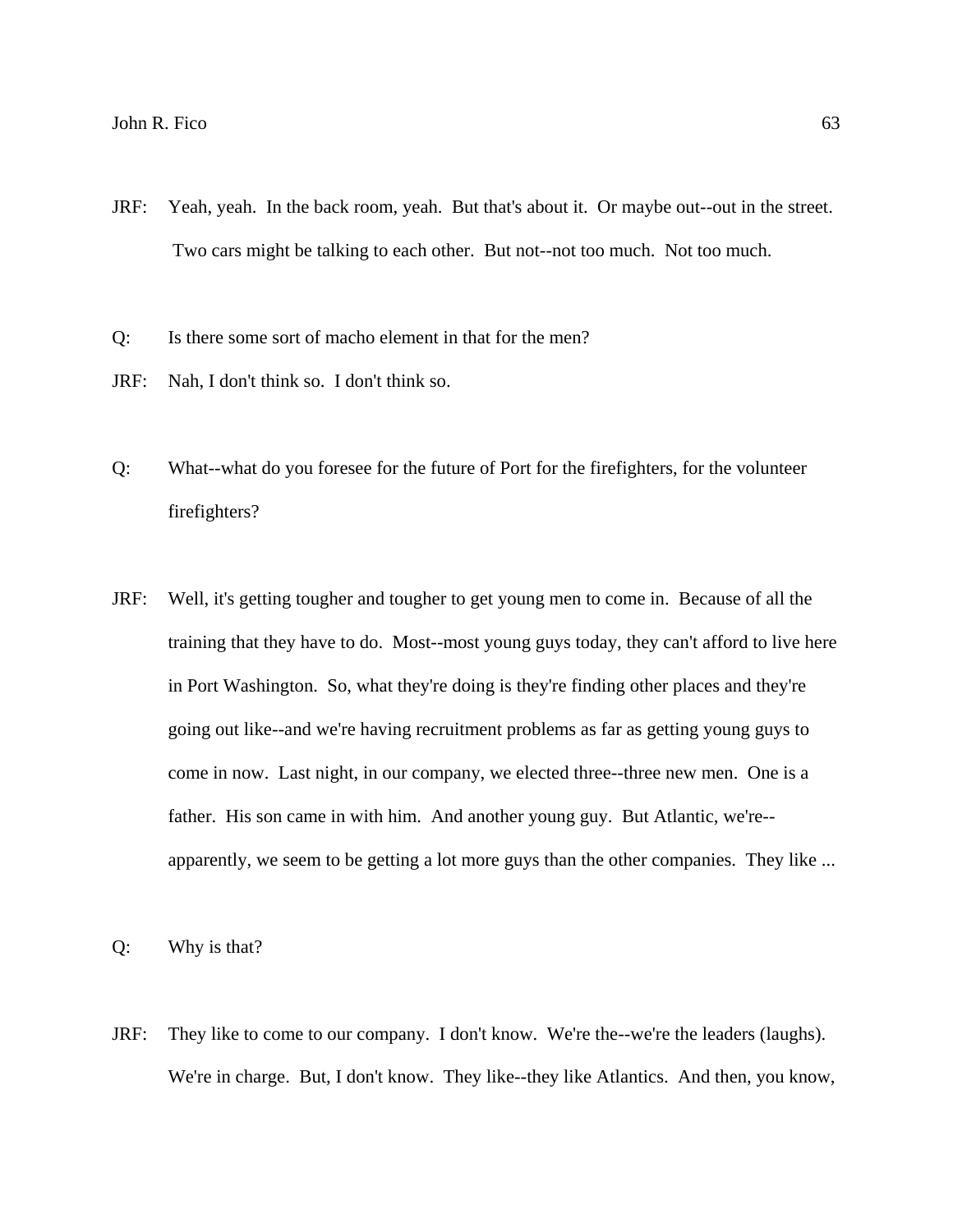if you have a buddy that came to Atlantic, you're going to come here. You're not going to go to another company, because you're going to go where your friends are. And that's what happens. That's how they draw them in. Then, they have the Explorers that they have. They're trying to get recruitment through them. But that's tough, too, because there's not enough young guys that actually want to do it. And young guys today, even if they have one job, then maybe some of them have to have two jobs, just to pay rent wherever they are. So it's pretty hard.

- Q: What do you think about the younger generation who wants to do away with the three companies and just have one big company?
- JRF: I think, in the future--I don't know how far in the future--I think it's going to probably end up that way. We're going to be all one--we're going to be all one company. That's what I think.
- Q: How do the old-timers feel about that?
- JRF: Well, they're not happy about it, because everybody has their own company, and everybody's in--like we have Trustees. They have their Trustees. Everybody's like their own group. Each company is incorp--is a corporation. So, we--you know, you're not- no, they're not going to be happy about incorporating it all into one. It might end up like they might end up with maybe one big building, like where we are now. And they might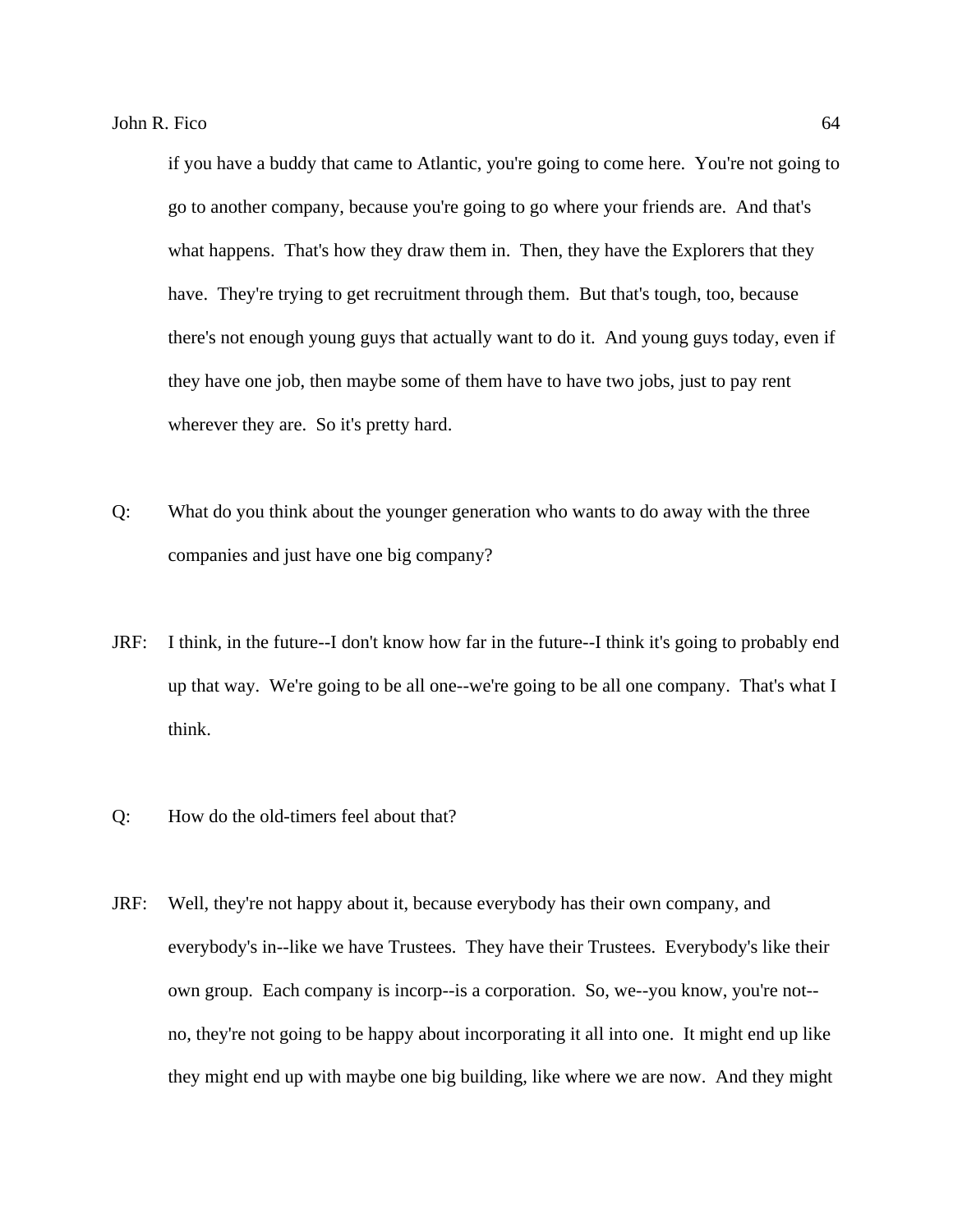all have--stay in their own companies, but they would all have their own different meeting nights. So, but then, everybody would use the same building though. But that's what they're talking about way in the future. I don't know how--you know--and oldtimers, they don't--well, they're not all really old-timers. They're all about my age. I'm not old (laughs). I'm only sixty-nine. But, you know, I don't think they're--I don't think they're going to go, you know, get mad about it. Things are going to just fall into place as they go. Because if you don't have enough guys, what do you do? You'll probably end up someday having--hiring some people just to work the day shifts or something, when everybody's working, maybe. I don't know. Like Great Neck and Garden City, I think. Glen Cove. They have paid guys now, too.

- Q: Do you still go when you hear the fire horn or are you retired?
- JRF: I haven't been going. No. I got--last night, I got an award--or I got a, not an award. I got a--how can I say it?--well, they praised me, because I've got forty-four years now.
- Q: You had a commendation of some sort?
- JRF: Well, it's not a commendation. It's just a--it's a piece of paper that says that I got forty--I got forty-four years. Now, next year--next year, forty-five--then I'll get a star. So you get a star every five years. But they just announced it last night that I've got forty-four years.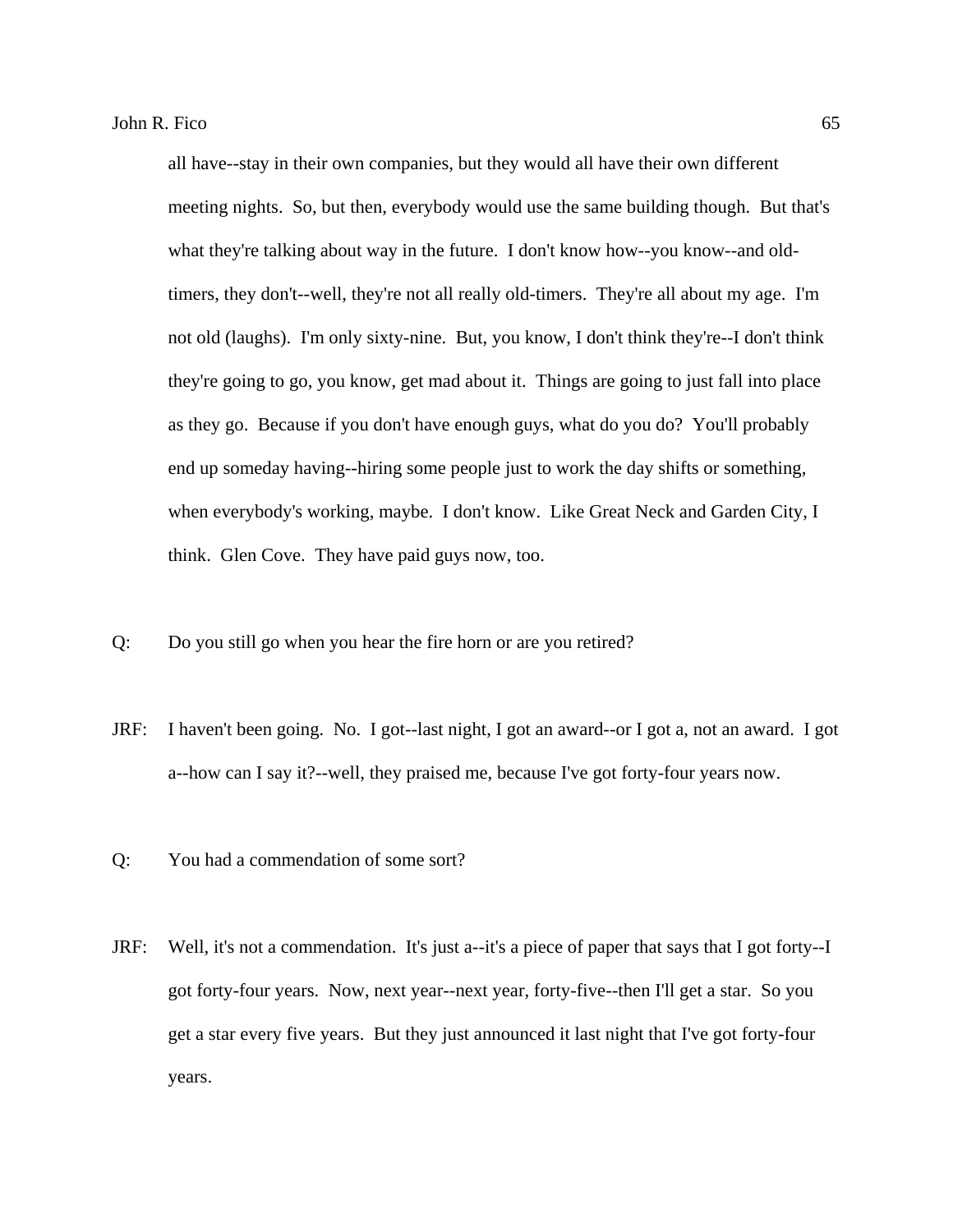- Q: So where do you place that star?
- JRF: On the sleeve of your uniform. You're going to--they're talking about maybe having- change the stars and it's a little star that you--you put it through the metal. You know, it's like brass. But now they're talking about having them sewed on to make--you know, so you don't have to have all these stars and gold all over the place.
- Q: What do you really want to be remembered for?
- JRF: Oh, that I was--well, that I was a good guy (laughs). And I helped--helped build the building. And, like I say, I love being a Trustee. The--you get--you get the feeling that, you know, you did something. Even stuff, like it breaks off, but then I have a lot of people I call and you get the feeling like, well, you did something and it came out good. So ...
- Q: How did being a fireman, firefighter, or a police officer affect your family life in your, you know, when your children were young?
- JRF: Oh, yeah. Well, when you--well, actually, when you're home eating dinner and that fire alarm goes off, you have to make points. You have to make--you have to make points. You just can't shrug it off and say, "Oh, I'll go to the next one." You don't even think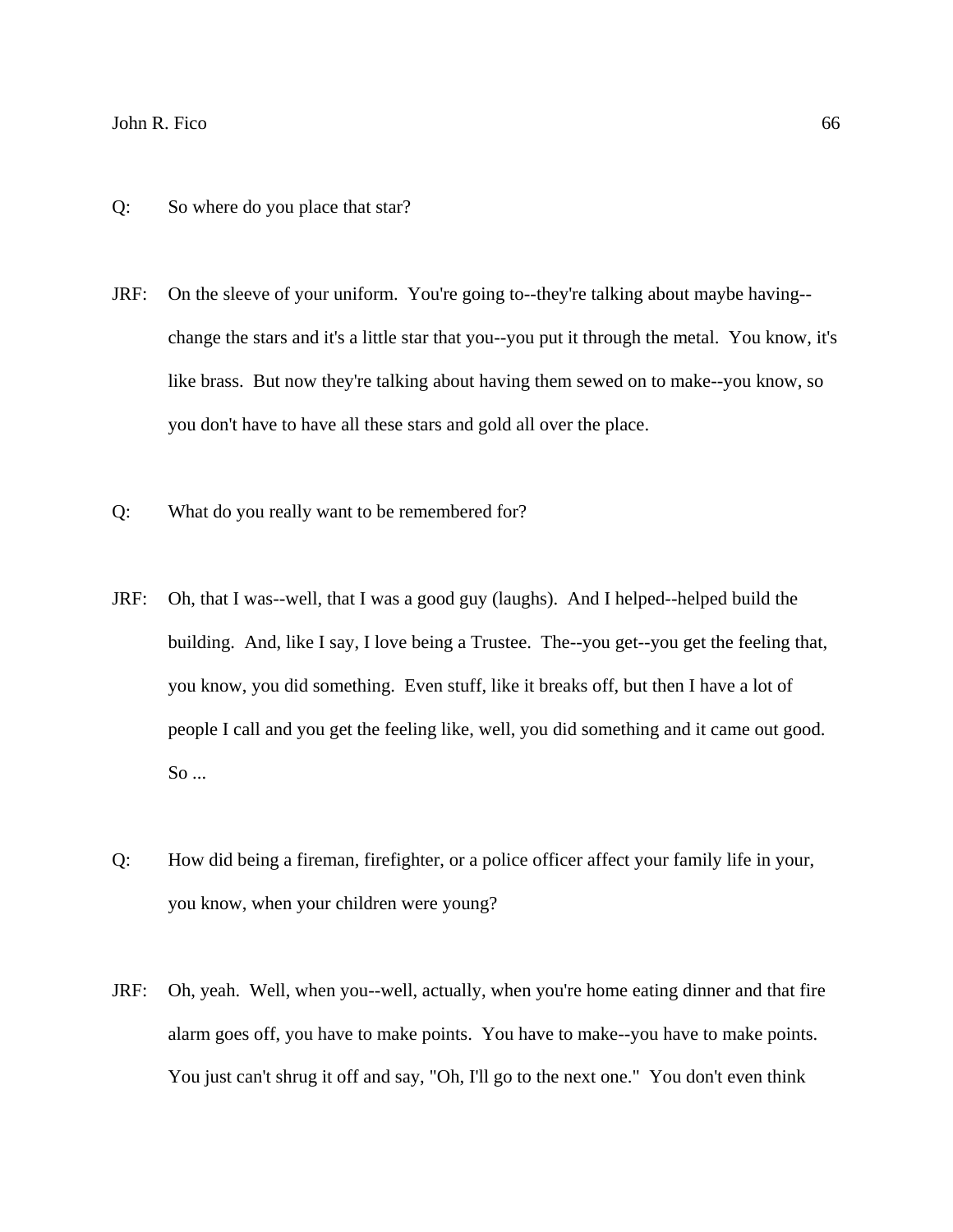about that, really. You just go. And everybody's looking, "Well where are you going?" "I'm going to the fire. I'll be right back. Just keep my food warm, if you can," you know. And then you go. Usually, like in a half hour, you're back. But everybody got used to it. So, nobody--they never gave it a second thought that where am I going? what am I doing? you know.

- Q: Did your wife ever complain?
- JRF: No. No.
- Q: Did your children feel that they never saw you?
- JRF: No, they were happy that I was a fireman. They could tell their teachers in school that their father was a policeman and a fireman. Right? So, they were happy. Everybody was--yeah, they were proud that, you know, what I was doing.
- Q: Was your social life mainly with firefighters and police officers?
- JRF: Yes. Yeah, we--more so with the Fire Department, because you have your annual dinner. They'll have a--oh, friends get together at their houses and stuff like that. So, yeah, you- -more social with the Fire Department?
- Q: Why is the police less social, do you think?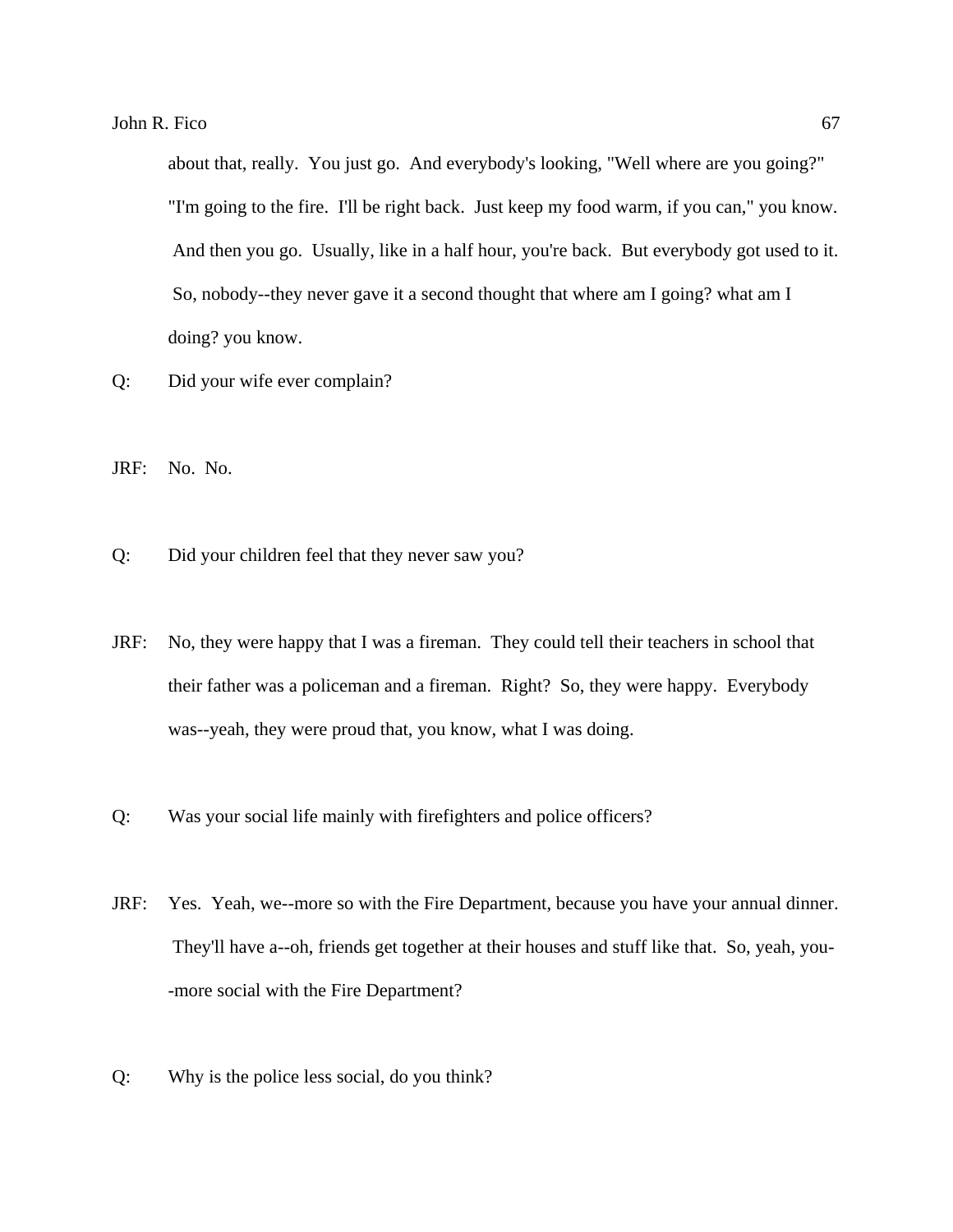- JRF: Because the Police Department, like policemen come from all over. They don't--not only from Port Washington. They're from out of town. They're all over the place. So, it's pretty hard to get together and have social affairs, events with them, compared to everything's here in Port Washington. And so that's--that's, you know, I hung out with the guys with the Fire Department, you know.
- Q: I just was--I'm wondering, does your faith have anything to do with what you do on your job?
- JRF: My faith? I don't think so. I'm--you do say a prayer once in a while. That's for sure. If you get a--like, you see a big fire, you'll say a prayer to yourself, hope--you know, I hope everybody comes out okay. Nobody gets hurt. And that's--well, we were, all through school, and we're all, you know, going with the Police Department and all, you--you think about it. At the moment, sometimes, you don't think about it. But then, as you have a few minutes to calm down, you say, "Oh, thank God, nobody got hurt," you know? It really does, it helps.
- Q: Do you carry a lucky charm?

JRF: No.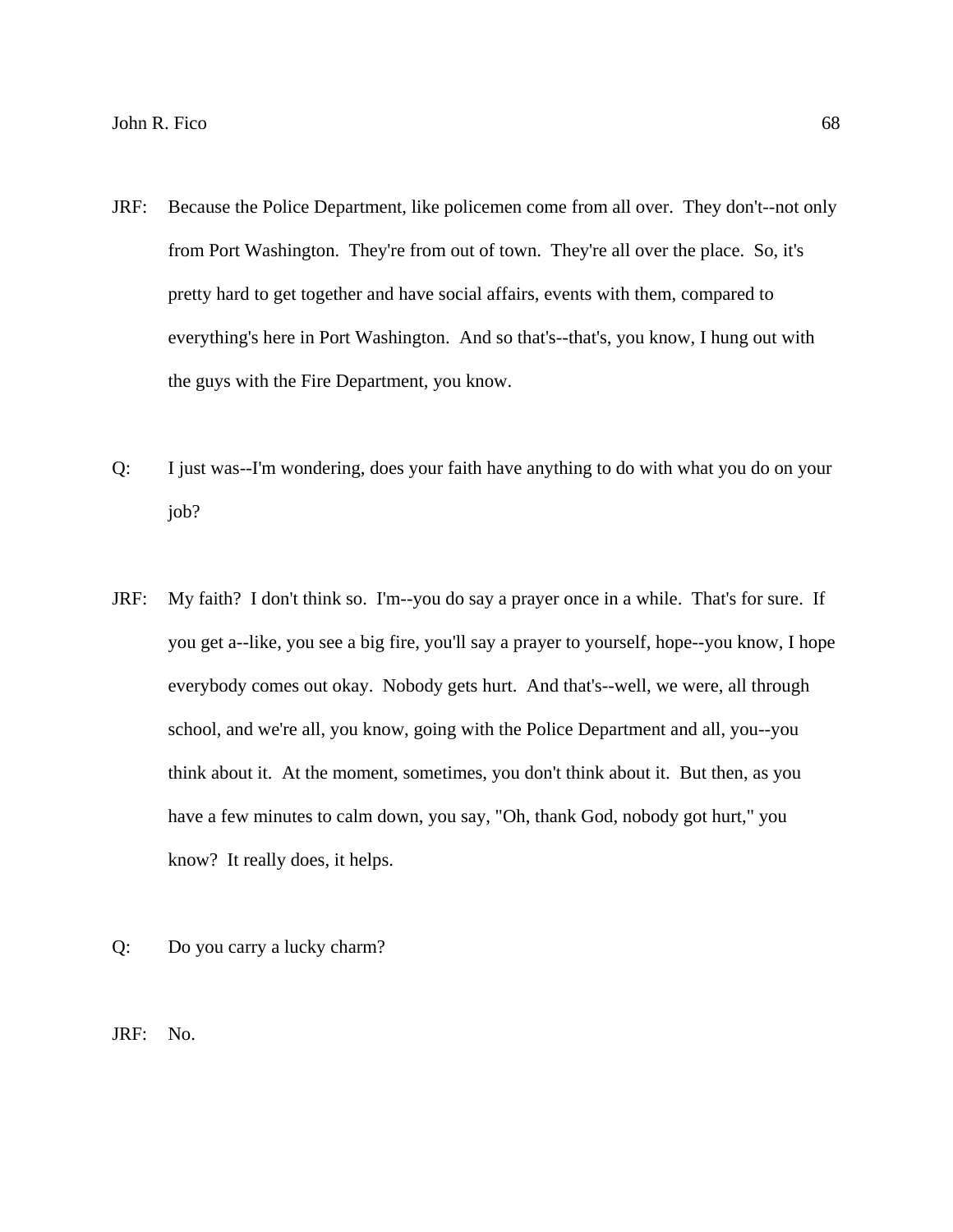- Q: Are you superstitious in any way?
- JRF: No, but I think about Friday the 13th, a lot. You hope that nothing happens, you know. Never did. But, it's just that you were brought up with that superstition. It's like, well, what's going to happen today? You hope nothing.
- Q: Did you skip the fire calls on Friday the 13th (laughs)?
- JRF: No, no. No. No. Nope. And then, you know, a lot of times when you're working with the Police Department, we used to worry about the full moon. An old Sergeant, Andy Jessen, he, when I first came on, he said, "You're going to be working," but, he says, "when we have the full moon, one or two days before the full moon--one or two days- you're going to see--we're going to have a lot of loony, loony people." And I said, "Oh, come on." Well, he proved to me that he was right.
- Q: Why? What happened?
- JRF: Because people act funny. You don't realize it, you know, when you're working. But you get the calls, and it's funny how the luna, it really draws. It really does something. I notice it even with my cat. My cat. One day or two days before a moon and after, he will always--he'll always be very odd and crazy-like, doing different things that he never did, you'd never see. And I mean, that was the only way I was--I never believed it until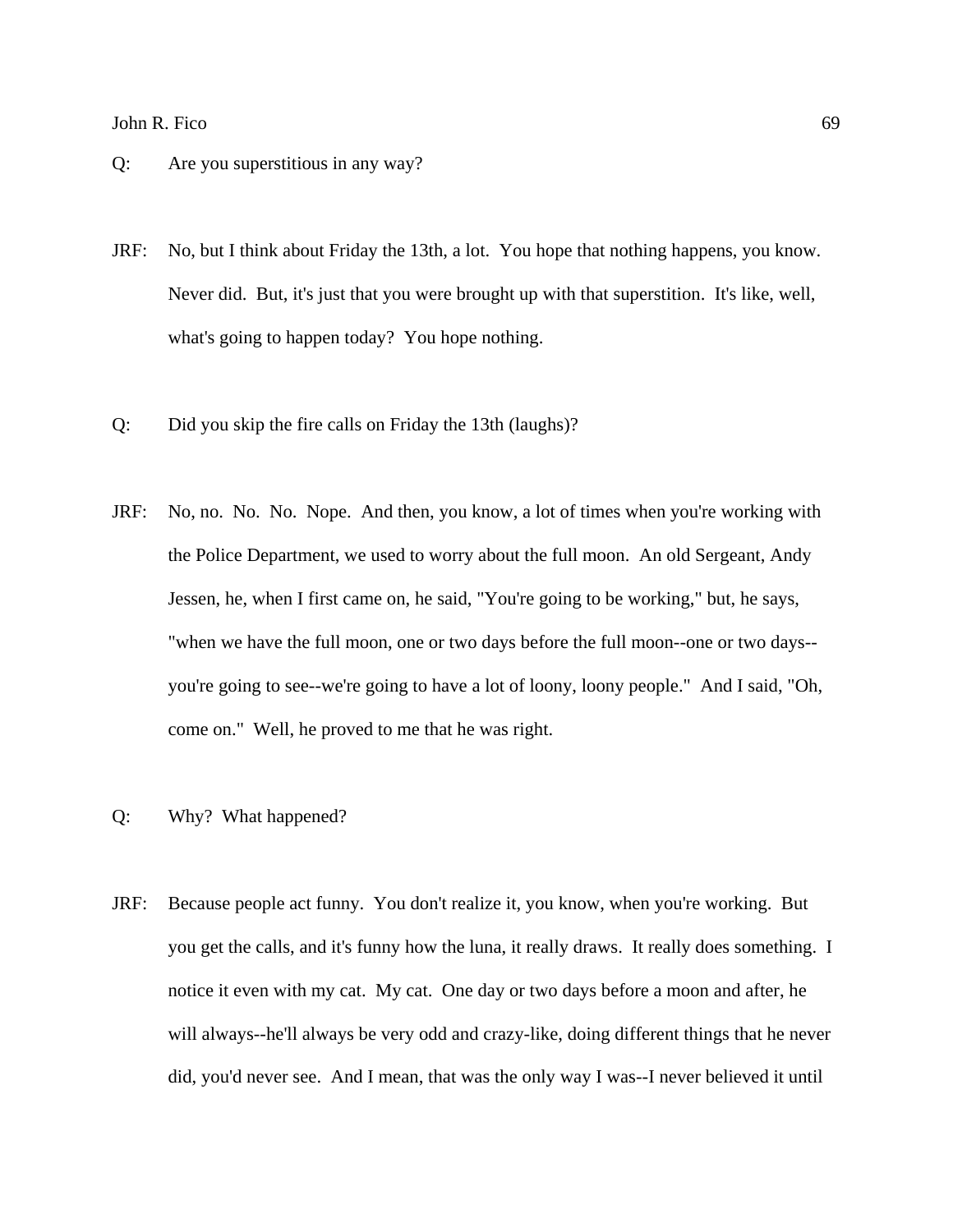(laughs) I was shown it. So, I still say it. It has something to do with the moon. Really. Has that draw (laughs).

- Q: Are there any odd characters in the Department? Real cut-ups?
- JRF: Well, I guess, maybe the younger guys, there's some, maybe there were, but I don't really--I don't see any really crazy stuff, really.
- Q: Earlier days compared to now?
- JRF: Yeah, earlier days, guys were fooling around a lot more. But now, I don't see anything too--like that anymore. But then I don't hang around with the young guys also. You know what I mean? All the older group is upstairs, we do our board work and stuff. The young guys are downstairs working on the trucks. So, I don't know what--how they operate and how they act.
- Q: How does it work out that some of them have girlfriends that are in the Department and that they kind of work with them?

JRF: Yeah.

Q: Does that work out well?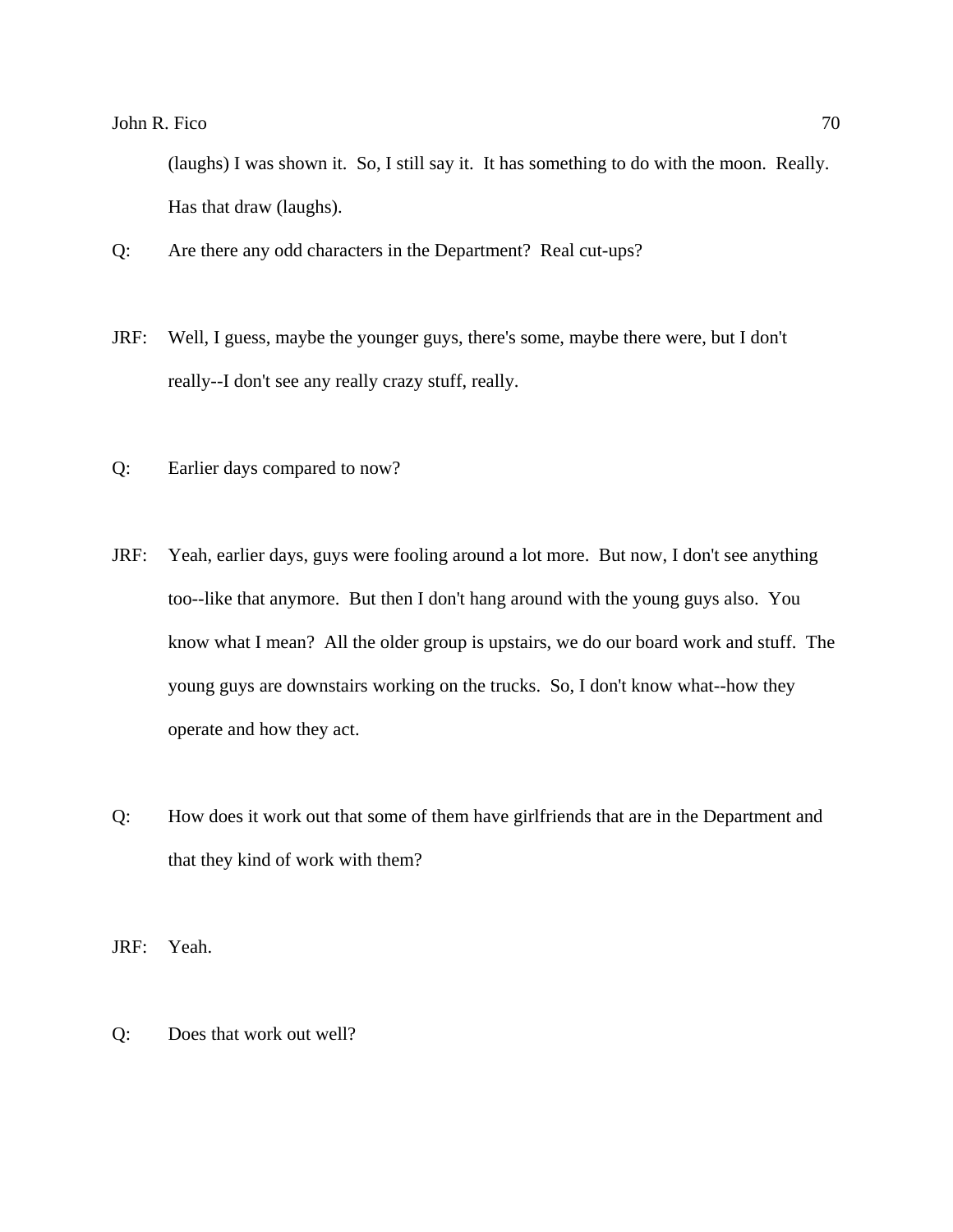- JRF: Oh, I think so. Yeah. It seems to--it seems to help a lot. Because, then, you don't get the other people making comments as to "Well, we don't want a lady in here," you know, because you'll hurt somebody's feelings. So that's how everybody gets along together now. It's good (laughs).
- Q: What do you think is the importance of this oral history project that we're doing with the Fire Department?
- JRF: I don't really know. It's going to--it's going to--no doubt, it's going to make everybody in Port Washington realize how this Department started and its history. It's going to be for the future of people that are looking into this. And maybe coming into the town, they want to look at the future, or I'm sorry, of the history of what went on here. Because there's a lot of stuff that I don't remember that went on before me, and I look at old pictures and stuff, and then you see what was going on. You know, like, so that's how you learn, you learn about the Department.
- Q: What do you think future generations should really remember the Port either firefighters or police for? What would you like them to really remember about the two?
- JRF: The good job that we do, and that's about it. They're not--even if it was a paid fireman, they're going to--they're going to still get a good job. But we're all volunteers, and we're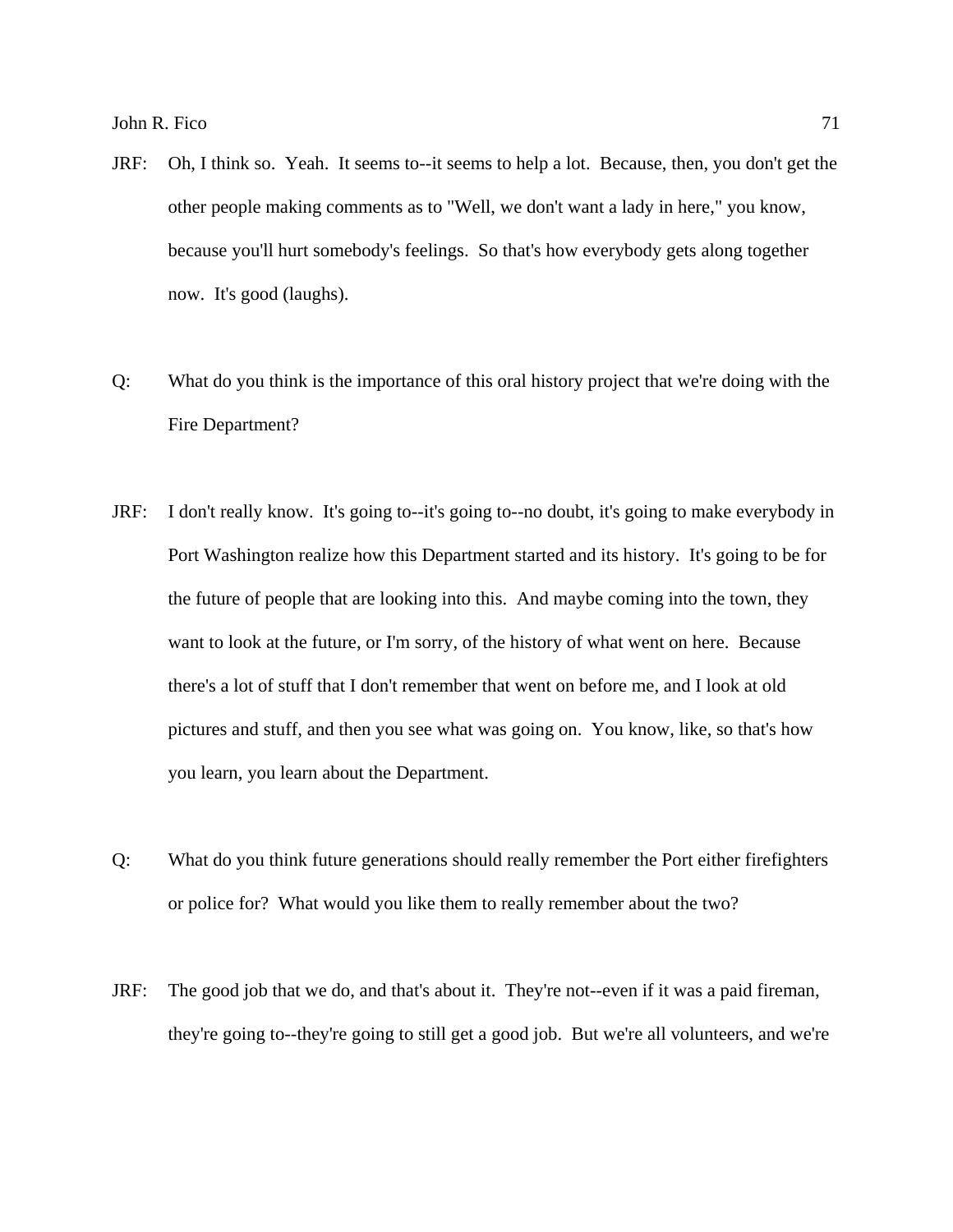doing it for free. We don't--you know, yeah, we have a dinner once a year, and, but that's about--that's the most compensation you get. Just being there and doing it.

- Q: Do you have anything you'd like to add other than what you've said?
- JRF: I think that that about covers everything.
- Q: Thank you so much.

JRF: You're welcome.

- Q: This is an addendum to the piece just before. John, have you ever been in the police line when there's been a demonstration?
- JRF: Yes. We had one big demonstration at Thompson Industries. We had to sit down there in the police cars. We had--they had a lot of union people down there. And that was down on Channel Drive. And that's how I--actually from just sitting there in the car, studied for Sergeant.
- Q: You what?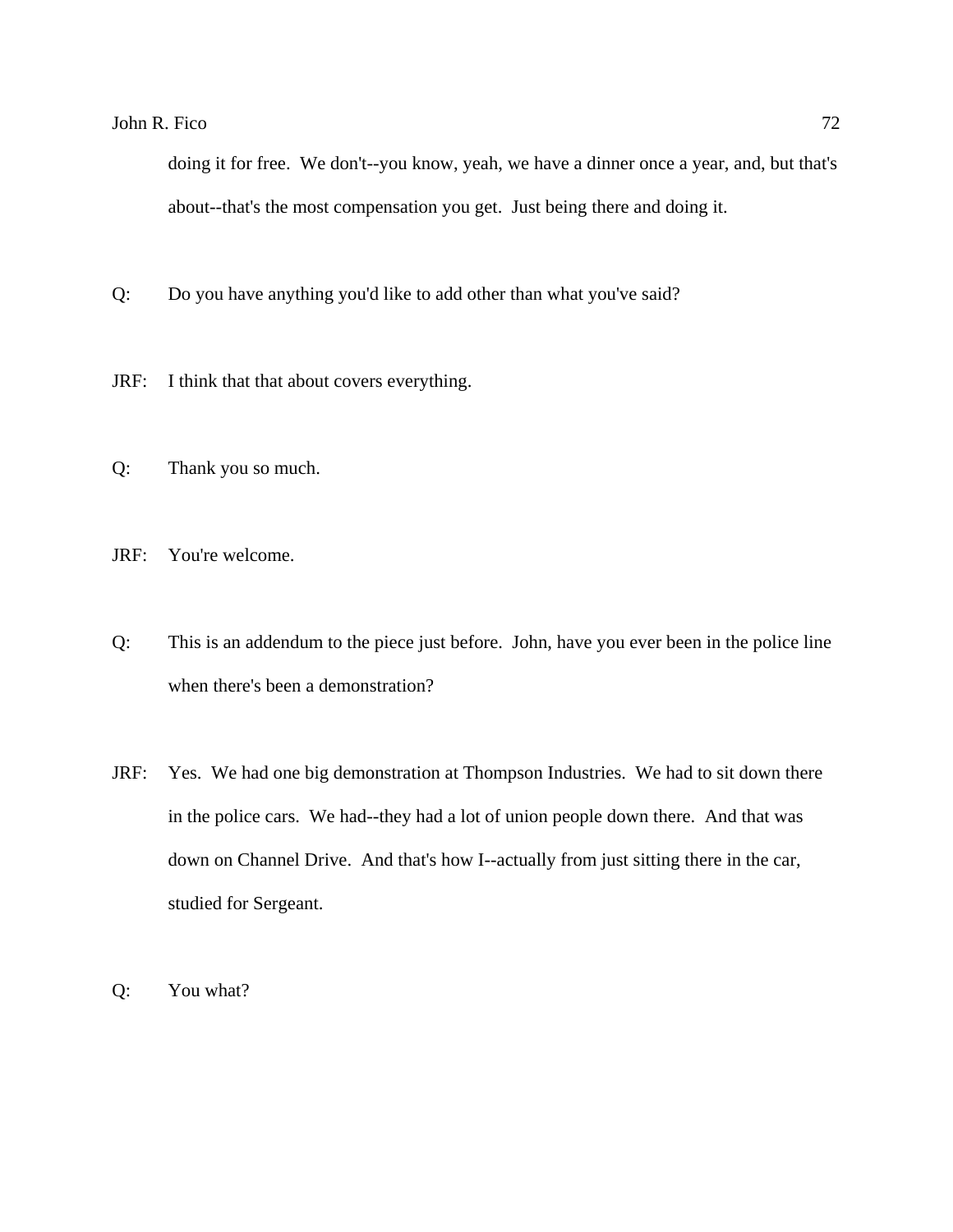JRF: I studied for my Sergeant's test. And we had to be--had to be there 24/7, because these people were marching back and forth, and they wouldn't let any trucks or anybody into the--into the building to go to work. And they had these agitators there from New York City from the unions. And they--they would antagonize the people. They would antagonize the police officers. We had a lot of problems with these people down there. And then, it finally straightened out. But I was there a couple of weeks, I think, and we-- I studied. I studied while we sat in the car. The guys took turns working--working the line so they'd let the trucks and stuff in. Then we had another experience down at the incinerator once, when they were trying to--where the dump is right now, where they closed it up. We--people down there were marching. They wouldn't let the dump trucks in. And we all go called to go down there. And a guy got--started bothering, like yelling and screaming and got in my face. And I grabbed him. I threw him in the police car. Then, the future Chief--he was a Lieutenant then--came over there and got the guy and we straightened it out, and I let him go (laughs). And that was it. But, yeah, it--the demonstrations were scary because you never knew what was going to happen. Anything could happen. Could--the union people, they're trying to--they want to get in. And they'll do anything. They have guys that they call goons. And they do start the trouble. They'll call you anything. They'll just get you so mad that they want you to, you know, swing at them or do something. They want--they want to get people to notice them. And that's what happens. But, yeah, I was on a couple of those.

Q: Do you feel, at those times, that you're so powerful? How do you restrain yourself?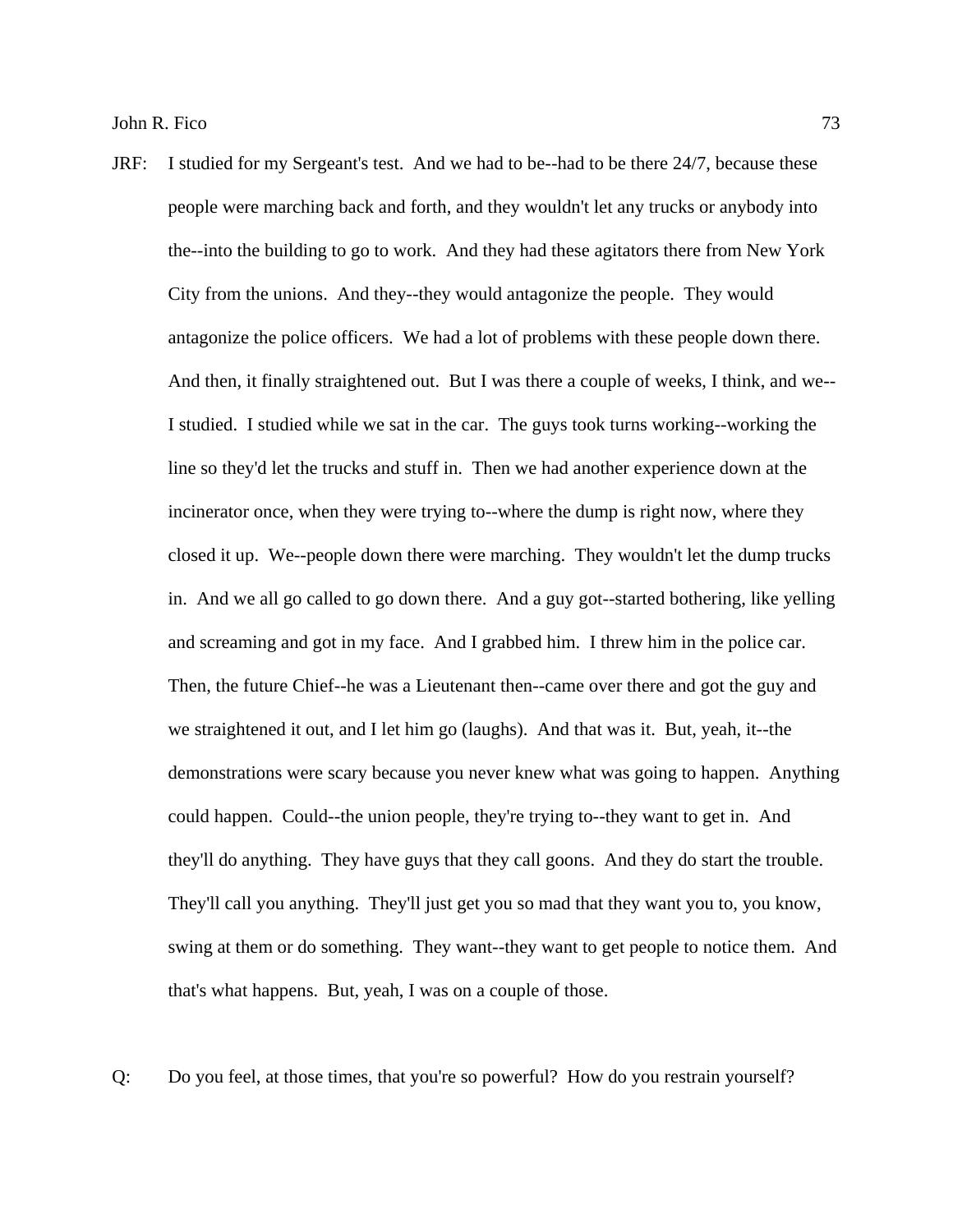- JRF: I still think I'm a police officer. I see things going wrong up on Main Street or anywhere in Port Washington, I would just--I would love to get out there and sometimes do the traffic or show the cop how to do the traffic. But I--I hold myself back, and I go down and I talk to myself (laughs). But, if I see something wrong and I don't like it, I get on the phone and I'll call. And I'll call headquarters and tell them that they have a problem somewhere and I think they better do something about it. And they're telling me, "Okay, Lieutenant. We'll be right on it." They still call me Lieutenant (laughs).
- Q: And do they do anything?
- JRF: Yeah, yeah. Sure. I'll call them right back, if they don't (laughs). I will. But, I know, you know, most of the guys up there that are all the bosses now. They were under me when I was there. So ...
- Q: Are you ever taught anything about ethics, when you're in firefighting school or on the Police Academy, about what's right and what's wrong, from an ethical point of view?
- JRF: Yeah, they teach you that. They have classes for that stuff. But it's up to the individual, too, to--it's a lot of common sense involved in all of this. And some people don't have the common sense. They don't have common sense. And that gets them in trouble, you know. You've got to know--you just--I don't know how you do it, but you just do it.